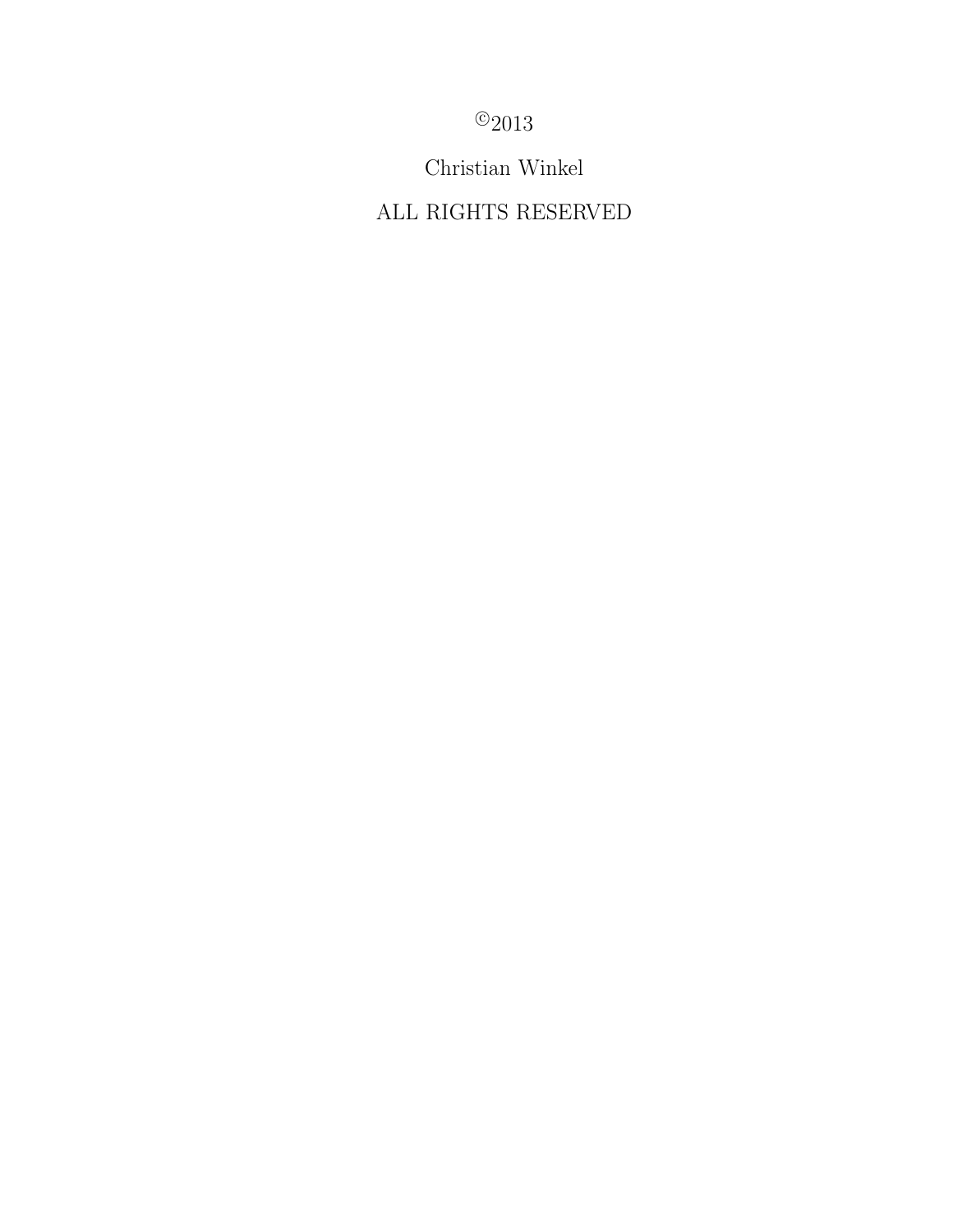# THE TIMING OF MEDIATION COMMITMENT PROBLEMS IN CIVIL WARS

By

## CHRISTIAN WINKEL

A thesis submitted to the

Graduate School – New Brunswick

Rutgers, The State University of New Jersey

in partial fulfillment of the requirements

for the degree of

Master of Arts

Graduate Program in Political Science

written under the direction of

Prof. Paul Poast

and approved by

New Brunswick, New Jersey

*May, 2013*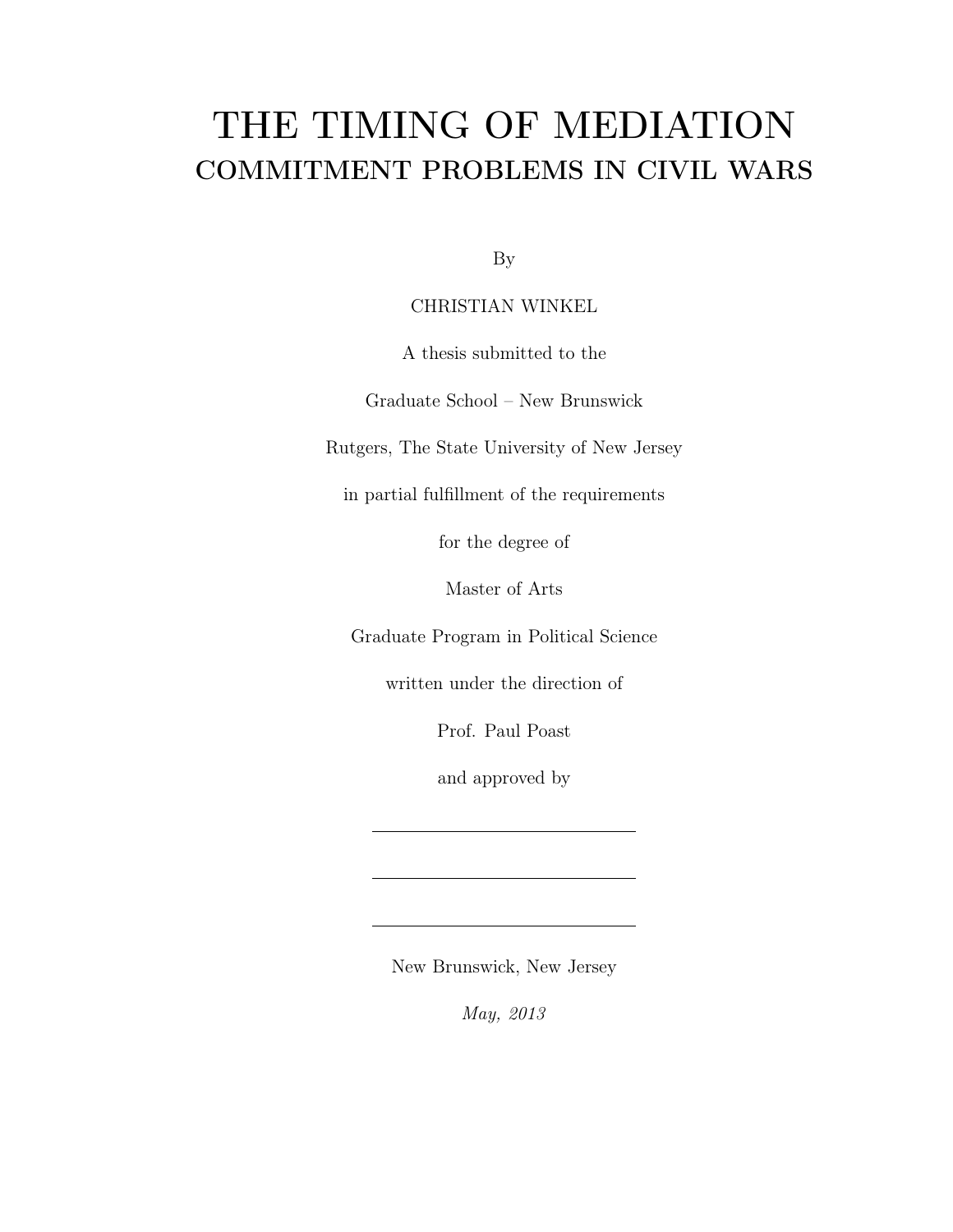# ABSTRACT OF THE THESIS

The Timing of Mediation Commitment Problems in Civil Wars

By CHRISTIAN WINKEL

Thesis Director: Prof. Paul Poast

The peaceful settlement of civil wars represents a key challenge for the international community and its policymakers. Even though mediation has become the most common tool of conflict management to settle these conflicts, so far we know relatively little about how to best manage them. This thesis examines mediation in civil wars and by building on the bargaining model of war the author argues that mediators have to concentrate primarily on the resolution of commitments problems in order to establish robust peace agreements. This paper uses an edited version of the *Civil War Mediation* (CWM) dataset, which comprises 366 mediation events in the time period of 1946 to 2004. By employing logistic regression analyses, the author finds that the later the intermediary enters a conflict, the lower the development and democracy level of the respective state, and the more intense a conflict is, the higher is the probability of a successful mediation outcome. The results also suggest that international and regional organizations are better equipped than other mediators to resolve commitment problems.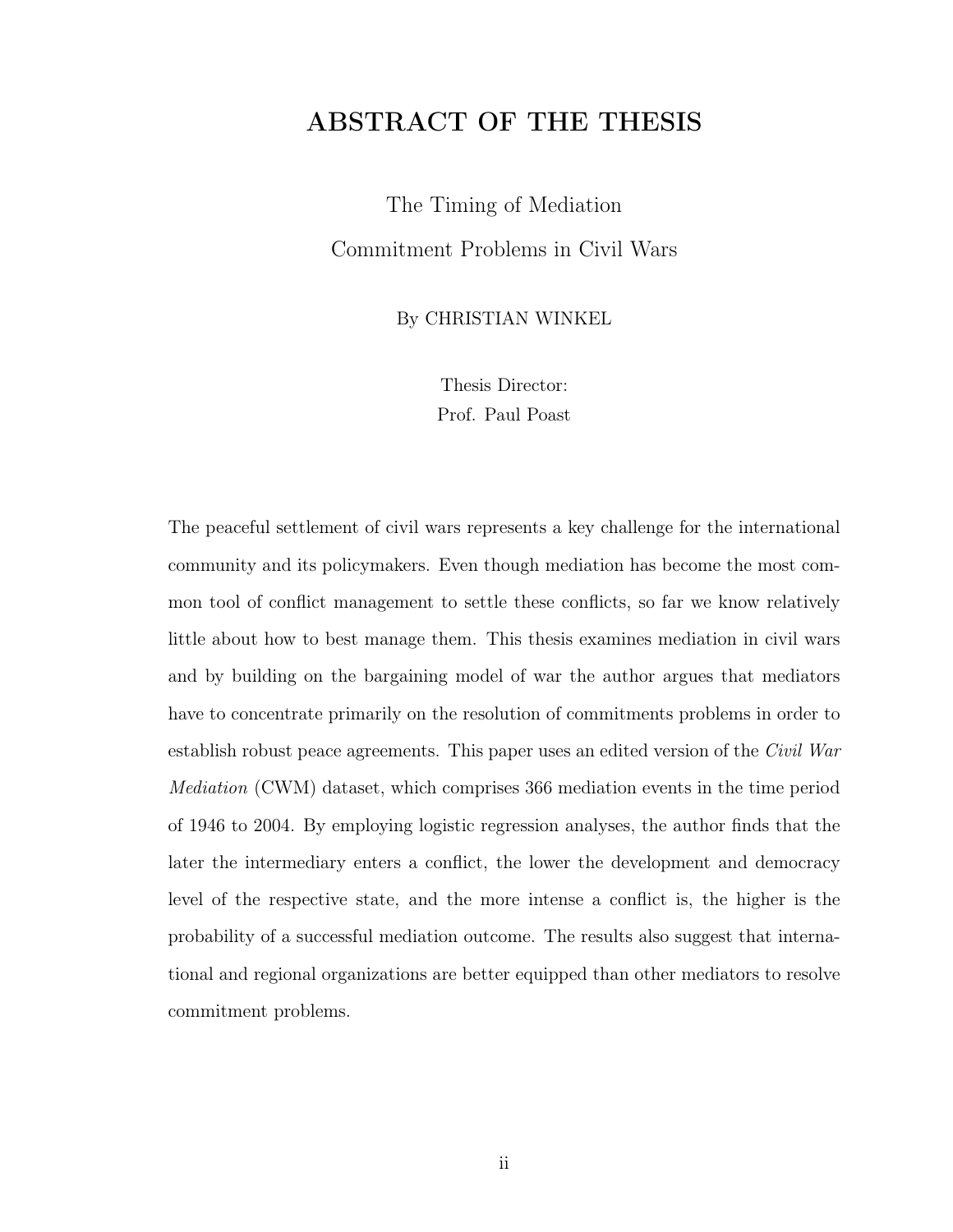# Table of Contents

| List of Illustrations |                        |                                                                            |              |  |  |
|-----------------------|------------------------|----------------------------------------------------------------------------|--------------|--|--|
|                       |                        | List of Tables                                                             | $\mathbf{v}$ |  |  |
| 1                     |                        | Introduction                                                               | $\mathbf{1}$ |  |  |
| $\overline{2}$        |                        | <b>Literature Review</b>                                                   | 3            |  |  |
|                       | 2.1                    |                                                                            | 3            |  |  |
|                       | 2.2                    |                                                                            | 5            |  |  |
| 3                     | <b>Theory</b>          |                                                                            |              |  |  |
|                       | 3.1                    |                                                                            | 9            |  |  |
|                       | 3.2                    | Rational Choice and Bargaining Theory $\ldots \ldots \ldots \ldots \ldots$ | 10           |  |  |
|                       | 3.3                    |                                                                            | 14           |  |  |
| 4                     | <b>Research Design</b> |                                                                            |              |  |  |
|                       | 4.1                    |                                                                            | 21           |  |  |
|                       | 4.2                    |                                                                            | 23           |  |  |
|                       | 4.3                    |                                                                            | 27           |  |  |
|                       | 4.4                    |                                                                            | 29           |  |  |
| $\bf{5}$              | Findings               |                                                                            |              |  |  |
|                       | 5.1                    |                                                                            | 31           |  |  |
|                       | 5.2                    |                                                                            | 37           |  |  |
| 6                     |                        | Conclusion                                                                 | 38           |  |  |
|                       |                        | <b>Bibliography</b>                                                        | 40           |  |  |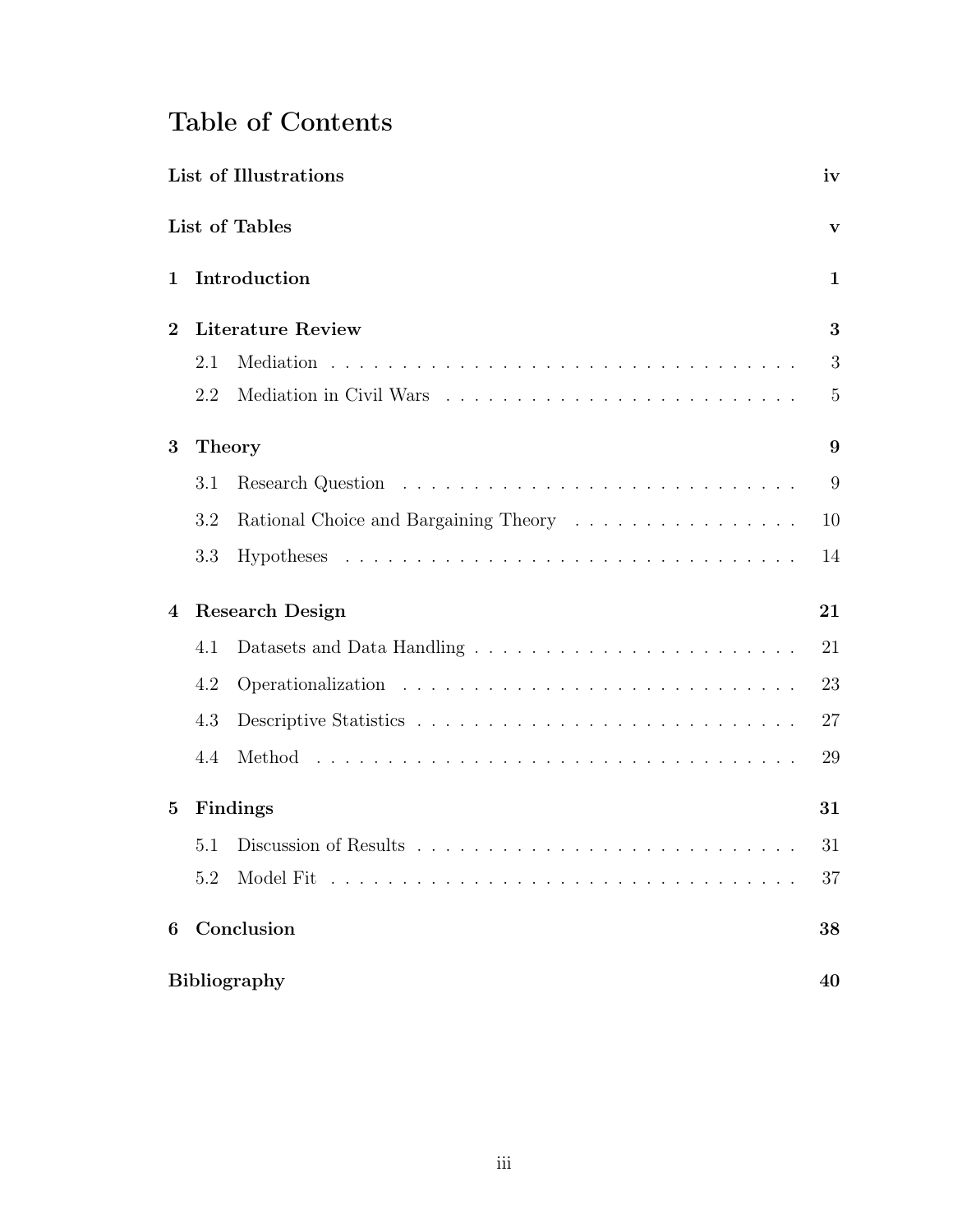# List of Illustrations

| 4.3 Effect of the severity of the conflict on the mediation outcome  30                                   |  |
|-----------------------------------------------------------------------------------------------------------|--|
| 5.1 Timing of mediation $\ldots \ldots \ldots \ldots \ldots \ldots \ldots \ldots \ldots \ldots \ldots$ 33 |  |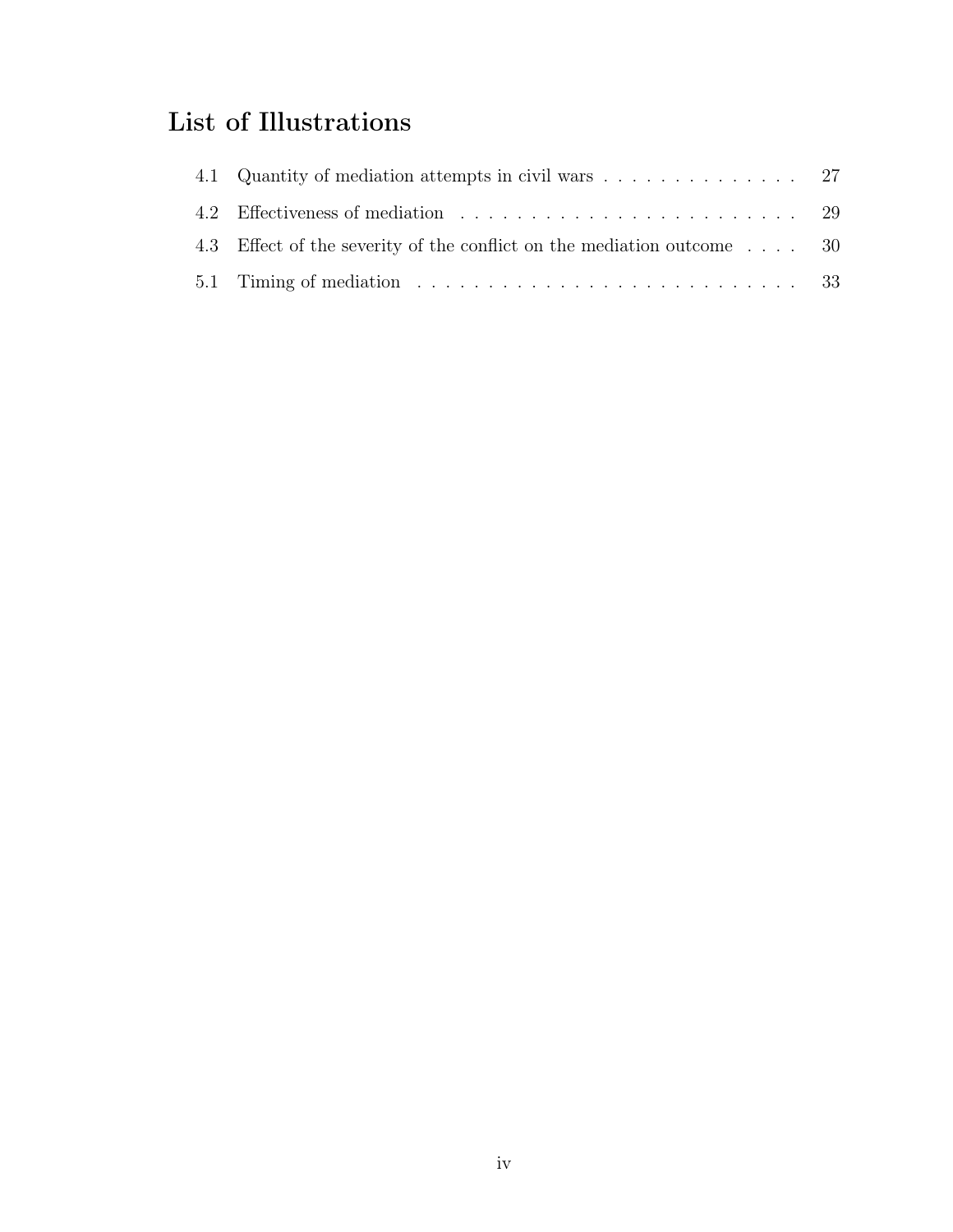# List of Tables

| 5.1 Logit analysis of the likelihood of a robust agreement $\dots \dots$ . |  |
|----------------------------------------------------------------------------|--|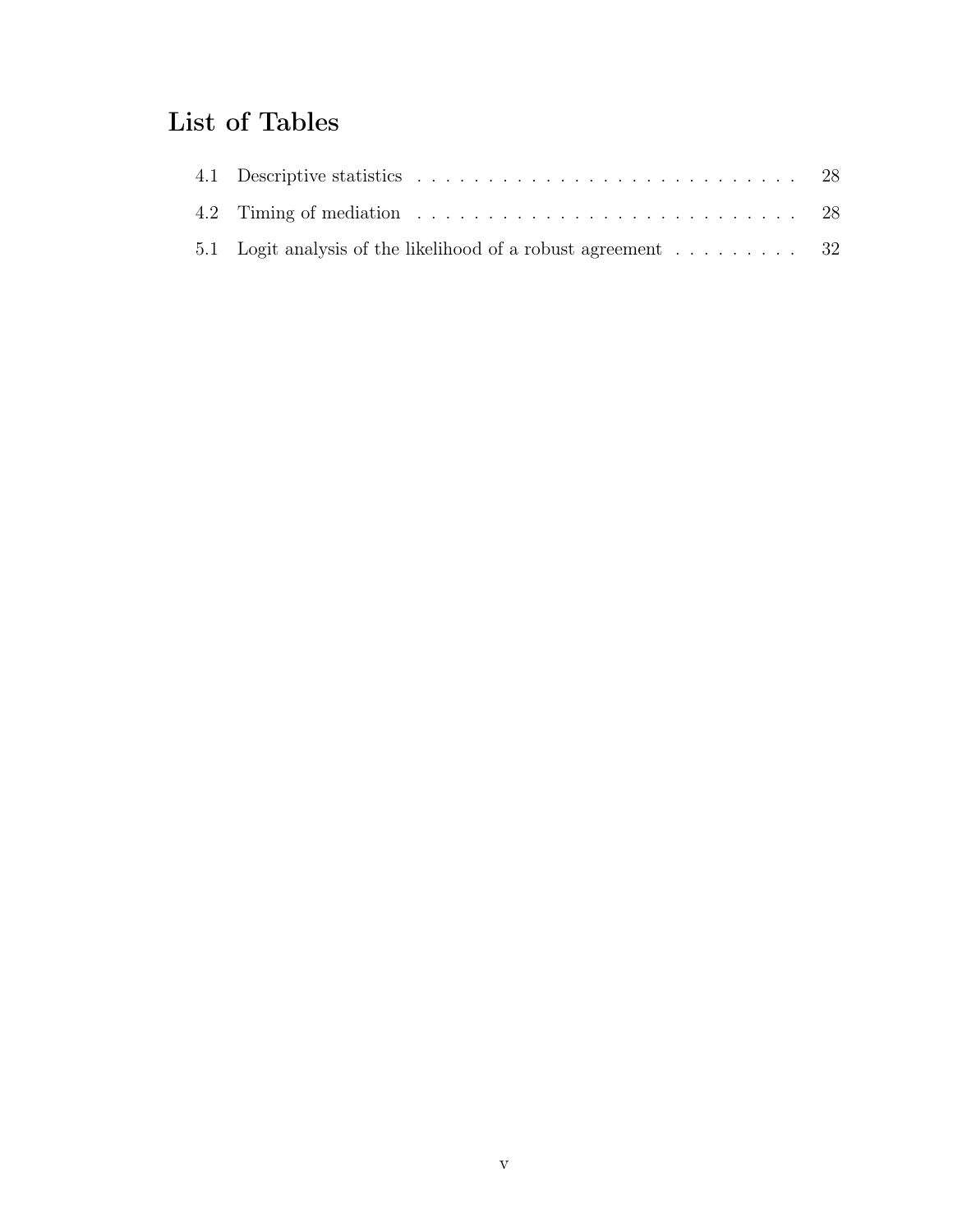# 1 Introduction

Given the frequency and destructiveness of civil wars, facilitating robust peace settlements between the conflict parties represents a key challenge for the international community and its policymakers. Intrastate conflicts are not only more frequent and more deadly than their interstate counterparts, but also longer in duration (Fearon and Laitin 2003; Walter 2002). The difficulties to settle these conflicts and their widespread occurrence make the implementation of more effective mediation strategies an important and relevant concern for the international community.<sup>1</sup> In recent years, mediation has become the most common tool of conflict management in civil wars (Svensson 2007). However, so far we know relatively little about how to best manage them. Generally, the relative success of mediation is not particularly high, but depends crucially on a wide range of conditions (see e.g. Bercovitch and Gartner 2006; Gartner 2011; Kydd 2006; Regan and Aydin 2006; Svensson 2009).

Building on the bargaining theory of war, I provide a theoretical account of why and under what conditions mediation in civil wars can entail a more robust agreement. The bargaining model is one of the central theories that attempt to explain why wars occur, even though they lead to Pareto-inferior or inefficient outcomes. Proponents of this theory argue that primarily informational asymmetries and commitment problems lead to the onset of violent conflicts and its continuation (see e.g. Fearon 1995; Powell 2006). However, only credible commitment problems, which are the central cause of bargaining failures between domestic groups (Powell 2004; Walter 2002), can account for prolonged disputes (Leventoğlu and Slantchev 2007; Powell 2006; Reiter 2009). Hence, I argue that in order to resolve this commitment problem, mediators have to reduce the risk that one party violates the agreement by building trust between the belligerents and providing implementation assistance. The simple provision of information might in contrast lead to a failure of the mediation attempt.

<sup>1</sup>In this paper the terms *conflict*, *war*, and *dispute* are used interchangeably.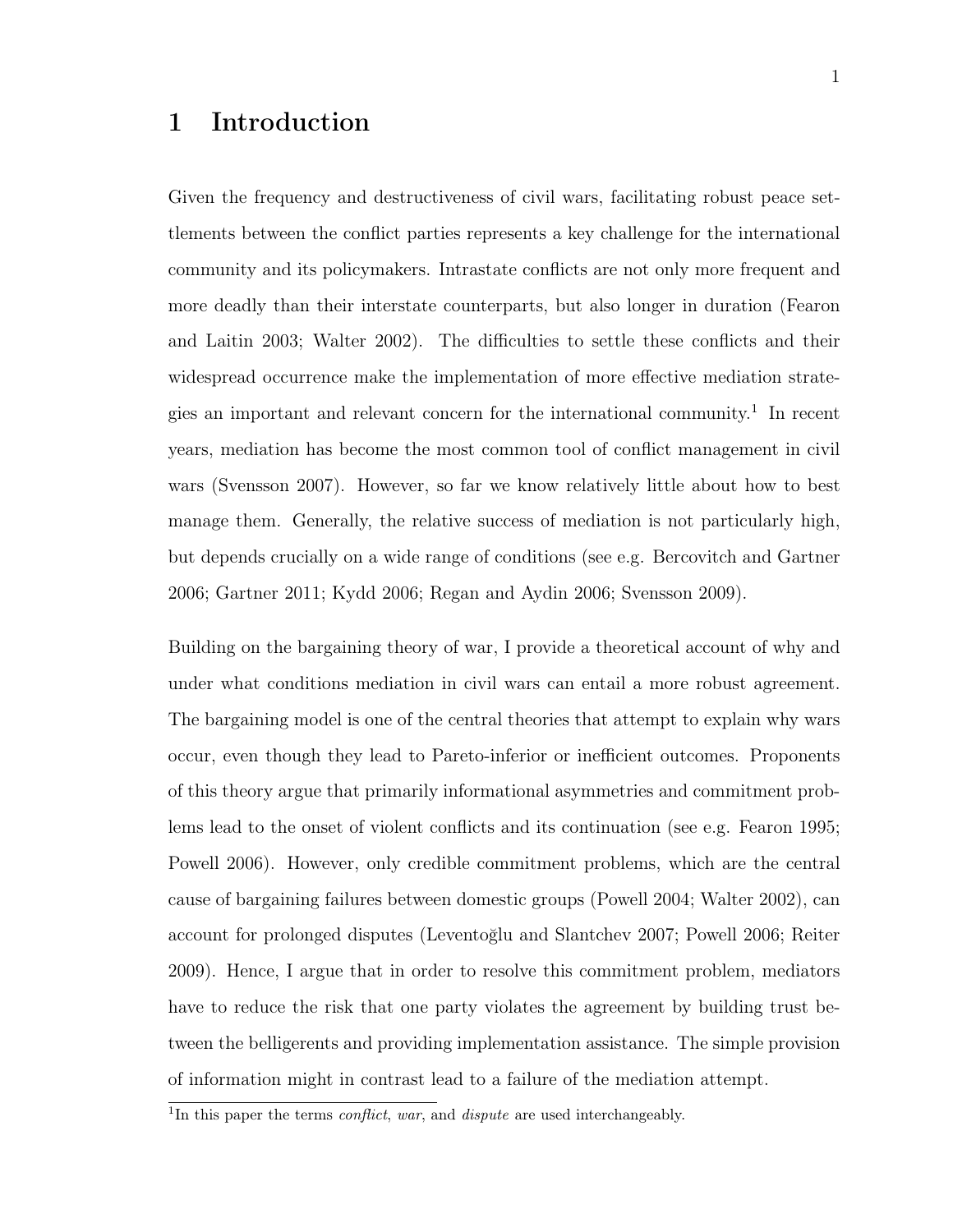This paper builds primarily on an edited version of the *Civil War Mediation* (CWM) dataset by DeRouen et al. (2011). In addition, variables from four other datasets have been added to the CWM-dataset in order to control for some other influential variables. The data focuses solely on civil war mediation and comprises 366 mediation events in the time period of 1946 to 2004. By employing logistic regression analyses, I find that the timing of the mediation, the severity of the conflict, the level of democracy as well as the level of development and the type of the mediator are strong predictors of the likelihood of a robust agreement. The later the intermediary enters a conflict, the lower the development and democracy level of the respective state, and the more intense a conflict is, the higher is the probability of a successful mediation outcome. Furthermore, the results suggest that international and regional organizations are better equipped than other mediators to resolve commitment problems.

This thesis proceeds as follows. The next section reviews the recent literature on mediation in civil wars. After situating this paper in the existing literature, the third section introduces the bargaining model of war as a theoretical framework for understanding which timing is most successful in order to reach a robust agreement. In addition, section three also presents the hypotheses. Following this, the research design is described in chapter four. The fifth section presents and discusses the results of the logistic regression analysis. The last section concludes with a brief summary of the central arguments and findings.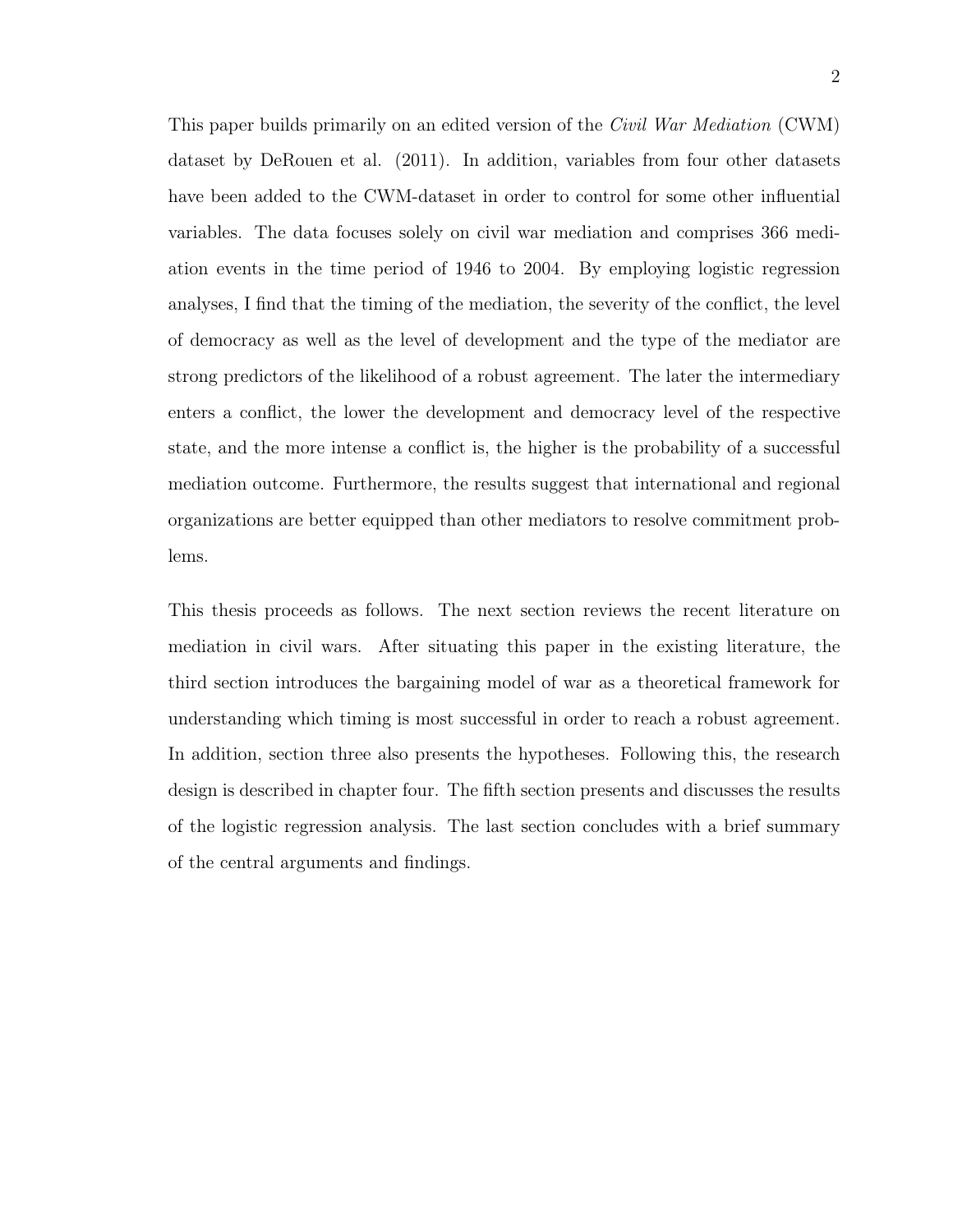## 2 Literature Review

## 2.1 Mediation

Mediation belongs to the most commonly applied conflict management tools in the international arena and thus it has been examined frequently in theoretical and empirical studies (see Bercovitch and Houston 1996). Mediation is particularly popular when other techniques of conflict management have already failed to bring about a solution to the conflict and when the disputes are particularly protracted and complex. Mediation is a consensual, nonviolent, and nonbinding involvement of a third party in the conflict management and resolution process. These criteria help to distinguish mediation from other conflict management techniques, such as arbitration and adjudication.<sup>2</sup> Further characteristics of mediation are the voluntary participation of the belligerents and the often ad-hoc approach to conflict management (Bercovitch and Houston 1993).

Mediators can play various roles in order to prevent a breakdown in the negotiations and achieve an agreement, which is acceptable to both parties in the conflict. They may facilitate dialogue between and provide information to the belligerents, they may pre-formulate settlement terms or constructing agreements, and they may be able to pressure parties into a settlements by offering incentives and providing implementation assistance. Nevertheless, a crucial precondition for any successful mediation outcome is also the belief of both parties that by participating in a mediation process they will be better off than by a continuation of the conflict. The incentives for intermediaries to intervene in violent disputes and mediate between the parties are multifaceted. These incentives may include humanitarian concerns about loss of life, concerns about refugee flows, and security concerns about regional stability (Kydd

<sup>2</sup>Arbitration and adjudication involve a legally binding third-party conflict resolution.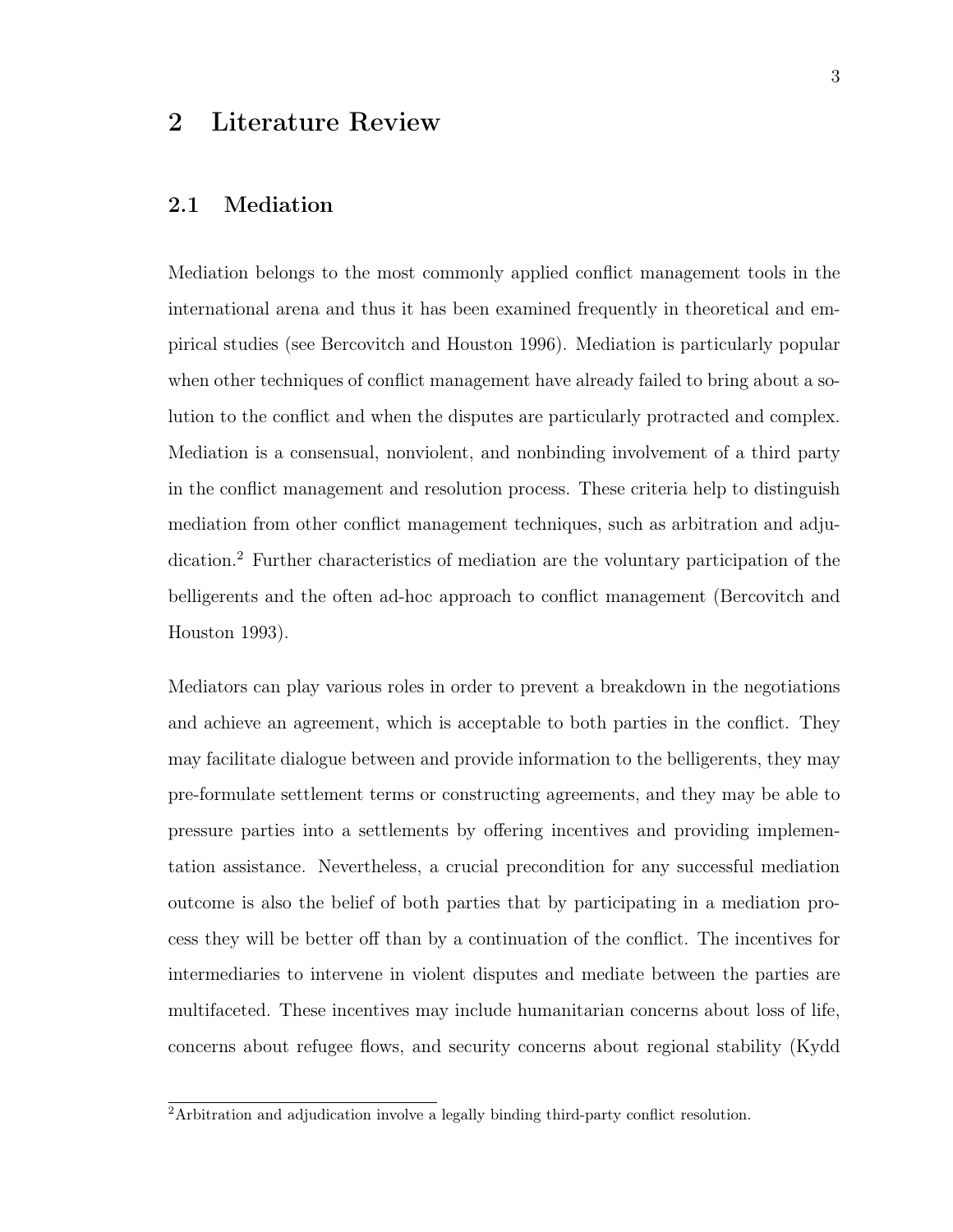2010: 102). In contrast, mediators intervene hardly ever due to pure altruism. It is rather a rational consideration that weighs up material, reputational, and ideological benefits against the costs of a mediation attempt in terms of time, reputational and material losses (Maoz and Terris 2006).

There are several definitions of mediation. However, many of those definitions fail to appropriately capture the complexity of the mediation process.<sup>3</sup> A definition that is most often applied in research on mediation and attempts to capture this complexity is provided by Bercovitch et al. (1991). According to this definition, mediation is

"[...] a process of conflict management where disputants seek the assistance of, or accept an offer of help from, an individual, group, state or organization to settle their conflict or resolve their differences without resorting to physical force or invoking the authority of the law" (Bercovitch et al. 1991: 8).

This paper equally relies on this definition. Furthermore, I consider mediation as a rational as well as political process, which is characterized by a strategic interaction between the intermediary and the conflict parties.

In order to explain the effectiveness of mediation attempts, a multi-causal approach has become commonplace in research on mediation (see e.g. Beardsley 2011; Bercovitch and Houston 1996; Svensson 2007). Disputes and their resolution and management efforts are neither uniform nor fixed and thus the context and the characteristics of any specific situation have to be taken into account. The contingency model of mediation proposed by Bercovitch and Houston (1996) is one attempt to integrate both. This model perceives mediation outcomes as the result of the interaction of context and process variables. Context variables take into account the nature of the mediator, of the parties and of the dispute, whereas process variables concern the

 $\overline{3A}$  good overview of various definitions of mediation is provided by Bercovitch (2007: 164-168).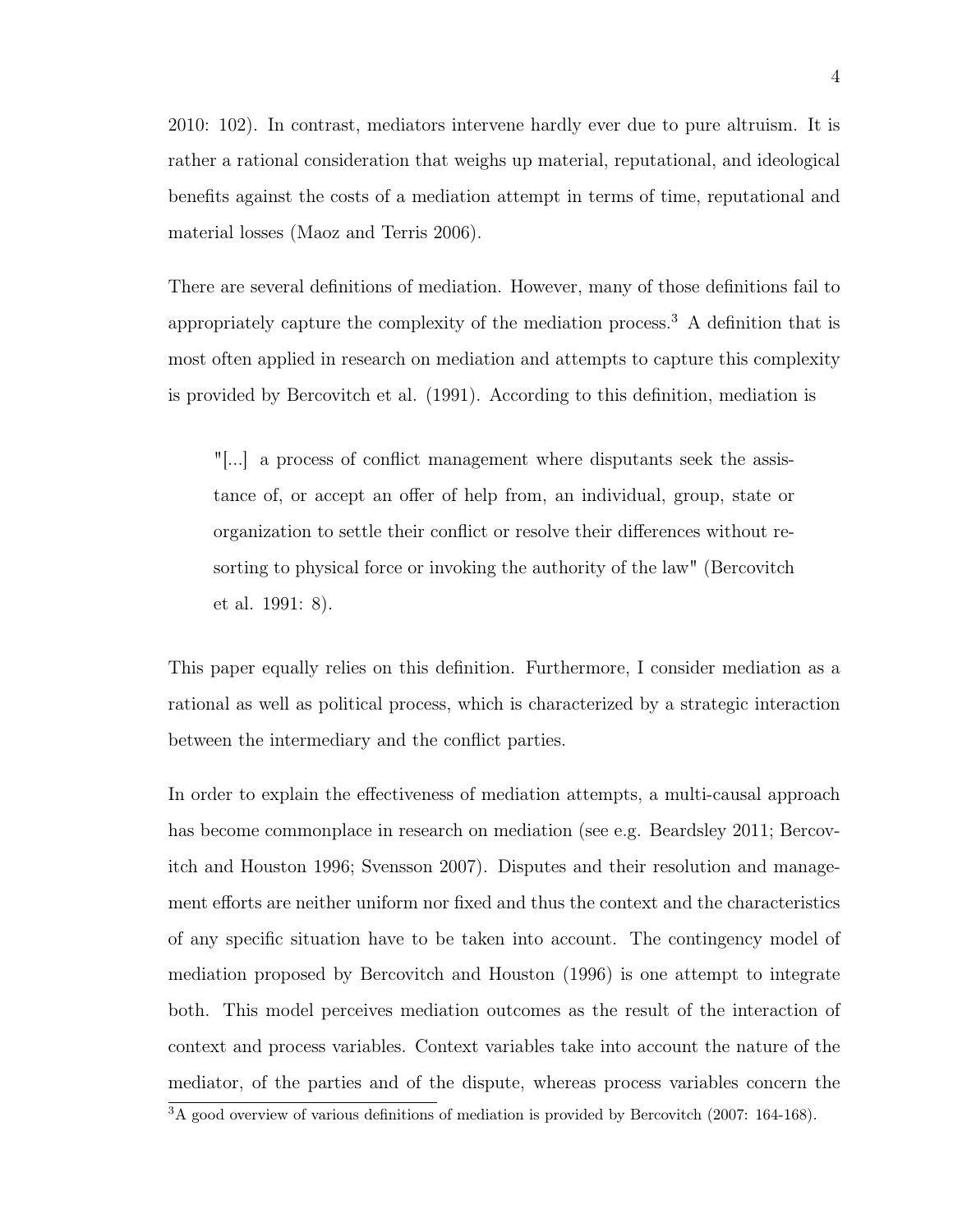actual mediation behavior. These variables have been examined in various case and large-N studies (see e.g. Beardsley 2011; Bercovitch and Gartner 2006). Given its ability to integrate many different explanatory variables, this thesis applies also the underlying rationale of the contingency approach.

Before I turn more specifically to mediation in civil wars, the so-called selection effect has to be considered at least theoretically. The selection of the cases in which mediators intervene is not random, but depends on the likelihood of success of the intervention, and on the willingness of both, the intermediary as well as the conflict parties. A mediator will hardly ever intervene if the probability of a failure is rather high and he may eventually jeopardize his international reputation. At the same time, mediation is particularly common in rather hard cases, where previous conflict management attempts have already failed to bring about a solution (Gartner and Bercovitch 2006; Greig 2005; Regan and Stam 2000). Hence, the selection effect can reduce the potential positive process effects of mediation.

## 2.2 Mediation in Civil Wars

The following subsection presents recent finding on mediation and civil wars and is organized as follows. The first part highlights the supply and demand side of mediation and the second part focuses on its effectiveness.

An important question, that is closely related to the selection effect, is under what conditions do states and international organizations decide to intervene as mediators and when do warring parties accept such offers? In contrast to interstate conflicts, offers of mediation are more selective in civil wars in the sense that mediators tend to offer mediation where they are more likely to be accepted (Melin and Svensson 2009). Greig and Regan (2008) show that offers to mediate in civil wars are primarily driven by contemporary and historical links between potential mediators and the civil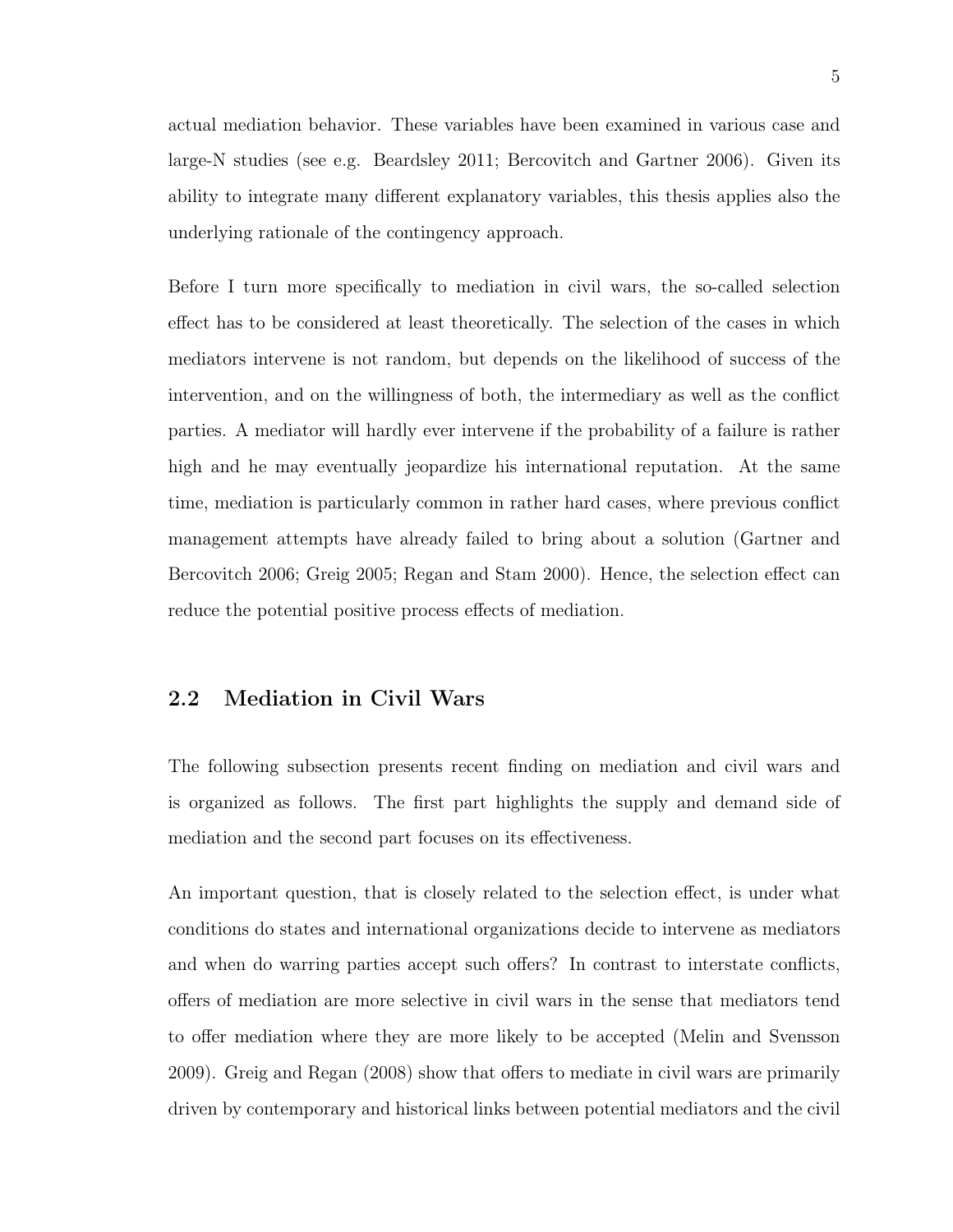war state. Therefore, mediation is most likely to be offered when the offering party has great interests at stake. Furthermore, mediation is more likely to occur if there have been previous mediation attempts. Even though a large proportion of mediation offers are accepted by warring parties, there is still some variance in the willingness to accept mediation (Greig and Regan 2008: 776). Thus, the acceptance of mediation can be considered as function of the conflict itself. For instance, offers of mediation are most likely to be rejected at the beginning and the end of an intrastate dispute (Greig and Regan 2008). Although strong historical linkages between the intermediary and the civil war state significantly increase the probability that an offer will be made, it simultaneously decreases the likelihood that it will be accepted (Greig and Regan 2008; Melin and Svensson 2009). Therefore, offers seem to be thoroughly considered before they are made. Equally, the belligerents do weight the costs of mediation against its benefits. Compared to international conflicts, political costs associated with the acceptance of mediation are considerably higher in civil wars, because the mediation process will transfer substantial legitimacy to the non-state actor (Melin and Svensson 2009). Hence, states accept mediation only in the most serious conflicts, or when the costs of legitimizing an opponent are lower than the benefits of a conflict resolution. These results are in line with DeRouen et al. (2011), who find that territorial, protracted and more intense conflicts are more likely to be mediated.

After having considered the demand and supply side of mediation, I will now focus on the effectiveness of mediation. Generally, mediation does not appear to have a great track record if only successful agreements are taken into account (Regan and Aydin 2006: 741). However, results differ across different types of mediation, diverse measures of success and different contexts (see Beardsley 2011; Gartner 2011; Gurses et al. 2008). Generally, scholars distinguish between international or regional, private and state mediators (Bercovitch and Schneider 2000). Each of them has a different impact on the effectiveness of mediation. For instance, by controlling for the selection effect and by focusing on mediation by regional organizations, Gartner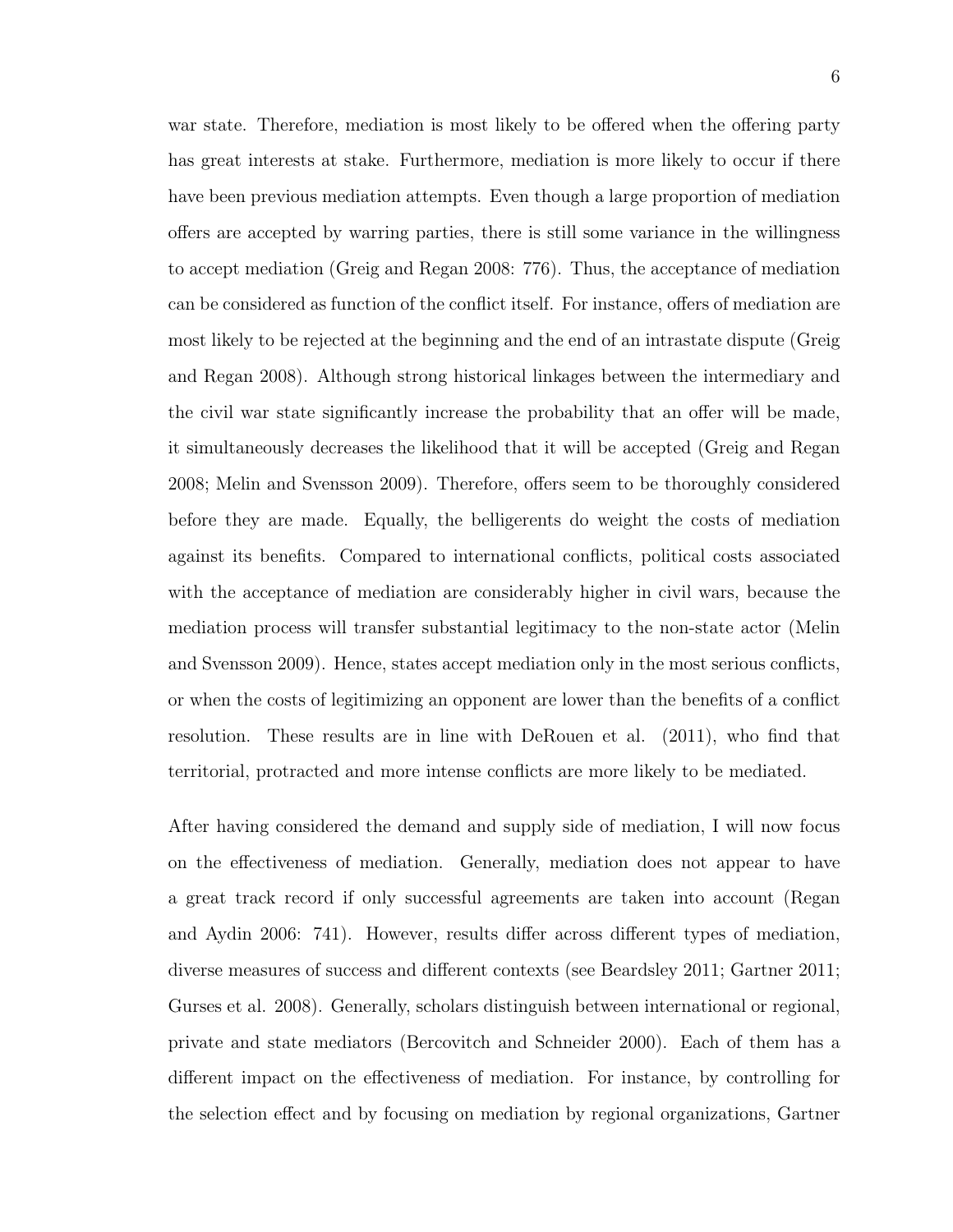(2011) finds that regional mediators get especially hard-to-manage cases and that regional mediation contributes positively to the durability of civil war agreements. In another recent article, Gurses et al. (2008) find that international mediation has a positive effect on the duration of peace. However, they argue that different types of mediation attempts have a different impact on its success. Indeed, they show that mediated agreements and superpower mediation shorten the duration of peace after a civil war.<sup>4</sup> Furthermore, the authors find that ethnic wars and the intensity of the conflict have a negative influence on the duration, whereas democracy and the size of the army increase the duration of peace. Regan and Aydin (2006) do also confirm the positive effect of mediation and show that diplomatic interventions by third parties significantly reduce the expected duration of an intrastate conflict.

Scholars examining the effectiveness of mediation have argued that particularly two characteristics of the mediator may have an impact on the likelihood of a successful outcome. Unlike conventional wisdom, recent findings suggest that mediators do not need to be unbiased to be successful (Favretto 2009; Kydd 2003; Savun 2008; Svensson 2007, 2009). In contrast, biased mediators may be more likely to mitigate commitment problems and bring belligerents to a negotiated settlement. Svensson (2007) shows that government-biased mediators can mitigate the commitment problems of the nonstate actor by reducing the fears of the government. On the contrary, rebel-biased mediators have no statistically significant effect on the likelihood of a negotiated settlement. The positive impact of bias is also confirmed by another study of Svensson (2009). There he argues that neutral in contrast to biased mediation processes are less likely to entail elaborated institutional arrangement, which are generally considered to contribute to more durable peace.

In addition to the impartiality dimension, some authors have raised the importance of leverage and power as significant predictors of successful mediation in international

<sup>4</sup>Superpower mediation refers to mediation by the five permanent members of the United Nations Security Council.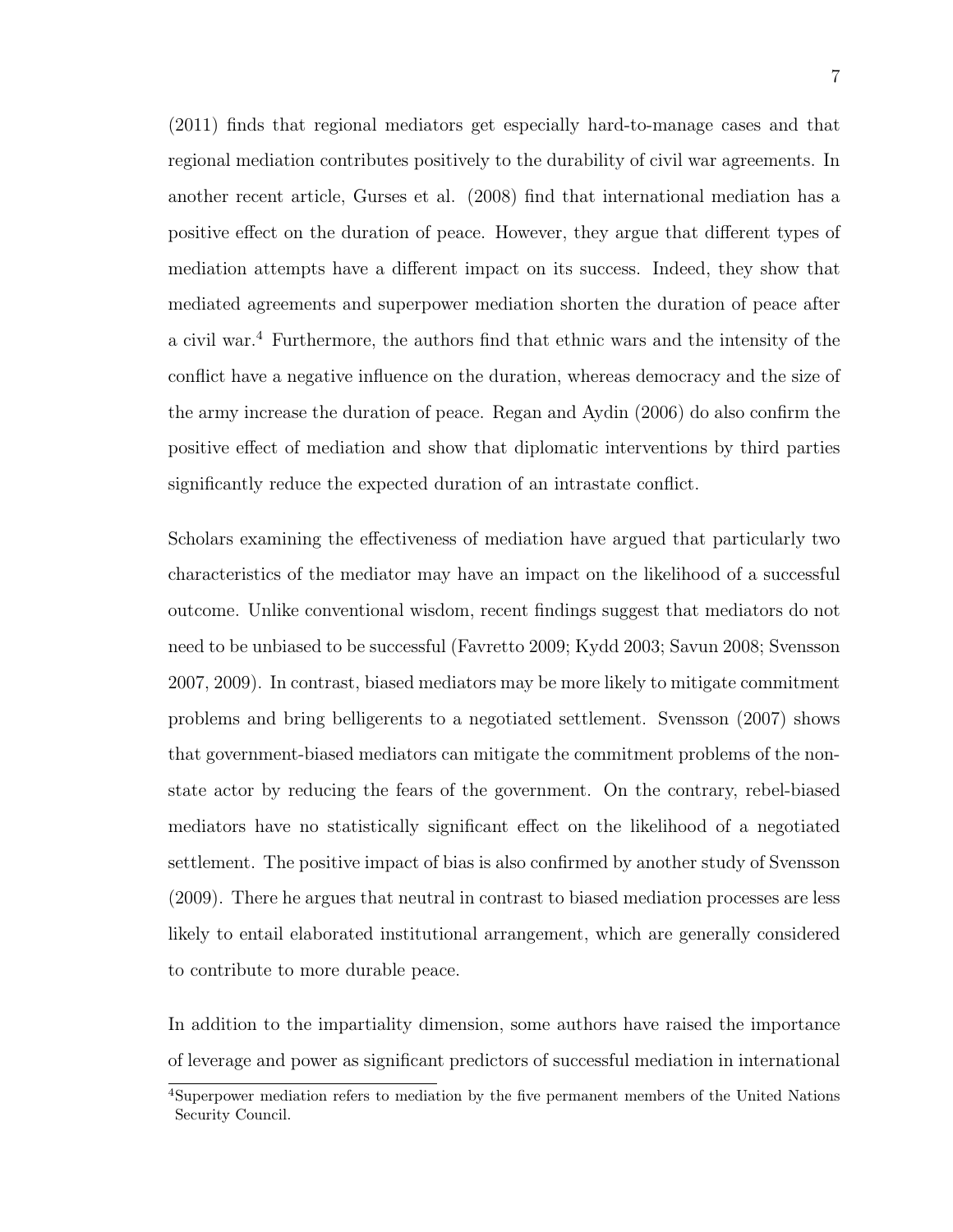disputes (Beardsley 2009; Favretto 2009; Kleiboer 2002; Zartman and Touval 1985). However, as the results of Gurses et al. (2008) and Gartner (2011) indicate, powerful mediators are not necessarily the most successful ones in a civil war context. Likewise, Beardsley (2011) argues that mediators using leverage to secure an agreement often risk maintaining the long-term sustainability of the peace, because the usually fail to keep the commitment needed to enforce such an agreement. In sum, mediation in intrastate conflicts is extremely complex and there are different predictors of a successful mediation outcome. Mediators face the difficult task to ensure both, the feasibility of mediated agreements in the short term and the sustainability over time.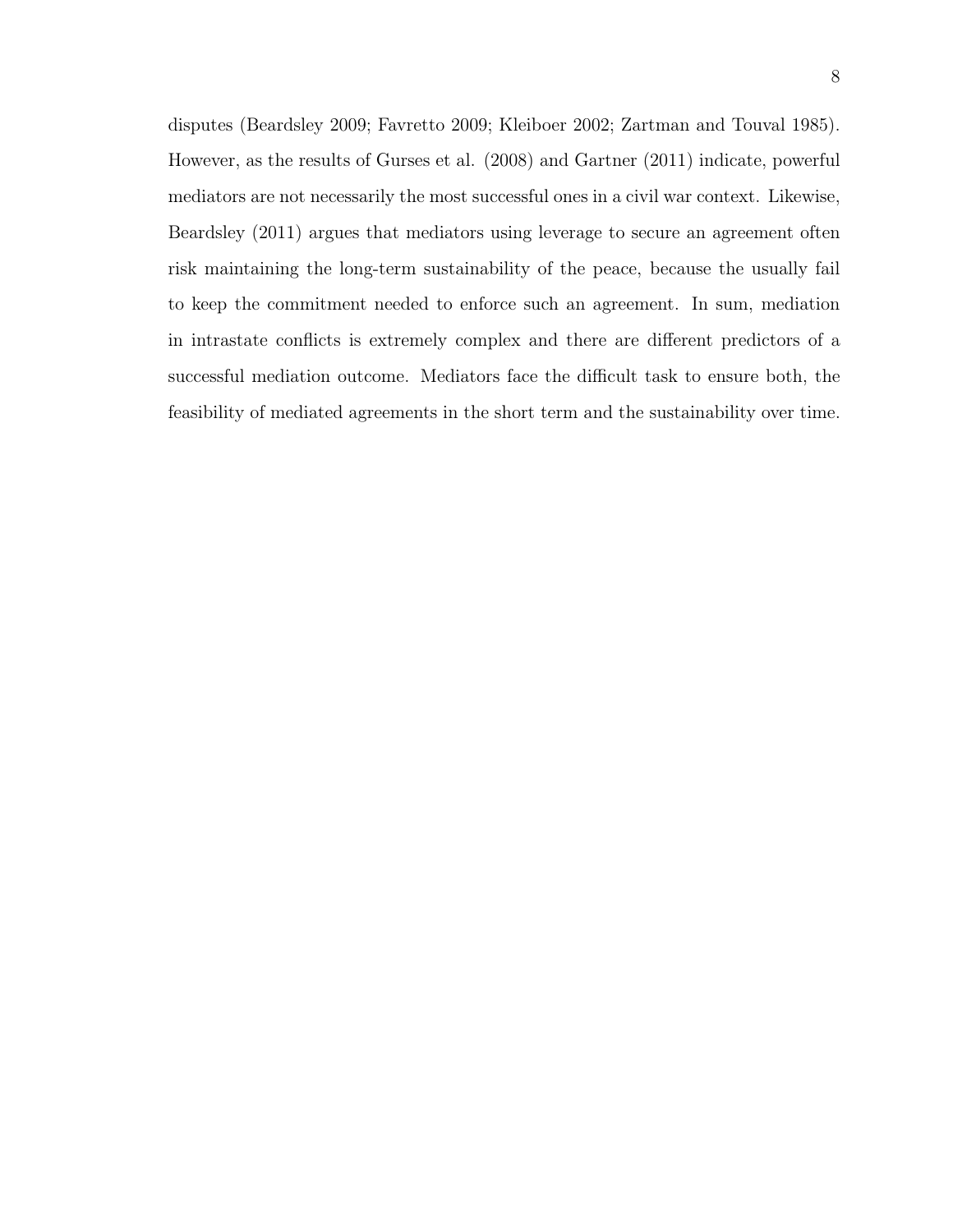## 3 Theory

## 3.1 Research Question

Over the past years mediation has emerged as one of the most often applied conflict management strategies. Therefore, it is not surprising that scholars have increasingly researched mediation processes by applying statistical large-N but also case studies and game theoretical approaches (see e.g. Beardsley 2011; Bercovitch et al. 1991; Favretto 2009; Greig 2005). The central research question usually centers on the criteria and conditions that make mediation attempts more likely to be successful. However, due to the complexity and the dependence on the context of the mediation process the empirical results are rarely robust and consistent for different types of conflicts. Furthermore, although intrastate conflict represent a disproportionate percentage of conflict management efforts (Bercovitch and Schneider 2000; Svensson 2007), research on mediation in civil wars lags somewhat behind similar work in the interstate war literature (DeRouen et al. 2011: 664; Gurses et al. 2008). Therefore, the central contribution of this paper is to close this gap by applying the assumptions of the bargaining model (see Fearon 1995; Powell 2006) to the study of mediation in intrastate conflicts. Even though this paper draws also on the commonly used definition of mediation by Bercovitch et al. (1991), it narrows the focus insofar as it concentrates solely on civil wars.

Mediators often fail to bring about a successful mediation outcome for a number of reasons. Sometimes they do not have the right "timing", do not employ the most appropriate strategy or the conflict parties are simply not interested in bringing the conflict to a halt (see Bercovitch and Houston 2000; Gartner and Bercovitch 2006). Nevertheless, mediation in intrastate conflicts can also be successful and bring violent disputes to a termination (see e.g. Gurses et al. 2008; Regan and Aydin 2006). This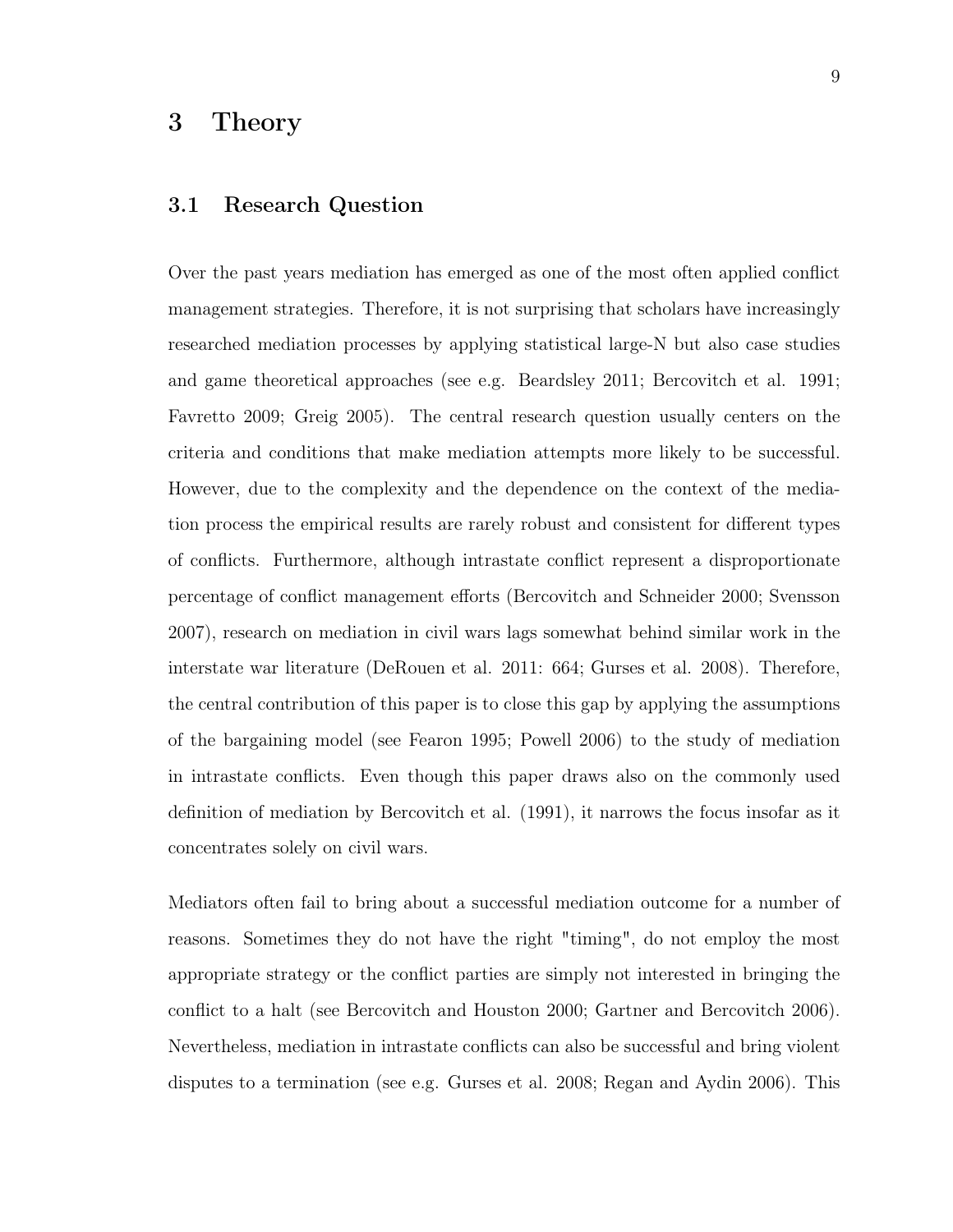paper focuses only on the conditions that make a robust mediated agreement more likely, which is in the case of this thesis defined as either a process agreement or a full settlement. Any other assessment of short- or long-term "success", for instance whether the conflict parties reached a cease-fire or for how long the peace lasts after the mediation, is explicitly not part of the coding of the dependent variable.<sup>5</sup>

Although other factors might likewise have an influence on the outcome of a mediation attempt, this paper concentrates on the examination of the validity of theoretical assumptions and the test of hypotheses concerning the time until the mediator enters a dispute, the level of democracy in the respective state as well as the severity of the conflict. This paper aims to analyze the influence of precisely these three explanatory variables on the likelihood of a robust agreement between both parties in the dispute.

## 3.2 Rational Choice and Bargaining Theory

In the following section I will develop the theoretical basis for my argument, which centers on the bargaining model of war and on what impact mediation can have on information asymmetries and commitment problems. The derived framework will then be used to form observable and testable hypotheses of the effect of mediation on the likelihood of a robust peace agreement.

I assume that the parties in the conflict are rational actors choosing always the possibility, which maximizes their utility, given their transitive, complete and reflexive preferences.<sup>6</sup> The success of mediation depends mainly on the expectations of the conflict parties. If the utility of peace is bigger than the expected costs of an enduring conflict, both parties will decide to stop the violent fighting and negotiate a robust

<sup>5</sup>Please see section 4.2.1 for details of the operationalization of the dependent variable.

<sup>6</sup>Certainly, there may be also other considerations of why the parties fight each other, such as psychological factors. However, I claim that these factors are negligible in comparison to the rational choice approach.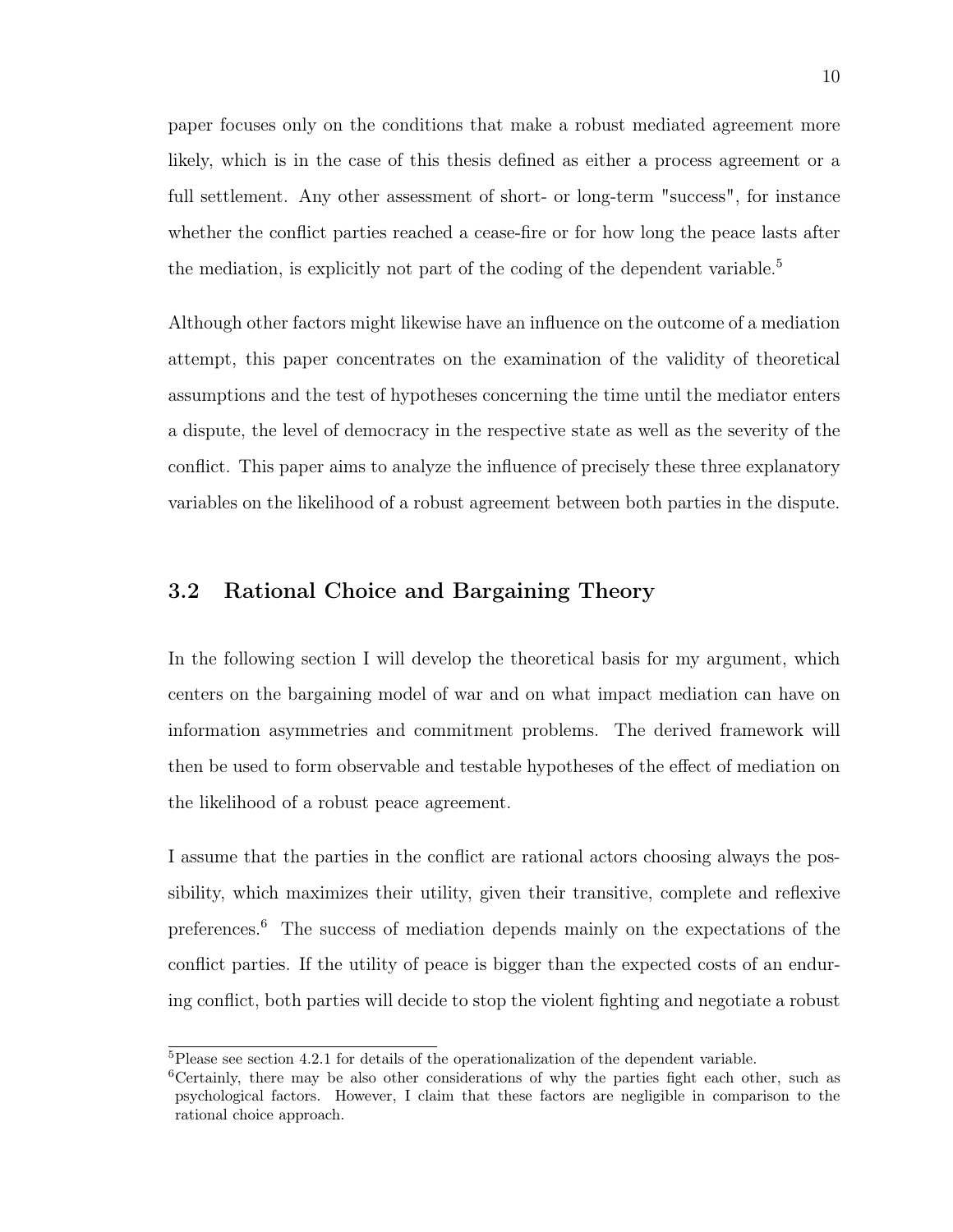agreement. In addition, the utility function of an actor depends not only on its own utility, but also on the utility function of the other actors, including the intermediary. Hence, mediation can be regarded and modeled as a strategic game (see Favretto 2009; Kydd 2003) and "to fully understand third-party efforts to resolve conflict, we must consider (at least) three fully strategic actors responding to each other's past and potential future actions rationally" (Kydd 2010: 116).

By applying rational choice assumptions, bargaining theory is one of the central theories that attempt to explain why wars occur, even though they lead to Pareto-inferior or inefficient outcomes. In an important article, Fearon (1995) highlighted three rationalist approaches in order to explain this inefficiency puzzle. His first explanation is informational asymmetries, which arise if the bargaining parties have either private information about their military capabilities or incentives to misrepresent their private information. Secondly, Fearon (1995) argues that bargaining indivisibilities prevent the parties from reaching an agreement that satisfies all belligerents. These indivisibilities occur when the matter in the dispute can only be divided in a few ways and if none of these divisions simultaneously satisfy all of the parties. Finally, the crucial issue of commitment problems is mentioned by Fearon (1995). This problem arises when the belligerents are unable to commit themselves to abide by the agreement or have incentives to renege on it. If one of these three obstacles to a bargaining result occurs, the conflict parties may find themselves in a situation in which war is preferred to peace - at least for one of them.

Many other scholars have applied bargaining theory in order to explain why parties in an inter- or interstate context begin and continue to fight each other (see Lake 2003; Leventoğlu and Slantchev 2007; Mattes and Savun 2009; Walter 2009). Furthermore, the bargaining model has also been increasingly used to account for the success or failure of mediation attempts (see Beardsley 2011; Kydd 2003, 2006; Svensson 2009). Building likewise on this model, this paper provides a theoretical account of why and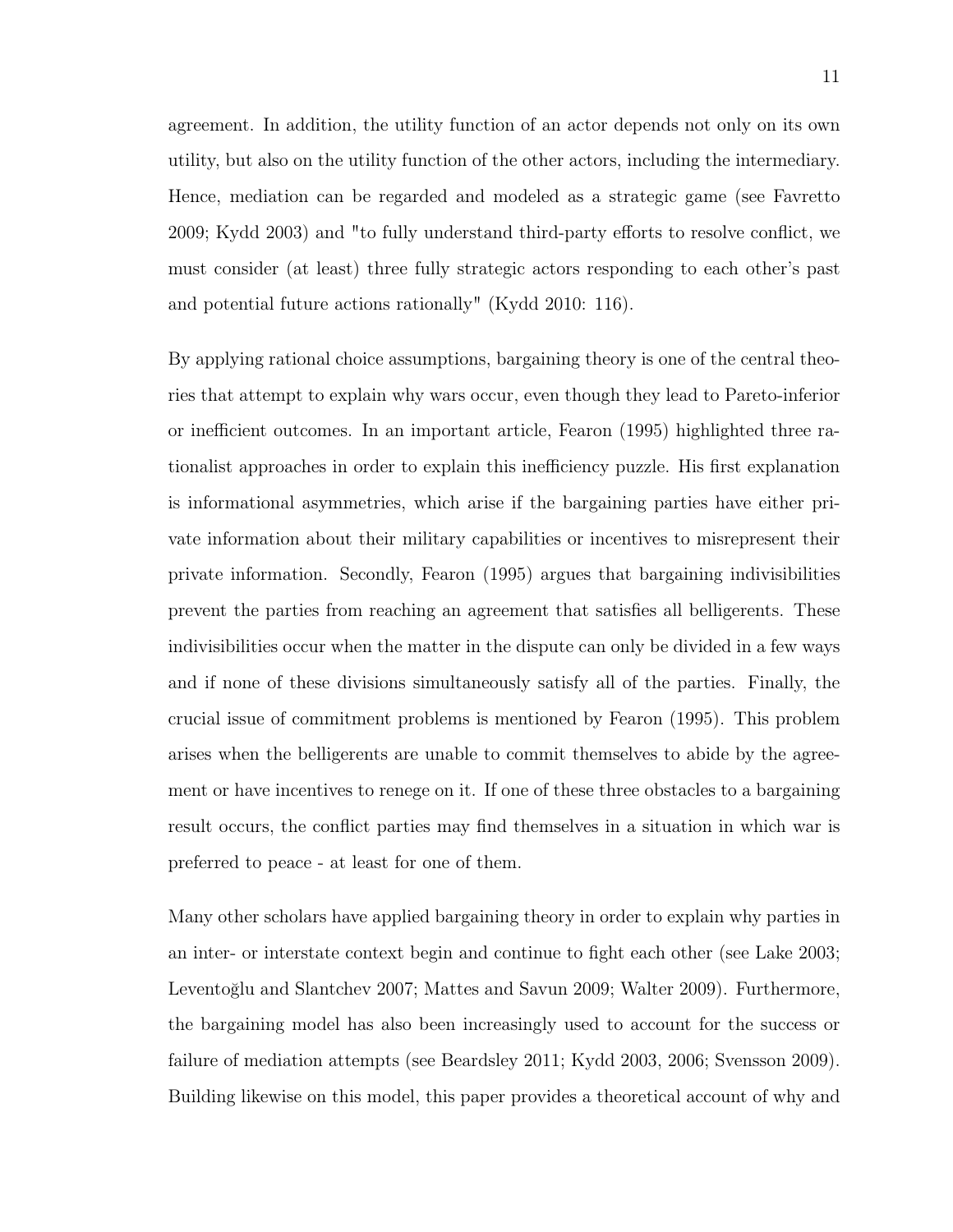under what conditions mediation in civil wars can entail a more robust agreement. The theoretical argument will primarily concentrate on the problem of informational asymmetries and commitment problems.<sup>7</sup>

Research has shown that it is considerably harder to reach bargains in civil than in interstate wars (see Walter 2009). Belligerents sign fewer negotiated settlements, and even if they are finally implemented, they are more likely to break down (Licklider 1995). Being more severe and pronounced in intrastate than in interstate conflicts, the credible commitment problem can be regarded as a central cause of bargaining failures between domestic groups (Powell 2004; Walter 2002). It prevents the belligerents from avoiding civil war in the first place and makes it difficult to implement a robust agreement after a conflict. Commitment problems may exist on the government as well as on the rebel side. The government cannot be sure whether the rebels demobilize completely and end their military campaign once they have been granted concessions. Likewise, the rebels cannot fully trust the government to abide by the peace agreement. Due to the consolidation of power in favor of the government and the rebel's abandonment of the military campaign, it can annihilate its former enemy. In general, after a peace agreement the government will gain a significant bargaining advantage and the rebels are rather vulnerable to defection by the government (Svensson 2009: 246; Walter 2009). But not only commitment problems are a particular problem in intrastate conflicts, also informational asymmetries are especially severe, because information about potential military capabilities of rebel groups is difficult to obtain and often vague. Furthermore, there are obviously strong incentives to withhold this information from the government.

In comparison to commitment-based explanations, informational explanations have one central limitation. Bargaining models that center on the latter often implicitly assume that there would be no fighting if there was complete information. However,

<sup>7</sup>Bargaining indivisibilities can rather be seen as parts of the commitment problem (Powell 2006: 170).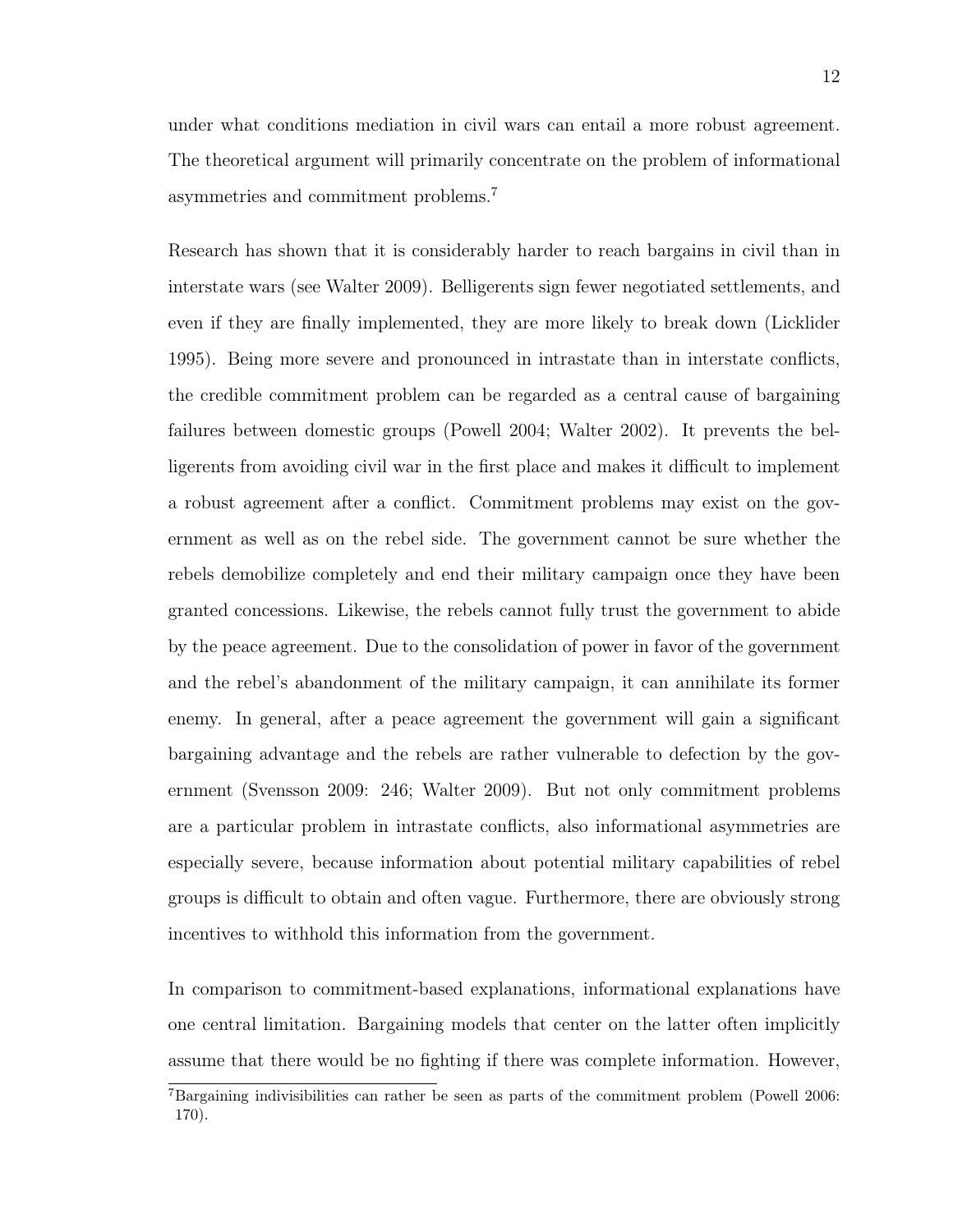even though they might explain early phases of a conflict, they account only poorly for prolonged disputes (Leventoğlu and Slantchev 2007; Powell 2006; Reiter 2009). This argument can be particularly witnessed in a civil wars context, where "after a few years of war, fighters on both sides of an insurgency typically develop accurate understandings of the other side's capabilities, tactics, and resolve" (Fearon 2004: 290). If war would only be the result of asymmetric information, fighting should be stopped after some time and the uncertainty resolved, because fighting serves to reveal information due to a learning process. By applying a game-theoretical approach and treating war as a costly process, Powell (2004) highlights the importance of a learning process that occurs if states are uncertain about the actual distribution of power. In these cases fighting serves to convey information and occasionally states have to fight long-lasting battles in order to completely "screen" the respective other party. Therefore, asymmetric information can only incompletely explain prolonged intrastate conflicts and how wars end. In contrast, the commitment fear explains not only why civil wars last so long, but also why it is so important that third parties help reduce this concern in order to achieve a negotiated settlement. This fear delays war termination, even though uncertainty has been reduced.

Commitment problems are particularly profound when there are large, rapid shifts in the distribution of power (Leventoğlu and Slantchev 2007; Powell 2006). Such shifts in power occur if after having agreed to a peace settlement one of the parties takes advantage of a pause in fighting by regrouping or rearming, and by launching surprise attacks. The basic idea behind this argument is that the faction in power will choose to fight rather than abide by a peaceful agreement, if fighting and subsequently winning increases the probability of remaining in power (Powell 2006: 189). This problem is especially relevant in civil wars, because the usual disarmament of the rebel group after a peace agreement can be considered as a massive power shift in favor of the government (Beardsley 2011: 154). The government might take the chance and attempt to defeat the rebel group once and for all.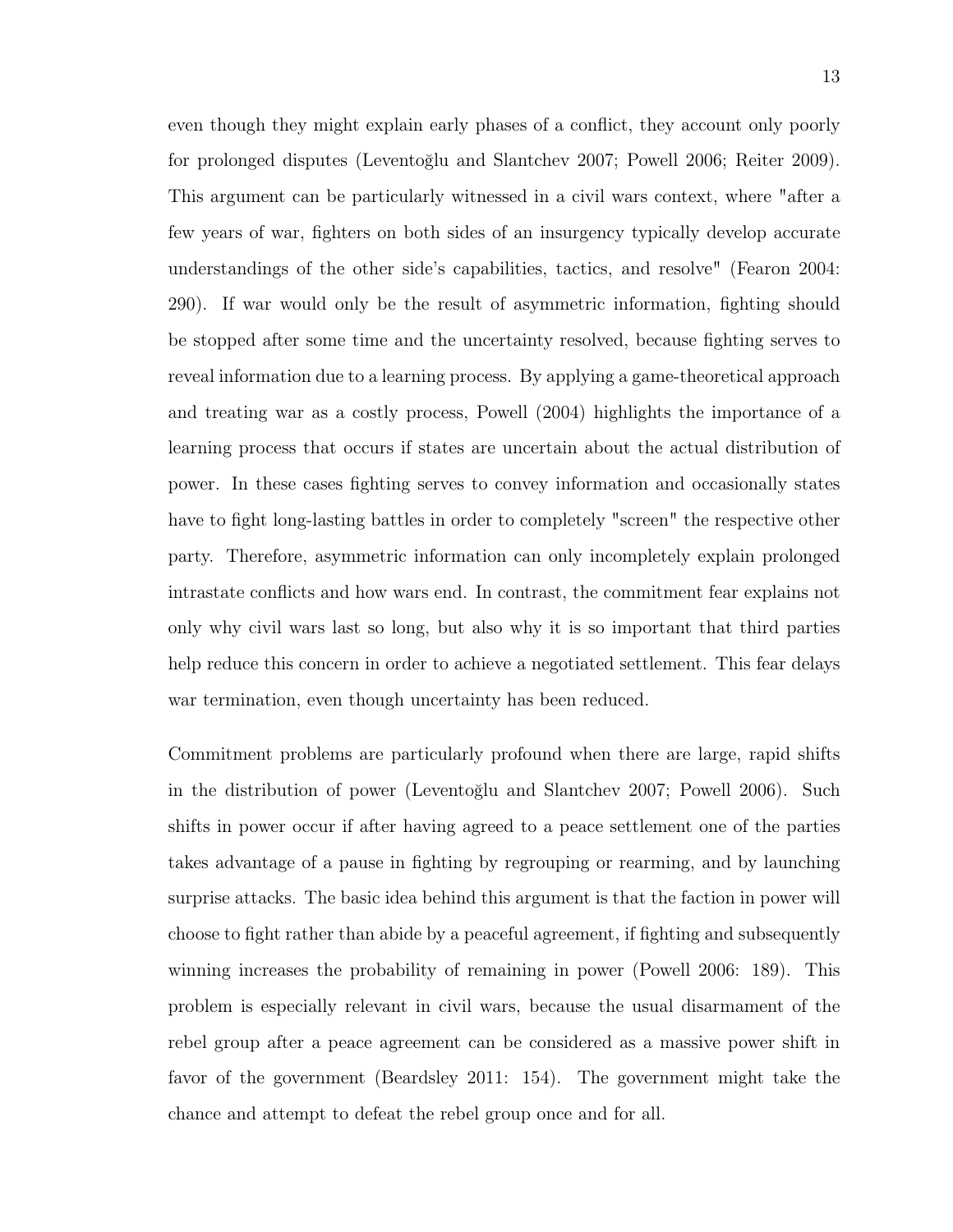Hence, due to the fact that fighting does not solve the commitment problem, it can only be resolved by a peace agreement that involves a credible deterrent to surprise attacks and mutual trust between the belligerents. To put it differently, "[...] the solution [...] involves strategies to minimize the power shift to the point where the incentives for surprise attack disappear" (Leventoğlu and Slantchev 2007: 766). In order to increase the likelihood of a successful agreement, mediators have to create an environment of mutual trust and may subsequently verify and monitor compliance with an agreement, and thereby reduce the incentives to cheat.

## 3.3 Hypotheses

#### 3.3.1 Time until Mediation

According to asymmetric information models, civil wars should be more likely to end the longer they last due to the process of learning, the revelation of information and the screening out of weak belligerents (Filson and Werner 2002; Powell 2004; Slantchev 2003). However, one might argue that if a mediator enters the conflict, we should actually witness the opposite. The strategies that are most frequently employed in mediation processes are strategies that focus on information provision and the facilitation of communication (Gartner and Bercovitch 2006; Kydd 2003). Hence, the revelation of information over the actual bargaining power of each party should in fact be accelerated and the conflict should end earlier.

Nevertheless, this line of argument is problematic if we take into account that in a civil war context we usually observe an imbalance between the respective military capabilities of the conflict parties. Typically, the government is much more powerful than the rebel groups, which becomes even more pronounced after a peace agreement (Mattes and Savun 2009: 739; Melin and Svensson 2009: 254; Svensson 2009; Walter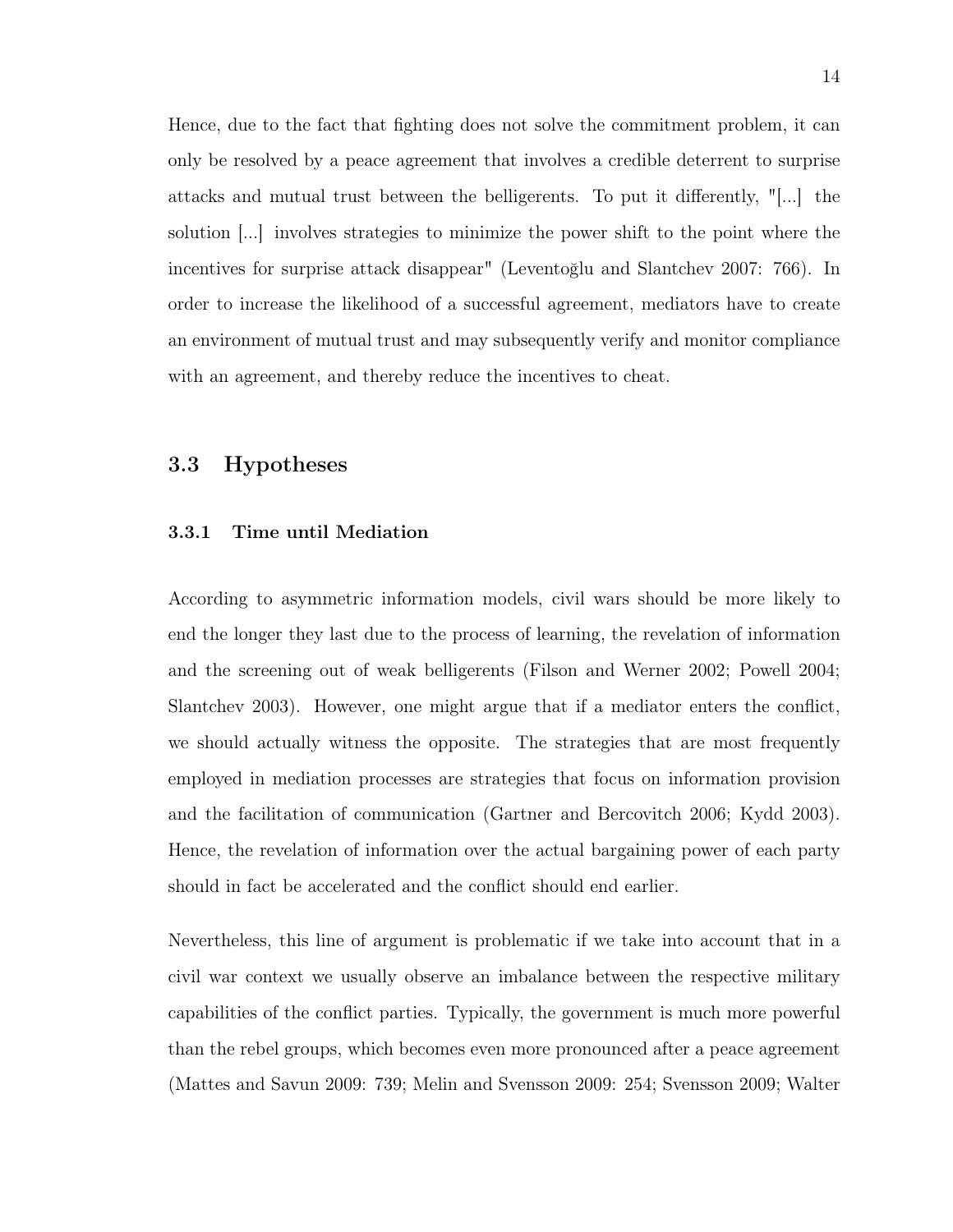2009: 246). This fact entails the following dilemma. Attempts to mediate the conflict through the provision of information about intentions and capabilities may lead to a continuation of the war and a failure of the mediation attempt, because the weaker side might have become aware that it faces an unappeasable opponent. "Then, rather than end the war because it knows precisely what it must leave to B in order to ensure peace, A continues the war by attacking and forcing a final, decisive battle that prevents power from shifting in B's favor" (Wolford et al. 2011: 568). Hence, if through the provision of information the weaker party becomes aware that an agreement leads to a significant shift in power in favor of the stronger party, it will continue to fight.

Taking into account the argument made by Svensson (2009), there are also rebelsided commitment problems, especially in the pre-settlement phase. In some cases of negotiated settlements the government may actually lose some of its authority, namely to make decisions and to legally use force. Nevertheless, also in those cases my argument is still valid. If the provision of information by the mediator to the government entails the perception of the administration to be in fact on the weaker side after an agreement, it will likewise continue to fight. In both cases, as long as the mediator is not able to solve the credible commitment problem and convince both sides that the respective other side will not take advantage of a pause in fighting, the conflict will continue and the mediation will fail to reach a robust agreement. Simply "[...] providing information and facilitating the exchange of information can realistically do little to reduce uncertainty about what is likely to happen in the future [...]" (Beardsley 2011: 40). In contrast, it might make things even worse.

A mediator has to do both, he has to help the belligerents to stop their armed hostilities and likewise promote a new relationship between the conflict parties. However, achieving both simultaneously is extremely difficult (Beardsley 2011: 3). As long as the mediator is not able to solve the commitment problem the belligerents will not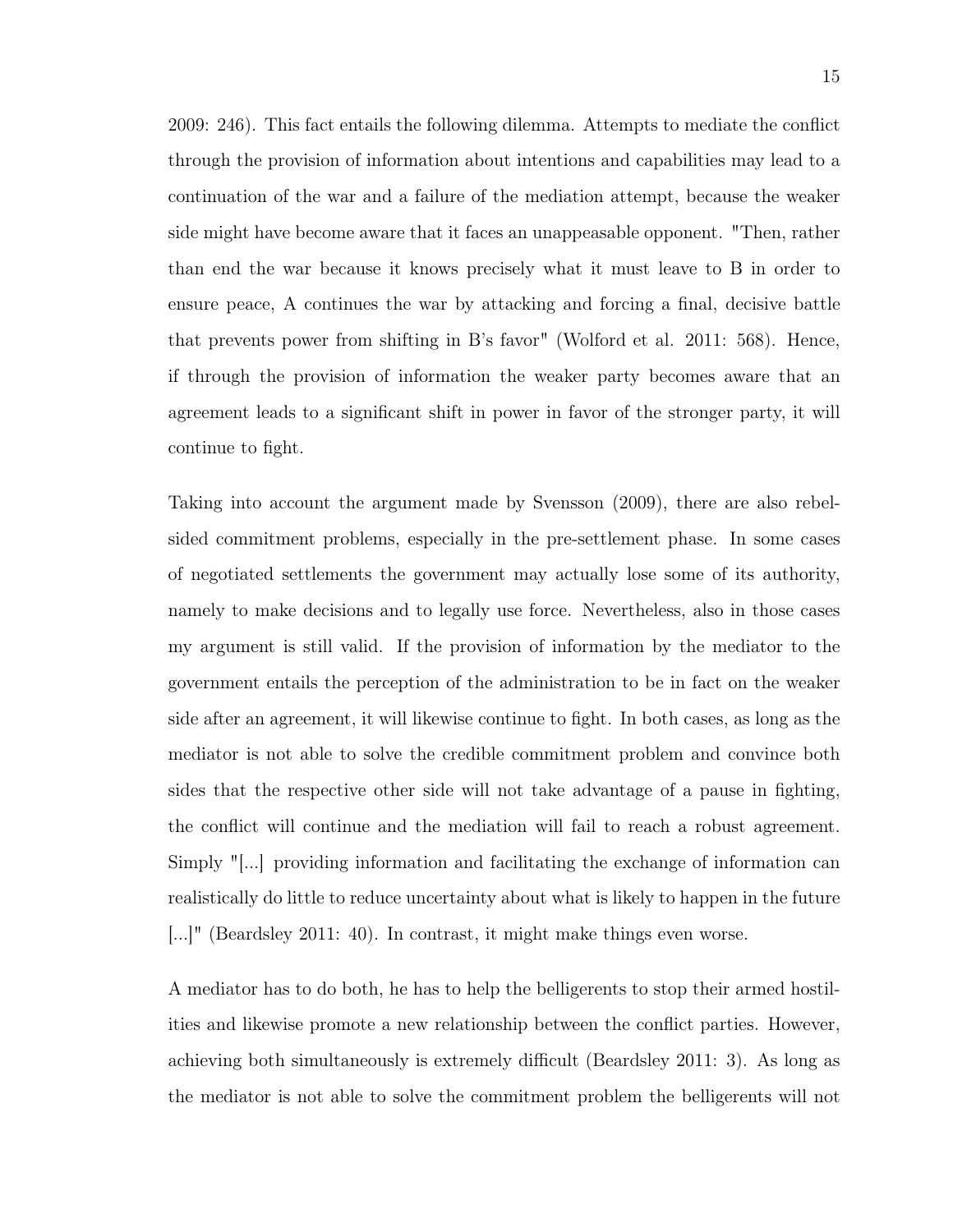accept a robust agreement. As I have argued, provision of information is not at all sufficient to achieve this goal. Fortunately, as the conflict moves forward the war's very nature as well as the ability of the mediator to build trust comes to the aid of the intermediary. As Leventoğlu and Slantchev (2007) show, the commitment problem can be solved by the war's very nature. As the violent conflict progresses, the pie becomes smaller and the continuation of the war becomes less attractive. Hence, the belligerents need weaker threats to deter each other from surprise attacks and can gradually credibly commit to peace (Leventoğlu and Slantchev 2007: 767). At the same time, in order to overcome commitment problems, mediators have the unique ability to establish trust between the belligerents (see Beardsley 2011: 29; Kydd 2006). Both factors only have their full impact on the outcome of the mediation when the conflict moves to its natural end.

Hypothesis 1: *The later the mediator enters the conflict, the more likely will be a robust agreement.*

## 3.3.2 Severity of the Conflict

In intrastate conflicts the pain of war directly affects the population of the civil war country, and it cannot be exported by fighting on some else's territory. Hence, all the negative effects of a violent conflict, such as the loss of infrastructure, human life and damage to economic growth, might even be worse for the population compared to interstate wars. Even though there are empirical results showing that the severity of the conflict may create incentives to accelerate the reaching of agreements (Mason and Fett 1996), this does not necessarily apply equally to robust agreements. In line with Fortna (2004), Quinn et al. (2007) and Walter (2004), I argue that more deadly conflicts increase hostility and entail subsequently feelings of hatred on both sides that persist even after the end of a war. This obviously increases the commitment problem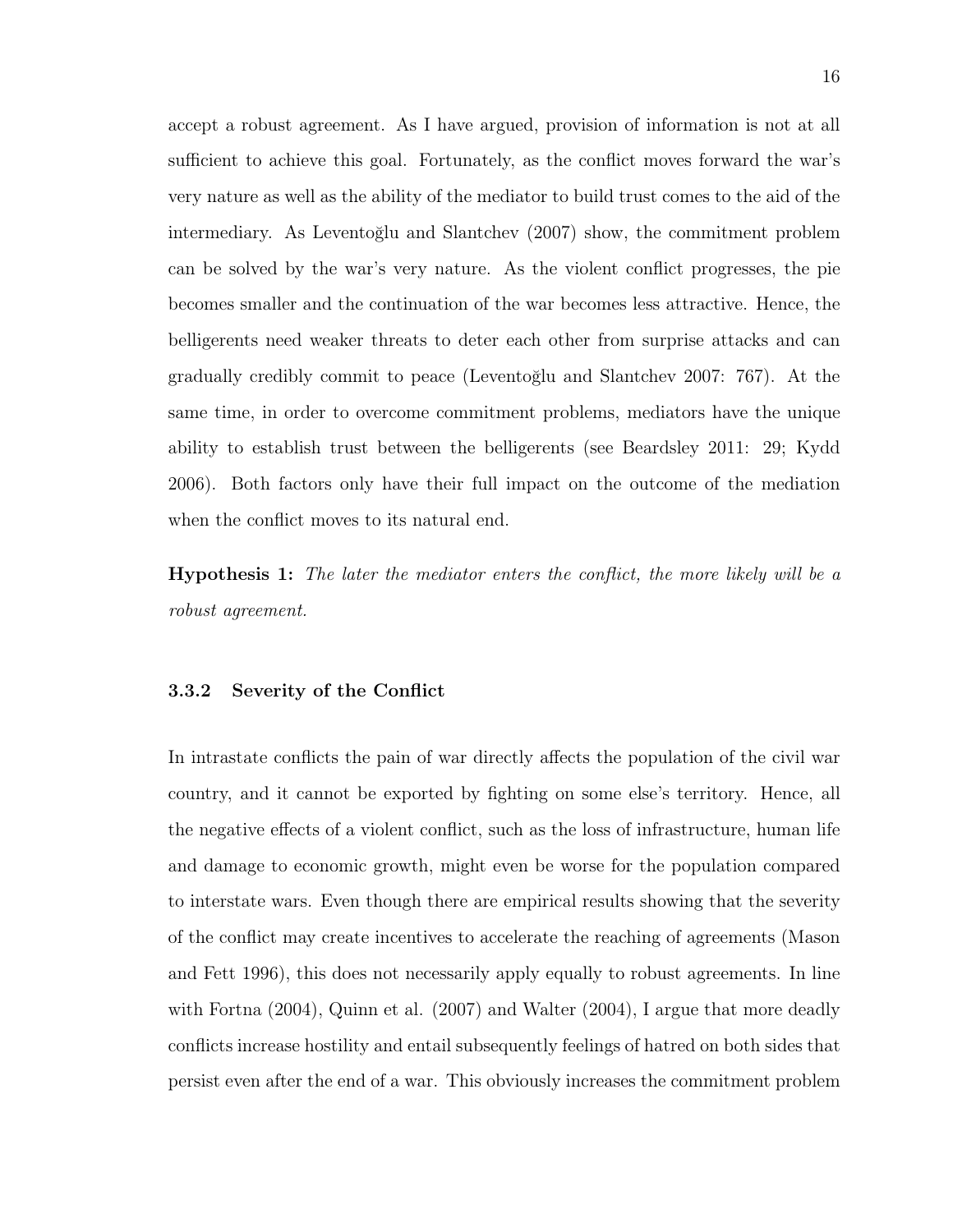and reduces the possibility to create a feeling of mutual trust. Both belligerents may be afraid that the other party only awaits a new opening in the political opportunity structure to strike again. This might be particularly the case, if one or both feel that the underlying causes of the conflict are not addressed by an agreement (Gurses et al. 2008: 139). A greater number of people killed may therefore reduce the likelihood of a robust agreement.

Hypothesis 2: *The more severe the civil war is, the less likely is a robust agreement.*

#### 3.3.3 Level of Democracy

Countries with weak political and legal institutions are particularly likely to encounter difficult commitment problems (Walter 2009). Essentially, commitment problems are problems of treaty enforcement in the present as well as in the future. If the belligerents can be sure that the terms of the agreement are implemented and enforced over time, they would have little fear from a negotiated agreement. Nevertheless, in countries where political and legal institutions are weak and not able to check executive power, rebel groups will be particularly hesitant to sign agreements. In these countries, governments are more likely to renege on their promises and exploit the peace. "As long as weaker groups have little ability to enforce the terms of an agreement, potential rebel groups may prefer the risk of war to the potential higher costs of easy exploitation by the government" (Walter 2009: 252). Furthermore, the civilian control of the military is an important factor for a successful implementation of a mediation outcome. The tighter the legislative oversight, which is a unique characteristic of democratic regimes, the higher will be the likelihood that the rebels trust the government.

The mediation by Martii Ahtisaari in Aceh in 2004 confirms this assumption. After the 2004 tsunami, talks were held in Helsinki between the Indonesian government and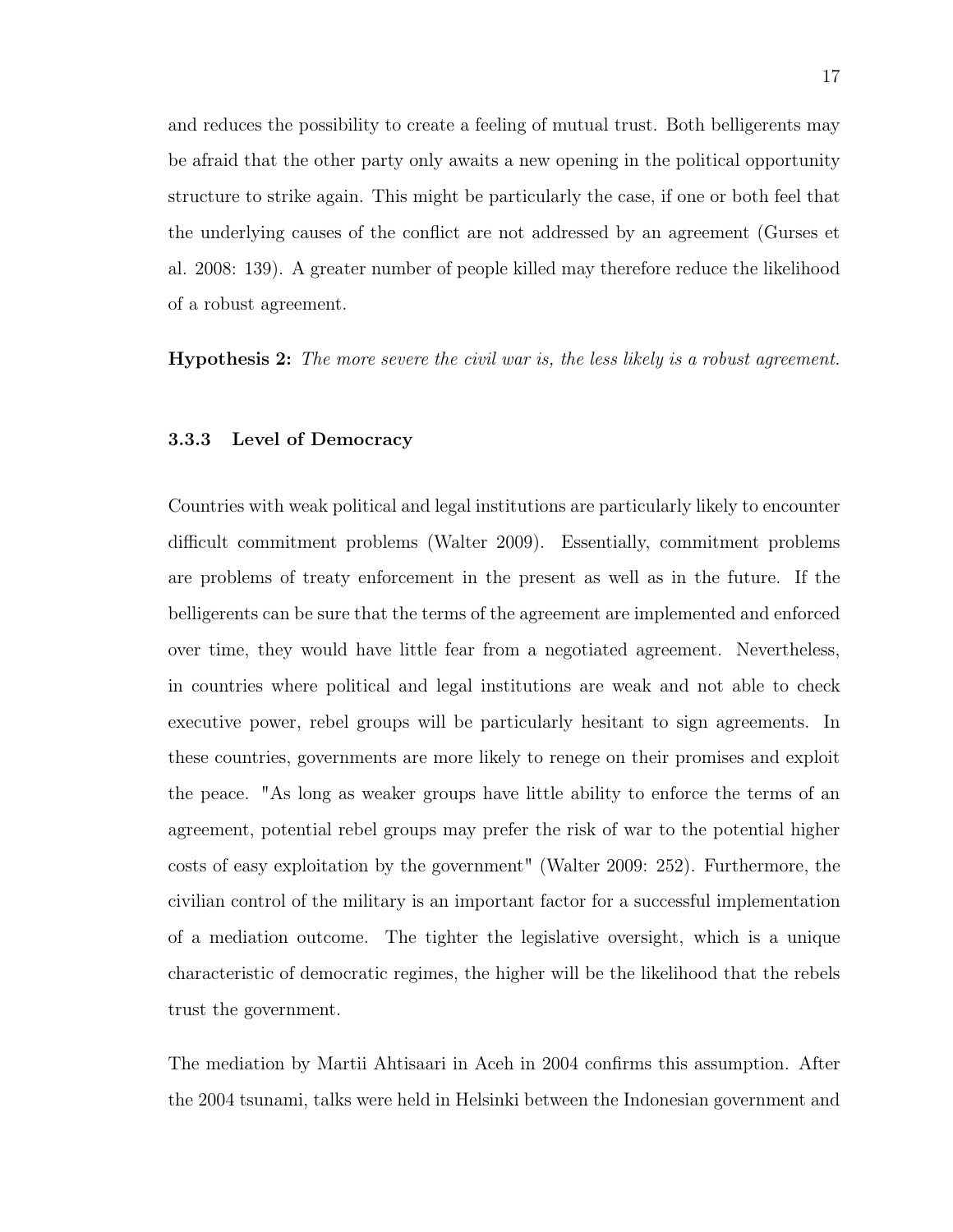the Free Aceh Movement (GAM), which produced a robust agreement in 2005. In contrast to previous agreements, it received widespread support and was successfully implemented. The timing of the peace process contributed significantly to its success. During the mediation attempt, the democracy in Indonesia became stronger and reforms brought more civilian control over the Indonesian military (Beardsley 2011: 172-175).

Hypothesis 3: *The more democratic the civil war country, the more likely is a robust agreement.*

### 3.3.4 Control Variables

### 3.3.4.1 Process

#### TYPE OF MEDIATOR

In order to solve the commitment problem and to reduce the risk that one party does violate the agreement, a mediator has to provide implementation assistance. Such a type of mediator is forward looking and offers monitoring and enforcement during agreement implementation (Beardsley 2011: 34). Only intermediaries with the respective capabilities are able to provide such services. According to Beardsley (2011), in the context of an intrastate war, mediators that do not pressure the belligerents into concessions and simultaneously are able to provide implementation assistance over a longer time period are the most successful ones. These characteristics apply predominantly to international and regional organizations, which are usually put in charge to monitor an agreement. In line with Gartner (2011), who finds that regional organization can indeed be very effective, and Beardsley (2011), I expect that regional and international organizations are more successful.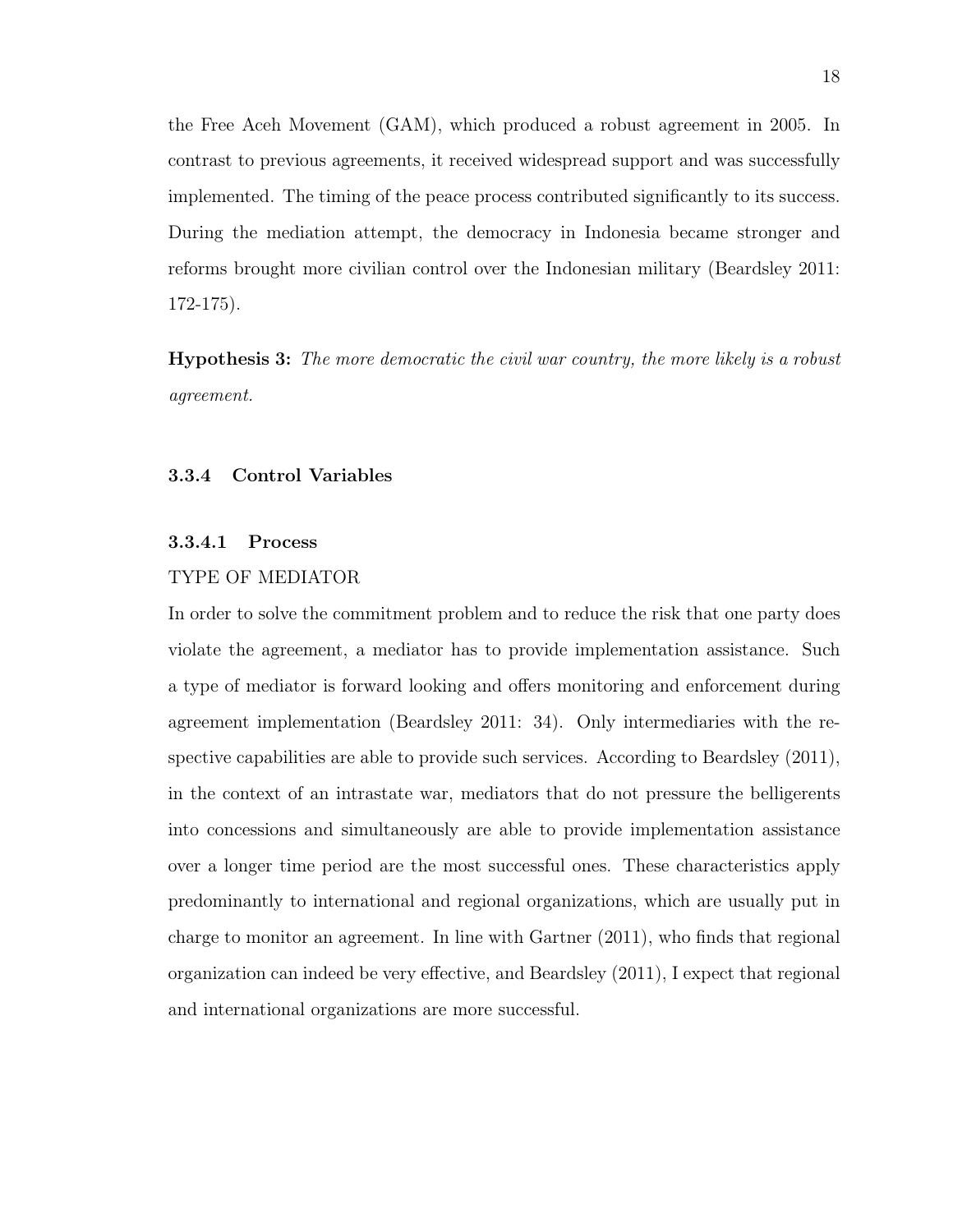#### STRATEGY OF MEDIATOR

Research on mediation has found that the employed strategy of an intermediary has a significant impact on the outcome of the mediation attempt (see e.g. Bercovitch and Gartner 2006; Maoz and Terris 2006; Regan and Aydin 2006). Beardsley (2011: 32) argues that a heavy mediation style, which assumes a more active role of the mediator, will be more successful to expand the set of alternatives and provide implementation assistance.

## 3.3.4.2 Context

## PREVIOUS MEDIATION ATTEMPTS

Bercovitch and Gartner (2006: 351) have shown that the number of previous mediation attempts has an influence on coming attempts. The quantity of interventions by intermediaries can be regarded as an indication that the conflict is to some extent deadlocked. Furthermore, it implies that the previous attempts not only failed to bring about a long-term solution to the conflict, but also have not resolved the commitment problem. Therefore, I argue that after many diplomatic interventions and subsequently failures of the mediation, the mistrust between the belligerents is probably so extensive that a robust agreement will be less likely.

## TERRITORIAL WAR

It is more difficult to achieve symmetric and robust agreements, when the stakes are high. One could argue that conflicts over territory are more difficult to solve, because governments seldom accept a loss of sovereignty over their own territory. This is even more so, if the dispute is over symbolically and strategically important territory. The war between Israel and the Palestinians over the control of Jerusalem is an example of such a stalemate. However, if the fight is only over parts of the territory that are not strategically or symbolically important, governments may be more likely to make concessions.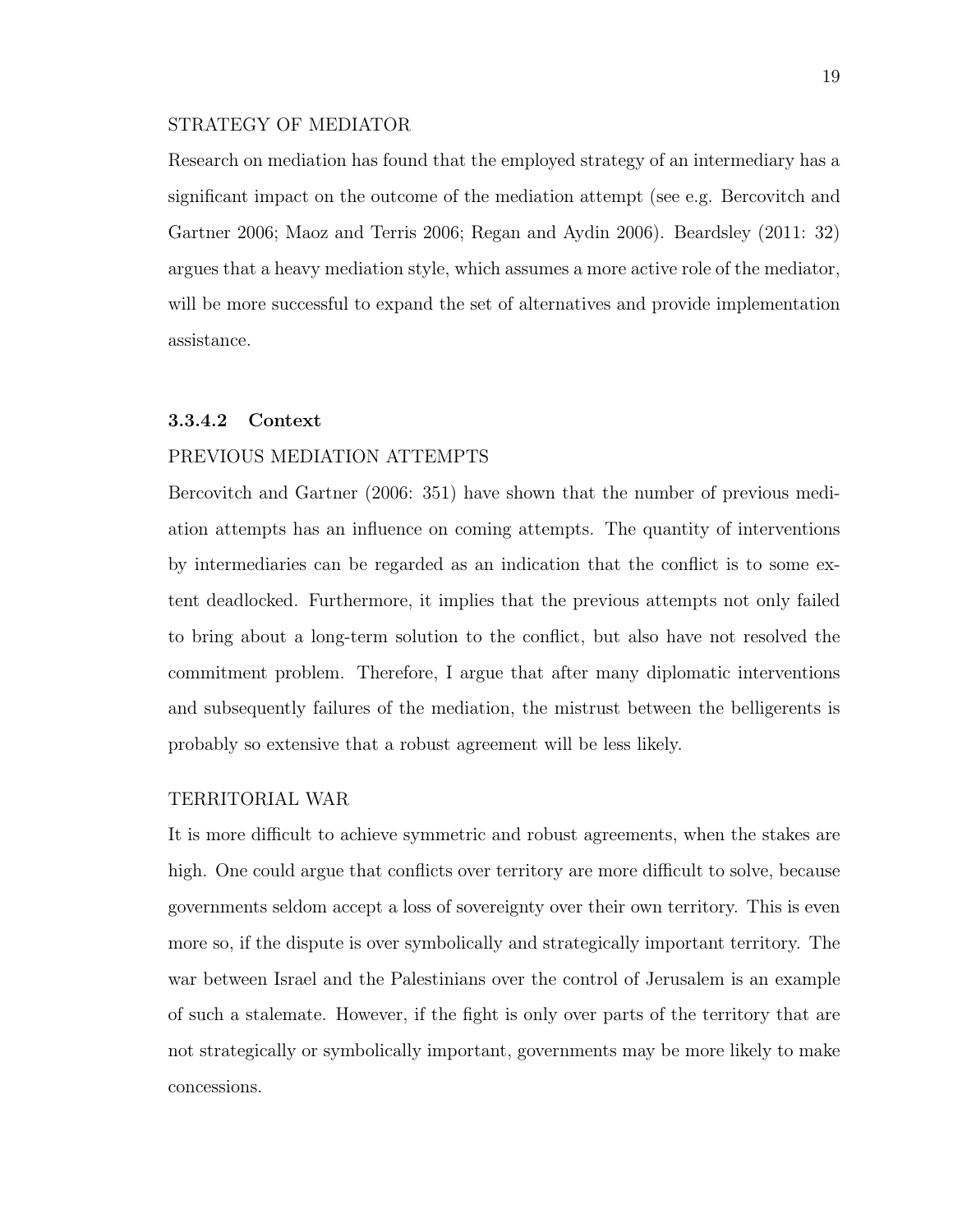## LEVEL OF DEVELOPMENT

Low levels of economic development generally increase a country's risk of civil war and the likelihood of war to reoccur (Gurses et al. 2008; Walter 2004). It is also an indicator for poor government performance. This, in turn, decreases the legitimacy of the government and reduces the likelihood that rebels trust the government to abide by an agreement. Hence, one might expect that the lower the development is, the lower will be the likelihood of an agreement.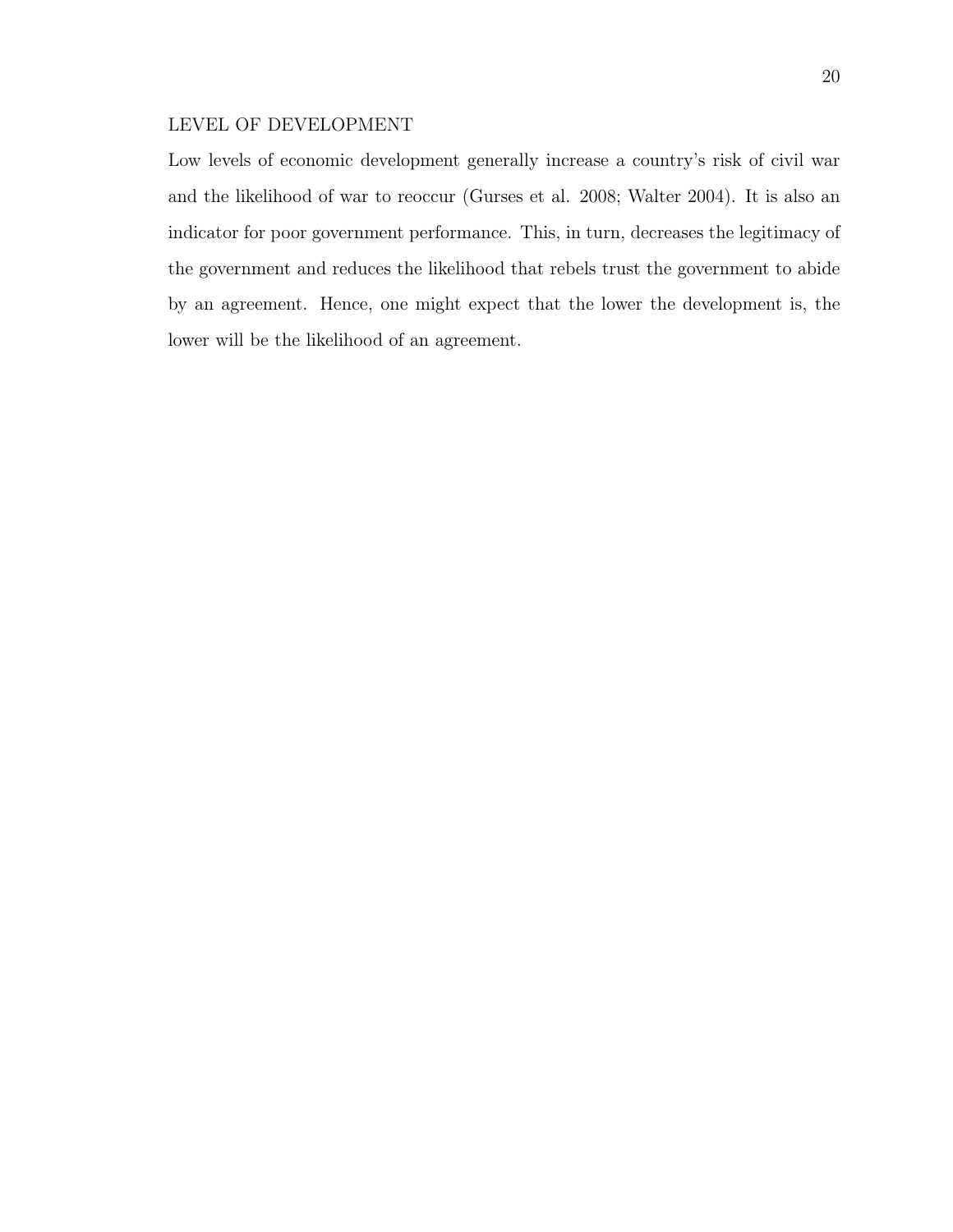## 4 Research Design

By using logistic regression, the analysis aims to examine the empirical relationships stated above. In doing so, the effect of several predictor variables on one dependent variable will be investigated. In contrast to a regression analysis using *ordinary least squares* (OLS), the dependent variable in binominal logistic regression is not continuous, but categorical and usually coded 0 and 1. Rather than modeling the value of a dependent variable *y*, logistic regression aims to model a certain probability of an occurrence of an event (UCLA: Statistical Consulting Group 2013a). Furthermore, logistic regression makes no assumptions about how the independent variables are distributed. Hence, whereas OLS regression does a poor job of predicting probabilities of binary dependent variables, logistic regression is well suited to analyze the probability of a robust mediated agreement. In the following I will outline the research design that is used in this paper.

## 4.1 Datasets and Data Handling

This paper uses primarily the CWM-dataset by DeRouen et al. (2011). It is one of the first datasets that focuses solely on civil war mediation and comprises 460 mediation events in the time period of 1946 to 2004. In accordance with the UCDP definition of civil war, DeRouen et al. (2011) define an intrastate conflict as

"a contested incompatibility that concerns government or territory where the use of armed force between two parties, of which at least one is the government of a state, results in at least 25 battle-related deaths" (DeRouen et al. 2011: 664).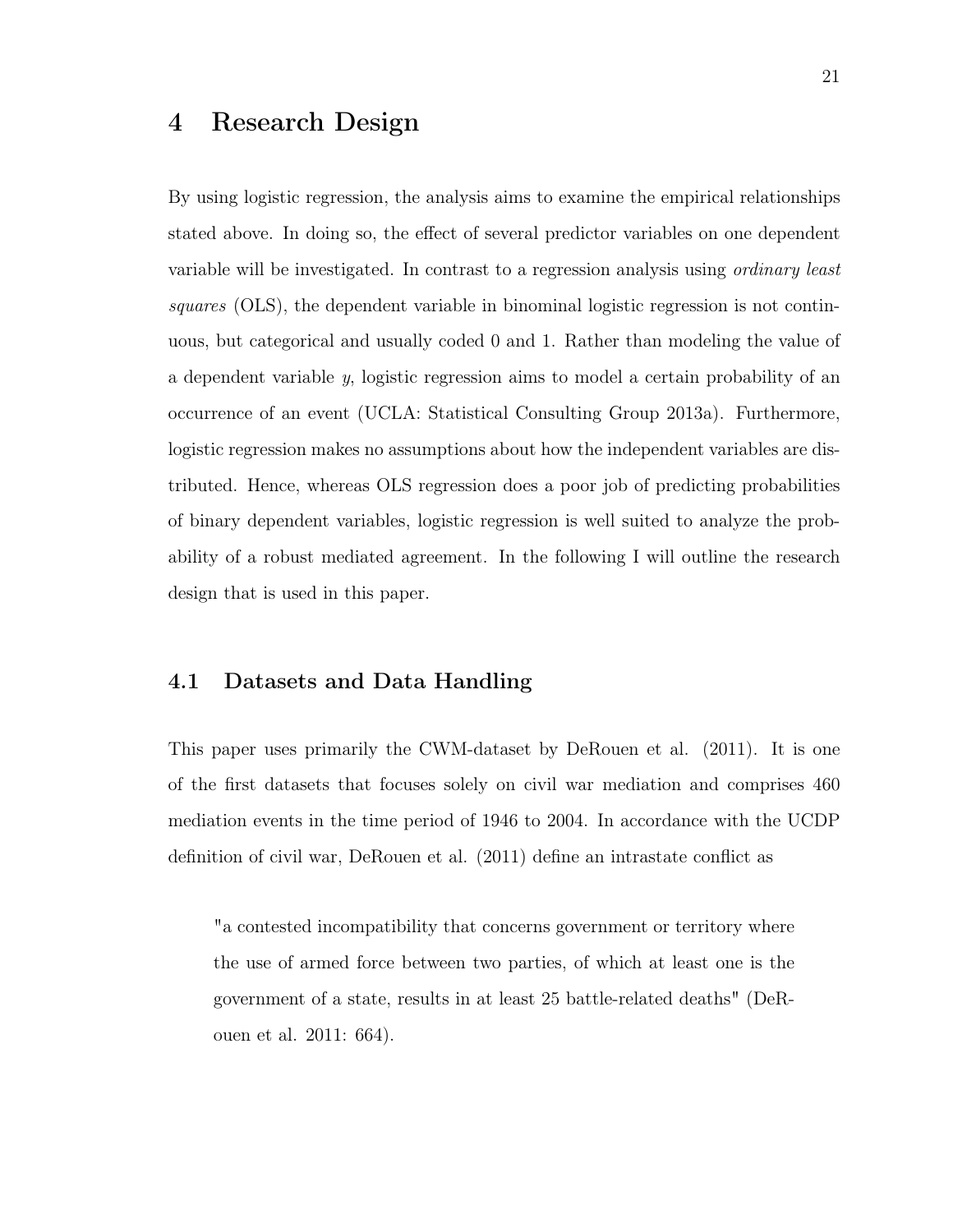By adding crucial information on various mediation incidences to the conflict variables from the Uppsala Conflict Data Program (UCDP), the CWM-dataset contributes not only to research on mediation occurrence and the process of mediation, but also to the explicit analysis of the predictors of successful mediation attempts.<sup>8</sup> The usage of this database has two inherent advantages. First, the database is distinct in its coding of each mediation event with a specific set of mediation characteristics. Second, so far no comprehensive analysis of the determinants of successful mediation in civil wars has been conducted by using this dataset. Nevertheless, although the CWMdataset is very extensive in its coverage of relevant variables, which might have an influence on the success of the mediation attempt, variables from four other databases have been added to the CWM-dataset.<sup>9</sup> I used data from the *Polity IV* dataset (Marshall and Jaggers 2011), *International Human Development Indicators* (UNDP 2012), the *UCDP Battle-Related Deaths Dataset* (see Gleditsch et al. 2002) and the *PRIO Battle Deaths Dataset* (Gleditsch and Lacina 2005). Furthermore, in some cases the beginning of the mediation process occurred before the actual onset of the conflict. To correct for observations lying outside of the concrete conflict period, these cases were dropped from the dataset. This procedure resulted in a reduction of the actual number of cases from originally 460 to 366 observations.

<sup>&</sup>lt;sup>8</sup>In order to code and identify mediation-related variables, DeRouen et al. (2011) used primarily open and public sources, such as *Keesing's Wold News Archive*, *LexisNexis*, *The Times*, and *Proquest Historical Papers.*

 $9F$  For further information on which variables have been used from other datasets: see section 4.2.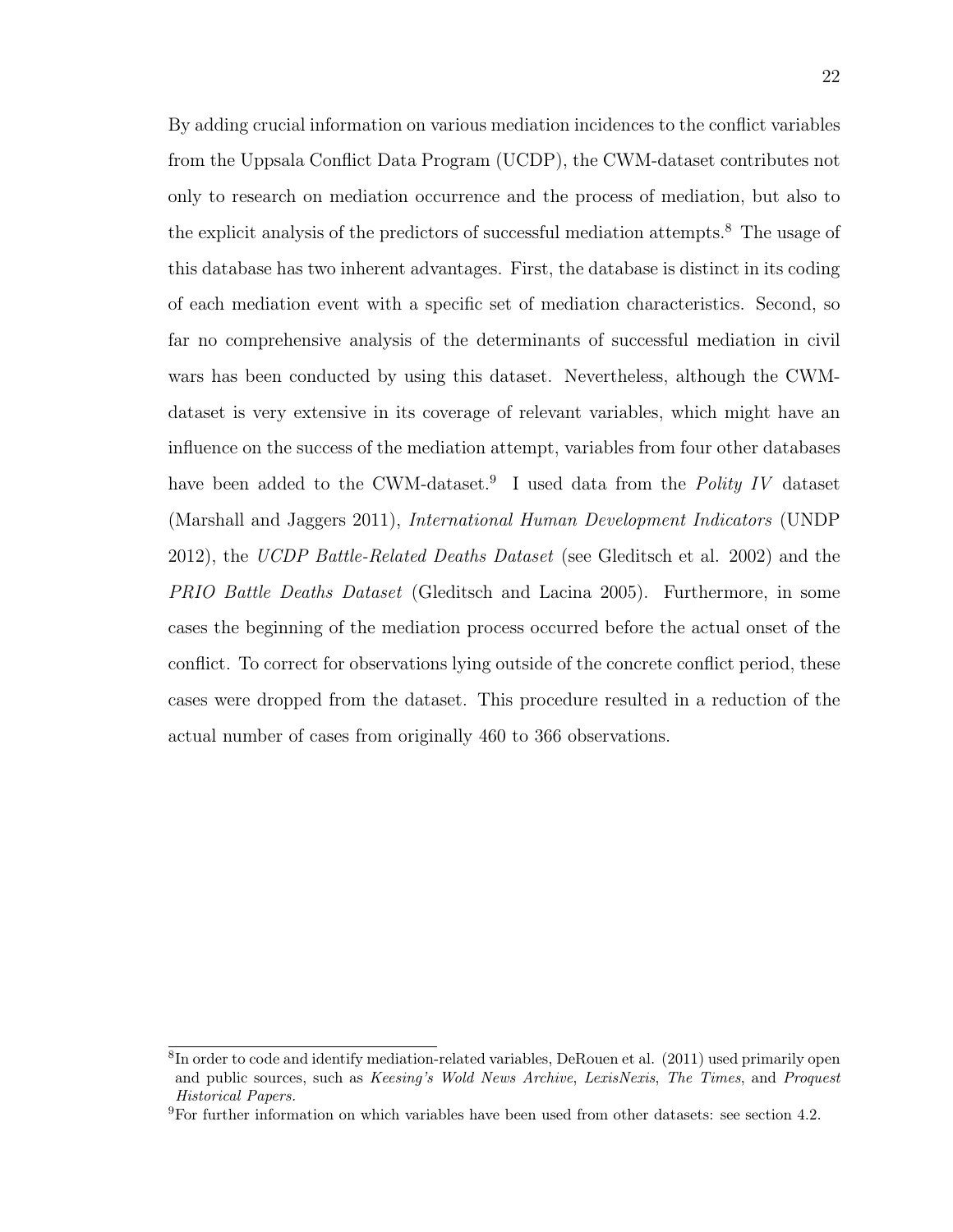## 4.2 Operationalization

In the following, all relevant variables that are used for the analysis are grouped according to the general scheme: dependent, independent and control variables.

#### 4.2.1 Dependent Variable

#### MEDIATION OUTCOME

The variable "Mediation outcome" is coded as a binary variable in order to test the aforementioned hypotheses. It is denoted as 1 if both parties in the dispute could agree on either a process agreement or full settlement of the conflict. I argue that only in these two cases, one can reasonably assume that the parties were at least partially able to solve the commitment problem.<sup>10</sup> This argument is in line with Mattes and Savun (2009), who show that only fear-reducing and cost-increasing provisions help to address the commitment problem. Otherwise the variable is coded as 0.

#### 4.2.2 Independent Variables

## TIME UNTIL MEDIATION

The time until the mediation begins is defined as the time period between the onset of the conflict and the initiation of the mediation attempt, with

$$
t_{untilmed} = (t_{startmed} - t_{startconf}) + 1.
$$

t*startmed* denotes the beginning of the mediation and t*startconf* the onset of the conflict. Occasionally t*startmed* and t*startconf* were not coded accurately in the CWM-dataset. In those cases the initial as well as the final value have been edited in order to ensure

 $\frac{10}{10}$  For a more detailed elaboration of my argument, please see section 3.3 of this paper.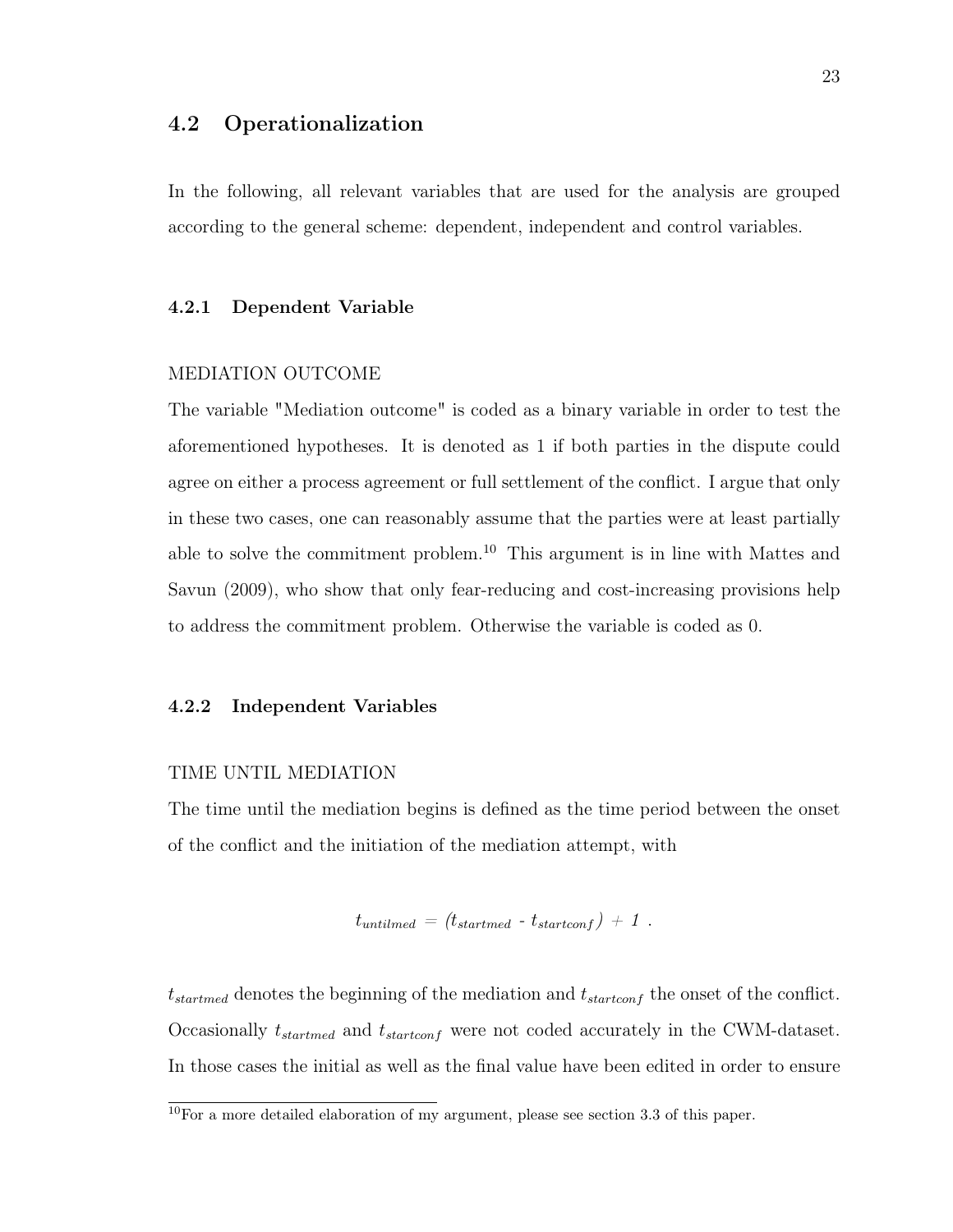a proper calculation of the time period between the onset of the conflict and the beginning of the mediation process.<sup>11</sup> Even though this procedure might lead to a slight over- or underestimation of the actual time period, an omission of those cases cannot be regarded as an alternative, because due to the large number of those cases it would entail an even larger bias.

Due to the high variance of the newly generated variable, the time until the mediator enters has been recalculated as an ordinal variable with six categories. The variable "Time until mediation" is coded as follows:  $0 =$  less than or equal to 500 days;  $1 =$ 501 to 1.000 days;  $2 = 1.001$  to 5.000 days;  $3 = 5.001$  to 10.000 days;  $4 = 10.001$  to 15.000 days;  $5 = 15.001$  to 20.000 days.<sup>12</sup>

## SEVERITY OF THE CONFLICT

In order to determine the severity of the conflict, information from other databases has been transferred to complement the CWM-dataset. For this procedure I used battle death estimates from the *UCDP Battle-Related Deaths Dataset* from August 2012 (see Gleditsch et al. 2002) and the *PRIO Battle Deaths Dataset* Version 3.0 (Gleditsch and Lacina 2005), which are both compatible with each other. Battle deaths provide a mean to measure the severity of the conflict. I calculated for each mediation event the mean of the accumulated battle-related death per calendar year between the onset of the conflict and the end of the mediation. Afterwards, four different levels have been created, which were grouped according to the 25th percentile, the median, and the 75th percentile of the respective mean. Therefore, the variable "Severity of the conflict" is coded as follows:  $0 = \text{very low conflict severity}; 1 = \text{low conflict severity};$  $2 =$  high conflict severity; and  $4 =$  very high conflict severity.

 $11$ Due to the application of this procedure the dates have been changed as follows: If the actual day was missing, the 15th of every month was imputed to the respective date. If the actual month and day were missing, the 15th of June was imputed to the respective date.

 $12$ Equally, a variable that denotes the log of the number of days until the mediator enters as well as a variable that divides the respective duration in two categories have been generated in order to control for the robustness of the findings. Please see section 5.1 for the results.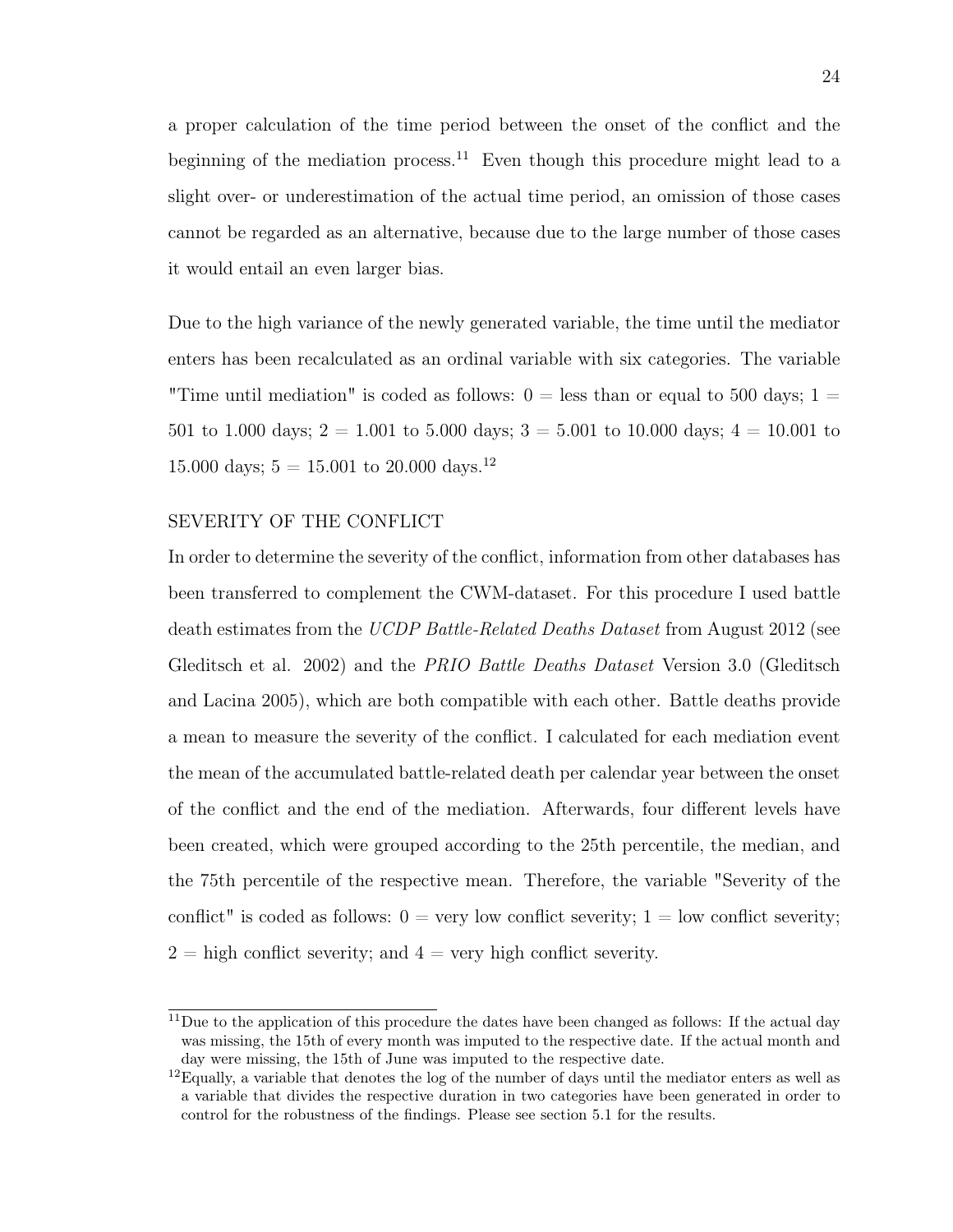#### LEVEL OF DEMOCRACY

In order to add the level of democracy to the CWM-dataset I used the *Polity IV* database (Marshall and Jaggers 2011) and calculated the mean of the Polity IV value for each dispute based on the Polity IV value at the onset and the end of the conflict.<sup>13</sup> The variable "Level of democracy" is coded as 0 if the value is lower than 5, as 1 if it lies between 6 and 11, as 2 if it is between 12 and 16, and finally as 3 if the Polity IV value is higher than 16.

## 4.2.3 Control Variables

### 4.2.3.1 Process

## TYPE OF MEDIATOR

The variable "Type of mediator" identifies the leading mediator. The CWM-dataset distinguishes eleven different classes of mediators. However, in accordance with the respective hypothesis, the variable is coded as 1 if the mediator was an international or regional organization, and as 0 if otherwise.

## STRATEGY OF MEDIATOR

The CWM-dataset identifies different strategies used predominantly by the respective mediator. The variable "Strategy of mediator" is coded as an ordinal variable in order to reflect the different level of leverage that is inherent in each adopted strategy. Accordingly, the variable is coded as 0 if there was only an offer, as 1 if the mediator used primarily the facilitative strategy, as 2 if the procedural strategy was mainly used, and as 3 if the mediator adopted mostly a directive strategy.

<sup>&</sup>lt;sup>13</sup>The Polity IV dataset distinguishes 21 different levels of democracy ranging from -10 as its lowest level to  $+10$ .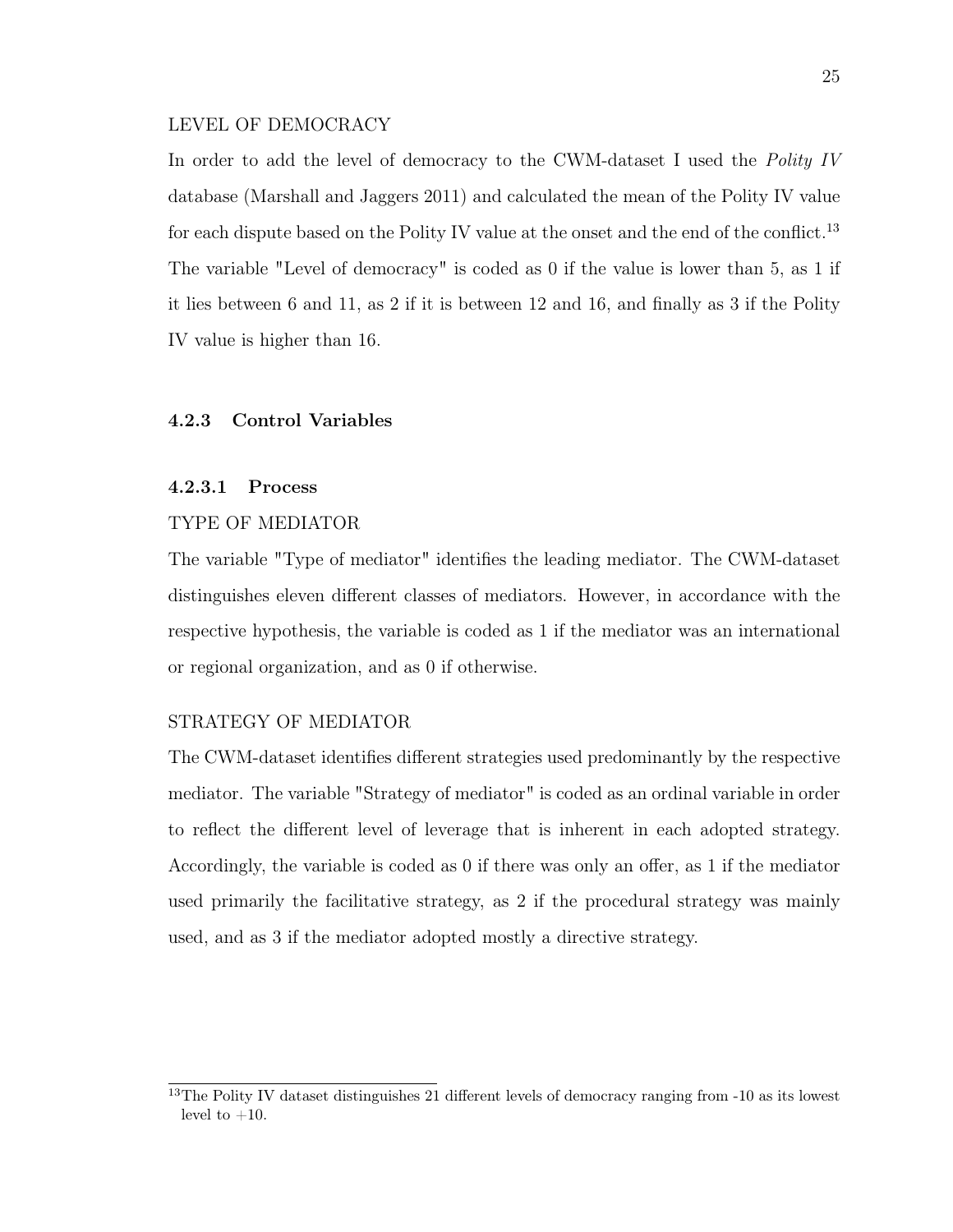#### 4.2.3.2 Context

#### PREVIOUS MEDIATION ATTEMPTS

The variable "Previous mediation attempts" describes how often mediation has occurred previous to the actual mediation. It is coded as follows:  $0 =$  no previous attempts;  $1 =$  one or two attempts;  $2 =$  three or four attempts;  $3 =$  five or six attempts;  $4 =$  seven or eight attempts;  $5 =$  nine or ten attempts; and  $6 =$  more than 10 previous attempts.

### TERRITORIAL WAR

The dummy variable "Territorial war" distinguishes secessionist and other reasons as explanations for the initiation as well as the continuation of the conflict. The variable is coded as 1 if the war centers on autonomy or secessionist claims. Otherwise the variable is coded as 0.

#### LEVEL OF DEVELOPMENT

In order to determine the respective level of development of the civil war state, the life expectancy at birth in years from the *International Human Development Indicators* (UNDP 2012) was added to the CWM-dataset. The number of years a newborn infant could expect to live is an appropriate proxy for the development level of a country, because it is lower in less developed states and higher in economically advanced countries. The variable "Level of development" has been generated by calculating for each mediation attempt the mean of the life expectancy at the beginning and end of the mediation event. After this procedure I created four different levels, which are grouped according to the 25th percentile, the median, and the 75th percentile of the respective mean. Therefore, the variable is coded as follows:  $0 = \text{very low}$ level of development;  $1 =$  low development;  $2 =$  high development;  $4 =$  very high development level.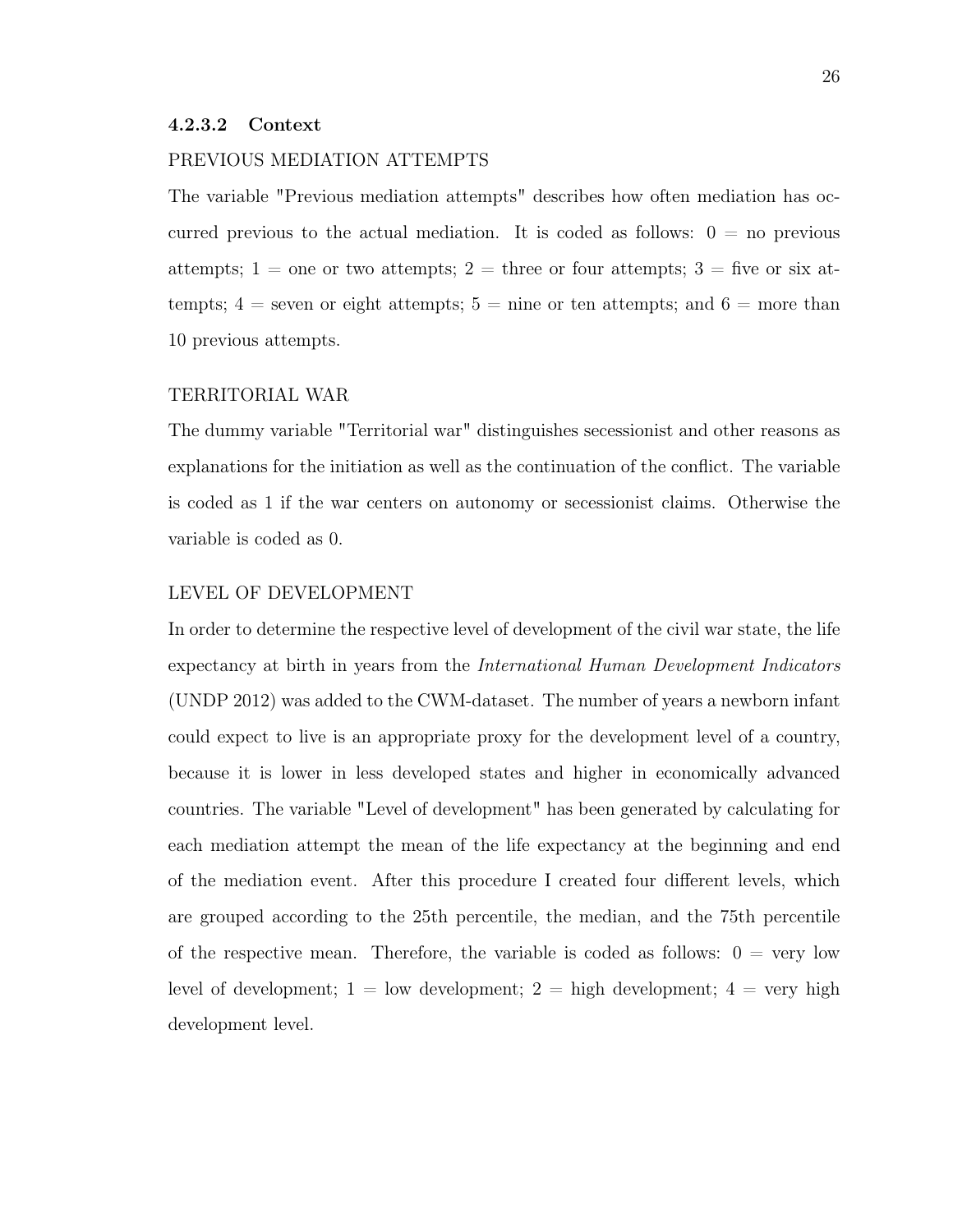

Figure 4.1: Quantity of mediation attempts in civil wars

## 4.3 Descriptive Statistics

Before examining the results of the multivariate analyses, I will shortly highlight the descriptive statistics. Figure 4.1 highlights the importance of mediation as a conflict management tool by the international community. It shows that from the 1950s until the end of the 80s mediation was not particular popular and was employed only occasionally. However, the end of the Cold War seems to be likewise the starting point for a massive increase of mediation attempts in intrastate conflicts. The decline after 1998 could be explained by the fact that the graphic only quantifies the beginning of a mediation event, but does not illustrate how long individual mediation attempts last. Therefore, there may be a plenty of ongoing mediations that account for the decrease in new attempts.

Table 4.1 summarizes the descriptive statistics of all used variables and is divided into the categories dependent, independent as well as control variables. Besides the strategy of the mediator all relevant variables have many observations. Due to the fact that mediators employ usually a mix of different strategies it is difficult to iden-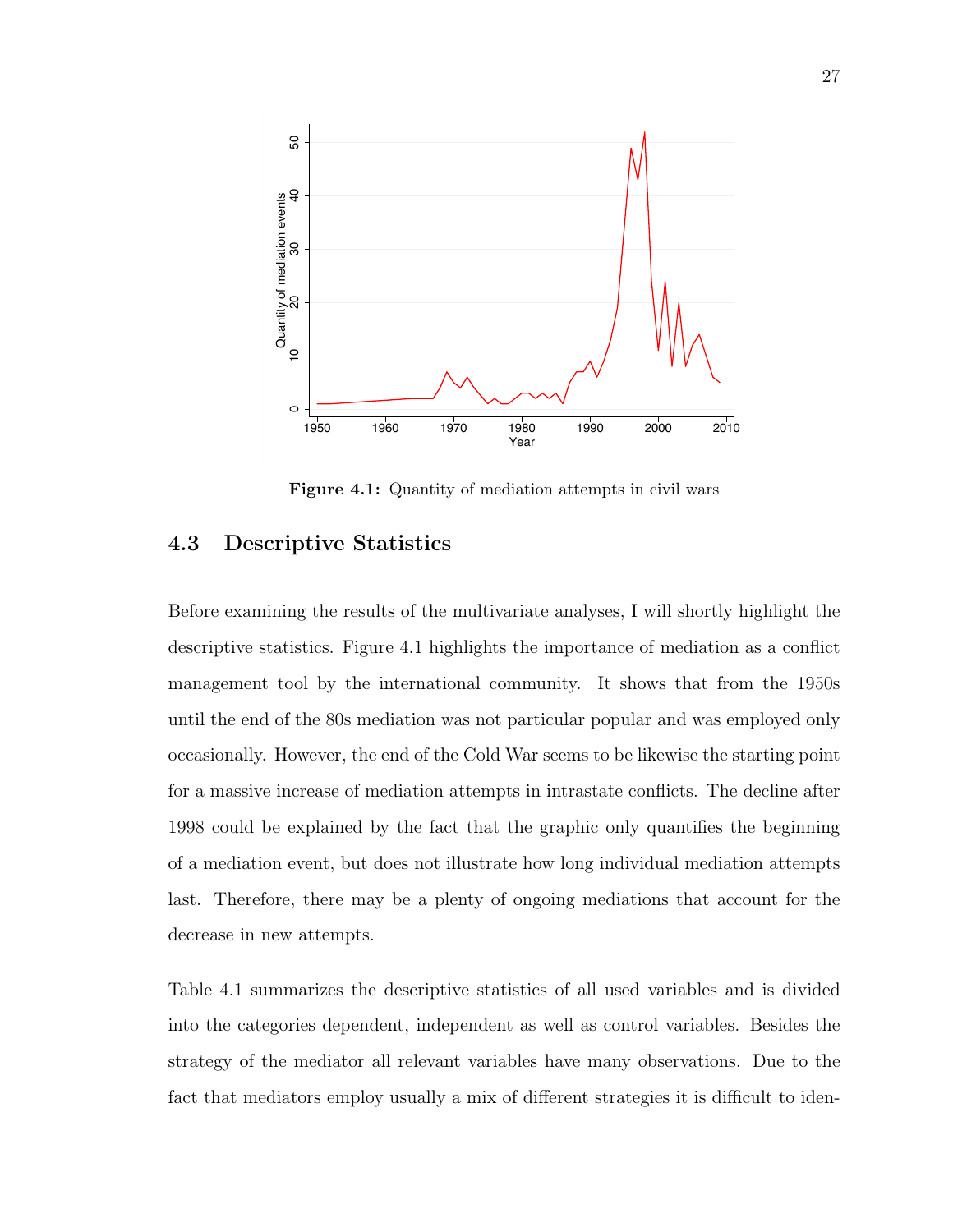| Variable                 | Mean. | Std. Dev. | Min.             | Max. | N   |
|--------------------------|-------|-----------|------------------|------|-----|
| Dependent variable       |       |           |                  |      |     |
| Outcome of mediation     | 0.28  | 0.45      | $\Omega$         | 1    | 351 |
| Independent variables    |       |           |                  |      |     |
| Time until mediation     | 1.92  | 1.37      | $\theta$         | 5    | 366 |
| Severity of the conflict | 1.48  | 1.14      | $\left( \right)$ | 3    | 286 |
| Level of democracy       | 1.48  | 1.23      | $\theta$         | 3    | 366 |
| Control variables        |       |           |                  |      |     |
| Type of mediator         | 0.42  | 0.49      | $\Omega$         | 1    | 366 |
| Strategy of mediator     | 1.53  | 0.71      | 0                | 3    | 82  |
| Previous med. attempts   | 2.16  | 2.34      | 0                | 6    | 363 |
| Territorial conflict     | 0.84  | 0.37      | 0                | 1    | 317 |
| Level of development     | 1.36  | 112       | $\left( \right)$ | 3    | 319 |

Table 4.1: Descriptive statistics

Table 4.2: Timing of mediation

|                          |      | Early stages Later stages<br>of conflict of conflict |
|--------------------------|------|------------------------------------------------------|
| Percentage of successful | 22.1 | 34.1                                                 |
| mediation attempts       |      |                                                      |

tify one strategy that dominates the others. However, in 82 cases it was possible to categorize the most decisive strategy. The descriptive statistics confirms the assumption that more directive strategies are used rarely (see Kydd 2003). In only five cases the mediators employed primarily directive strategies. In contrast facilitative strategies were used 33 times and procedural strategies 39 times. Figure 4.2 illustrates how many of the disputes were mediated successfully. The clear majority was unsuccessful, and in only 28 percent of the cases the mediator helped to bring about a full settlement or process agreement. The results displayed in table 4.2 allow a first guess of how the relationship between the outcome of the mediation and the duration until the mediator enters might look like. If the mediator enters early, approximately 22 percent of the mediation attempts end with a successful outcome. In contrast, if the mediator enters later, almost 34 percent of the mediation events conclude with a full settlement or process agreement.<sup>14</sup> Therefore, one could reasonably argue that

<sup>&</sup>lt;sup>14</sup>In order to distinguish an early or late entering of the mediator I calculated the median of the variable "Time until mediation".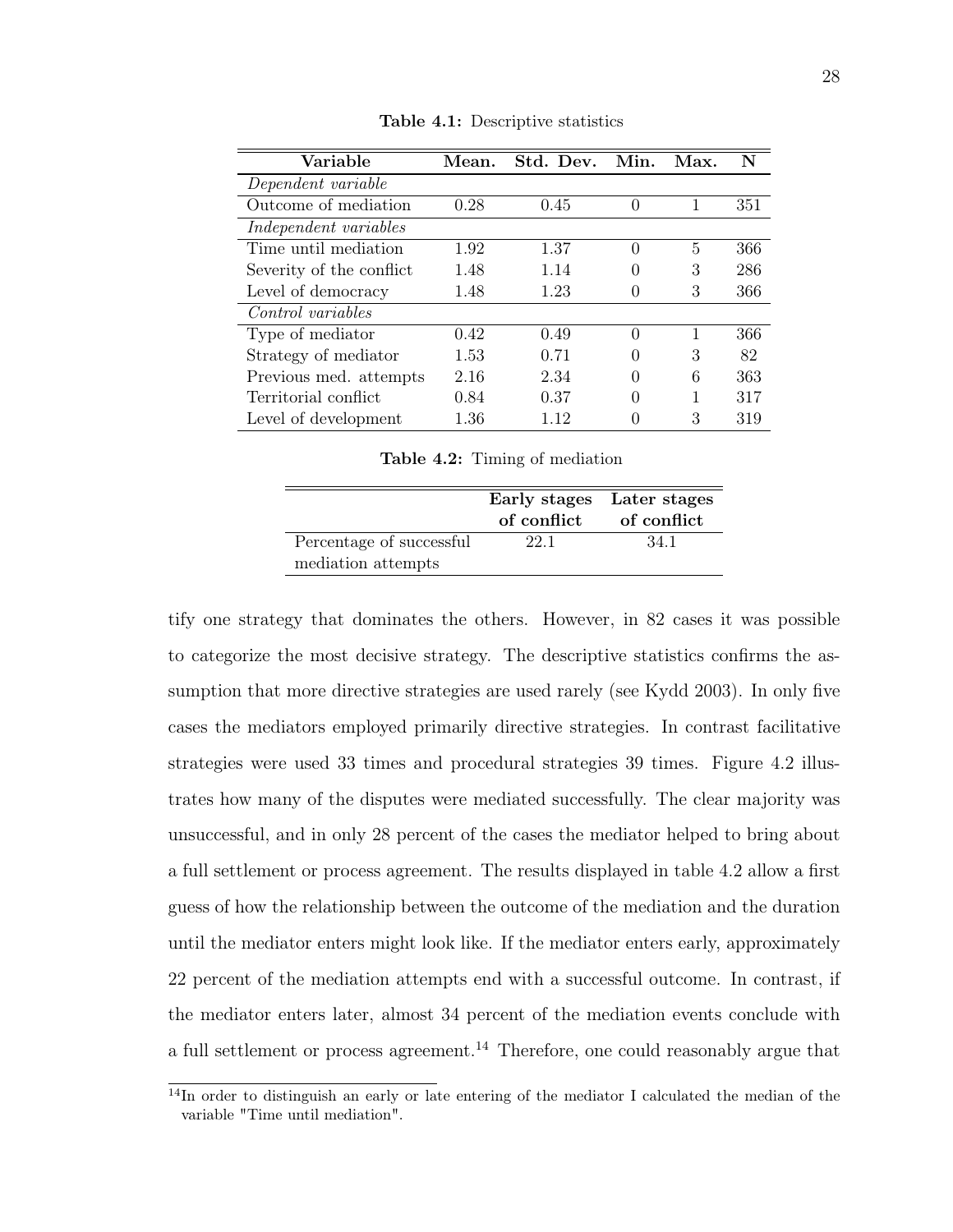

Figure 4.2: Effectiveness of mediation

the later the intermediary enters the more successful will be the mediation. Equally, figure 4.3 allows a first guess about the relationship between the severity of the conflict and the probability of a successful outcome. The mean of the mediation outcome becomes gradually higher, the more battle-related deaths have occurred in the conflict. This result suggests that the third hypothesis cannot be confirmed. In addition, the majority of the disputes were secessionist conflicts and experienced more than three previous mediation attempts. Likewise interestingly, table 4.1 shows that in almost half of the cases international or regional organization acted as intermediaries to bring the conflict to a halt. This result underlines the crucial importance of these organizations in dealing with intrastate conflicts.

## 4.4 Method

The hypotheses mentioned above are statistically analyzed by employing logistic regression, which is the appropriate design for the research question of this paper. The unit of analysis is the respective mediation event, which implies that I focus on the 366 mediation attempts. The logistic regression procedure allows the examination of binary dependent variables, which is in my case the outcome of the mediation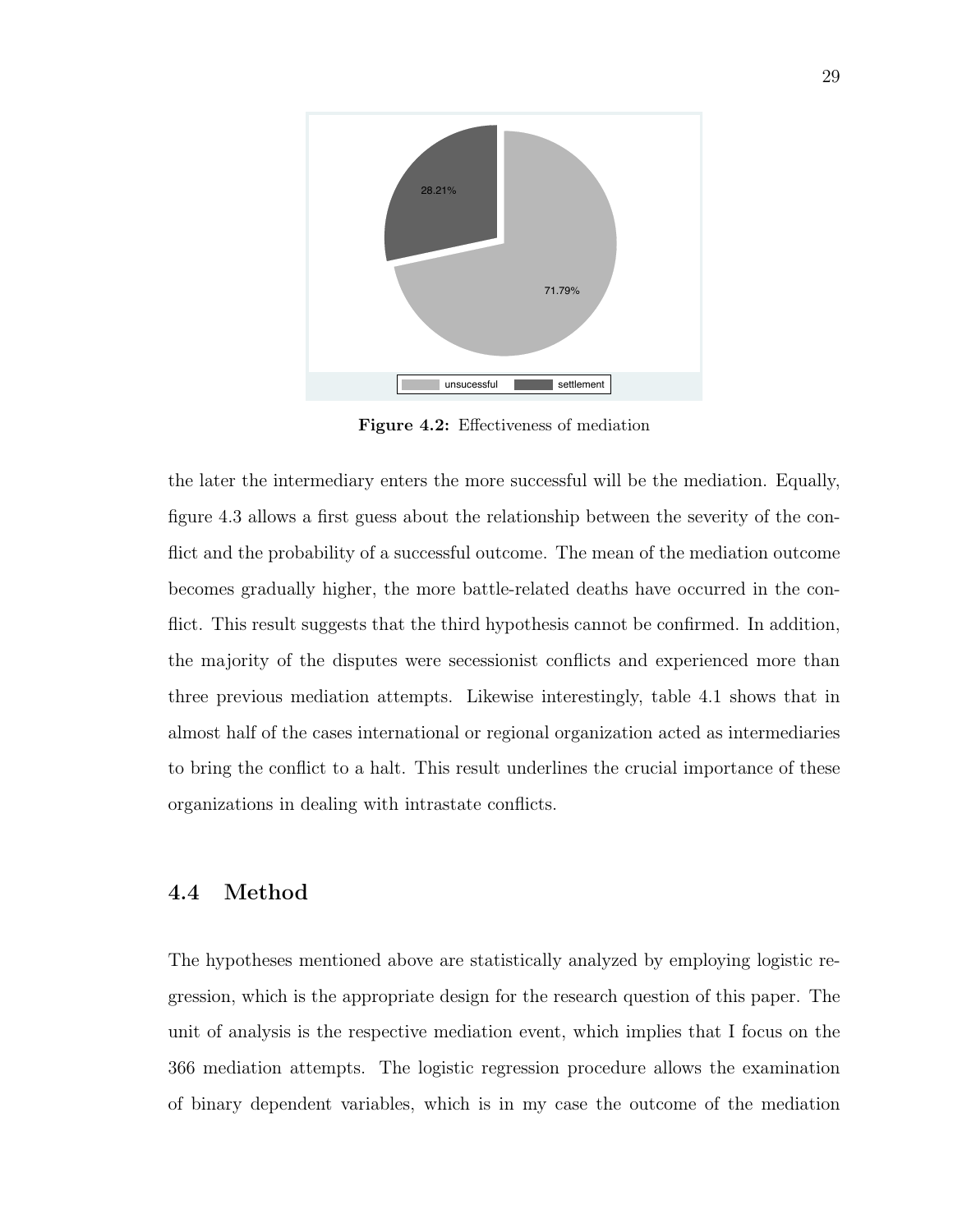

Figure 4.3: Effect of the severity of the conflict on the mediation outcome

attempt, coded as 0 or 1. The goal of logistic regression is to predict the likelihood that the dependent variable equals 1 given certain values of the explanatory variables. Logistic regression has certain assumptions that have to be true in order to make robust statistical inferences. Most importantly, the true conditional probabilities have to be a logistic function of the explanatory variables. Moreover, the observations must be independent, and the explanatory variables have to be linear combinations of each other (see UCLA: Statistical Consulting Group 2013b). Formally, the logistic regression can be represented by

$$
log\frac{p(x)}{1-p(x)} = \beta_0 + \beta_x x_j
$$

In the functional form,  $p(x)$  reflects the probability that  $Y=1$ , which is in my case that the mediation results in a full settlement or process agreement.  $1-p(x)$  denotes the probability that  $Y=0$ . Both terms are divided by each other and the natural logarithm is taken afterwards.  $\beta_0$  denotes the constant of the regression line and  $\beta_x$ represents the regression coefficient, which is estimated by the maximum likelihood method. Finally,  $x_j$  denotes the value of the respective independent variable.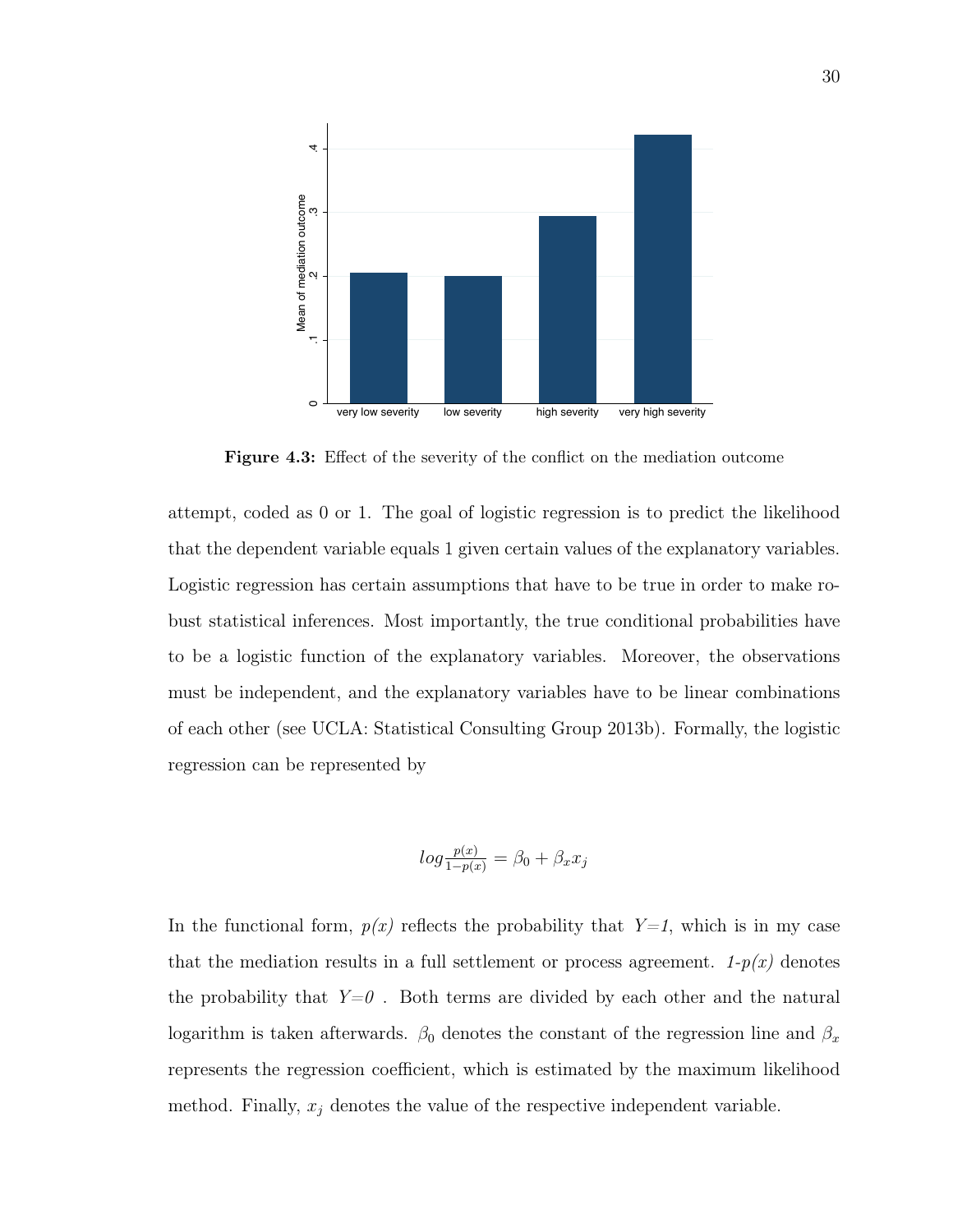# 5 Findings

This section presents the results of the logistic regression analysis of the extended CWM-dataset, which has been described in the previous section. The calculation of the models has been conducted with the statistics program Stata 11.2.<sup>15</sup>

## 5.1 Discussion of Results

The discussion of the findings proceeds as follows. First, I present the basic model that includes only the main independent variables. Afterwards, the results of the full model including the various control variables are introduced. Thirdly, I test the validity of the basic model by the inclusion of the strategy of the mediator as a control variable. Finally, the results will be discussed and integrated in the existing empirical literature.

The results of the logistic regression are reported in Table 5.1 and are presented as logistic regression coefficients, which describe the change in the log odds of the outcome variable for a one unit increase in the predictor variable.<sup>16</sup> Positively signed coefficients indicate that the respective variable increases the likelihood of a robust agreement, whereas negative coefficients imply a reduction of the likelihood. The results of the first model suggest that all three main predictor variables have a statistically significant effect on the likelihood of a successful mediation attempt. However, only the theoretical assumptions of the first hypothesis are confirmed by the empirical results. The later the mediator enters, the more likely is a robust agreement. The positive effect of the time until the mediator enters can also be observed in figure 5.1, where the predicted probabilities (blue) are graphed against the observed values

<sup>15</sup>All results can be replicated by using the respective *do-files*, which are attached to this paper.

 $16$ The log odds are the natural logarithm of the odds. The odds of an event is basically the probability that an event occurs divided by the probability that the event does not occur.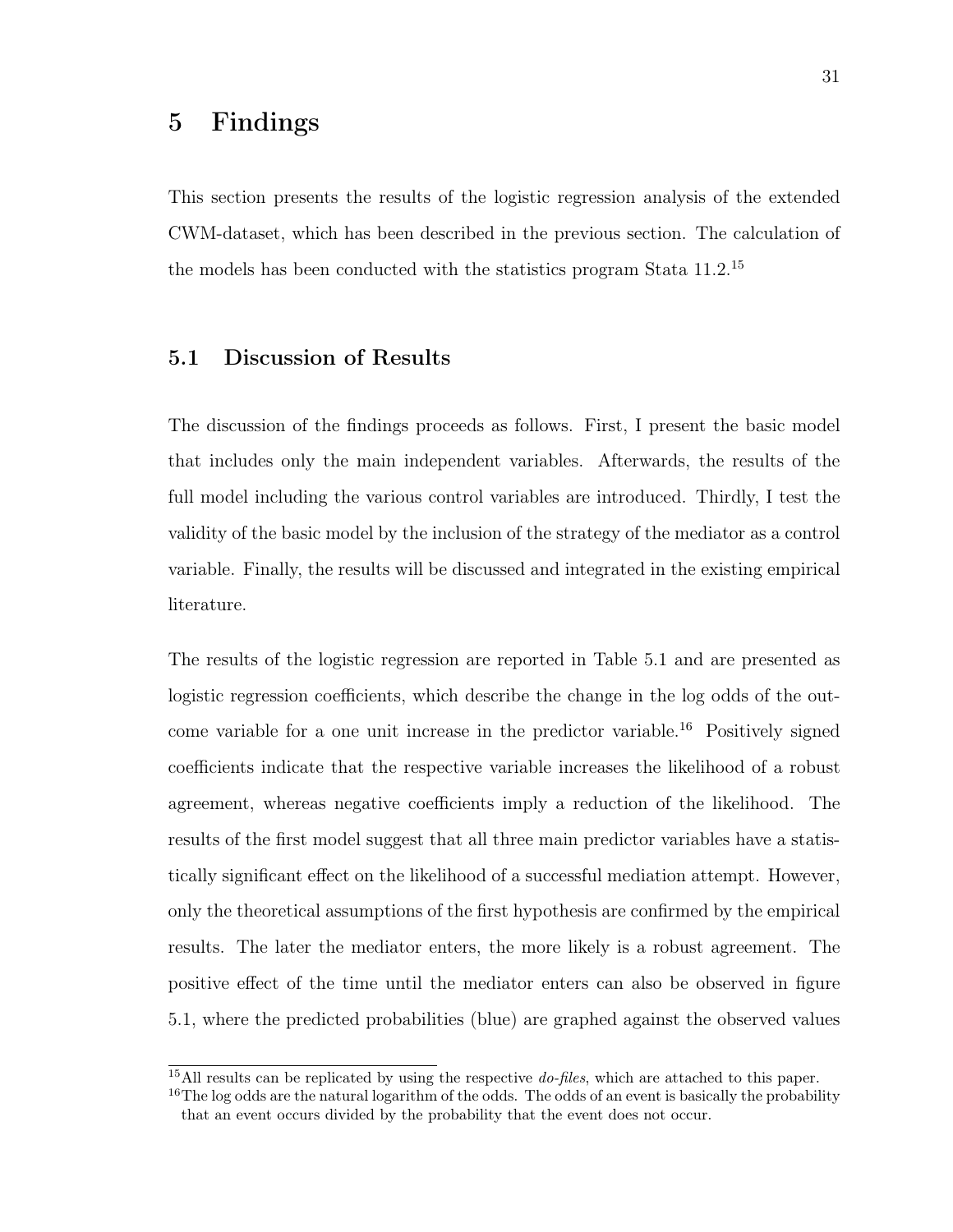| $\rm \bar{V}$ ariable                                  | Model 1          | Model 2           | Model 3  |
|--------------------------------------------------------|------------------|-------------------|----------|
|                                                        | (S.E.)           | (S.E.)            | (S.E.)   |
| Time until mediation                                   | $0.24^{\dagger}$ | $0.49*$           | 0.25     |
|                                                        | (0.13)           | (0.20)            | (0.21)   |
| Severity of the conflict                               | $0.34**$         | 0.18              |          |
|                                                        | (0.13)           | (0.18)            |          |
| Level of democracy                                     | $-0.25*$         | $-0.18$           | $-0.26$  |
|                                                        | (0.13)           | (0.16)            | (0.24)   |
| Type of mediator                                       |                  | $0.66^{\dagger}$  |          |
|                                                        |                  | (0.40)            |          |
| Strategy of mediator                                   |                  |                   | 0.71     |
|                                                        |                  |                   | (0.45)   |
| Previous med. attempts                                 |                  | $-0.20^{\dagger}$ |          |
|                                                        |                  | (0.11)            |          |
| Territorial conflict                                   |                  | 0.30              |          |
|                                                        |                  | (0.65)            |          |
| Level of development                                   |                  | $-0.64**$         |          |
|                                                        |                  | (0.21)            |          |
| $\mathbf N$                                            | 277              | 214               | 82       |
| Log-likelihood                                         | $-157.03$        | $-109.04$         | $-37.88$ |
| $\chi^{2}_{(10)}$                                      | 15.26            | 35.85             | 5.18     |
| $1 \quad C \quad \cdots \quad C$<br>$\frac{1}{2}$ 1007 | $F \cap F$       | 107               |          |

Table 5.1: Logit analysis of the likelihood of a robust agreement

Level of significance :  $\dagger$  : 10% \* : 5% \*\* : 1%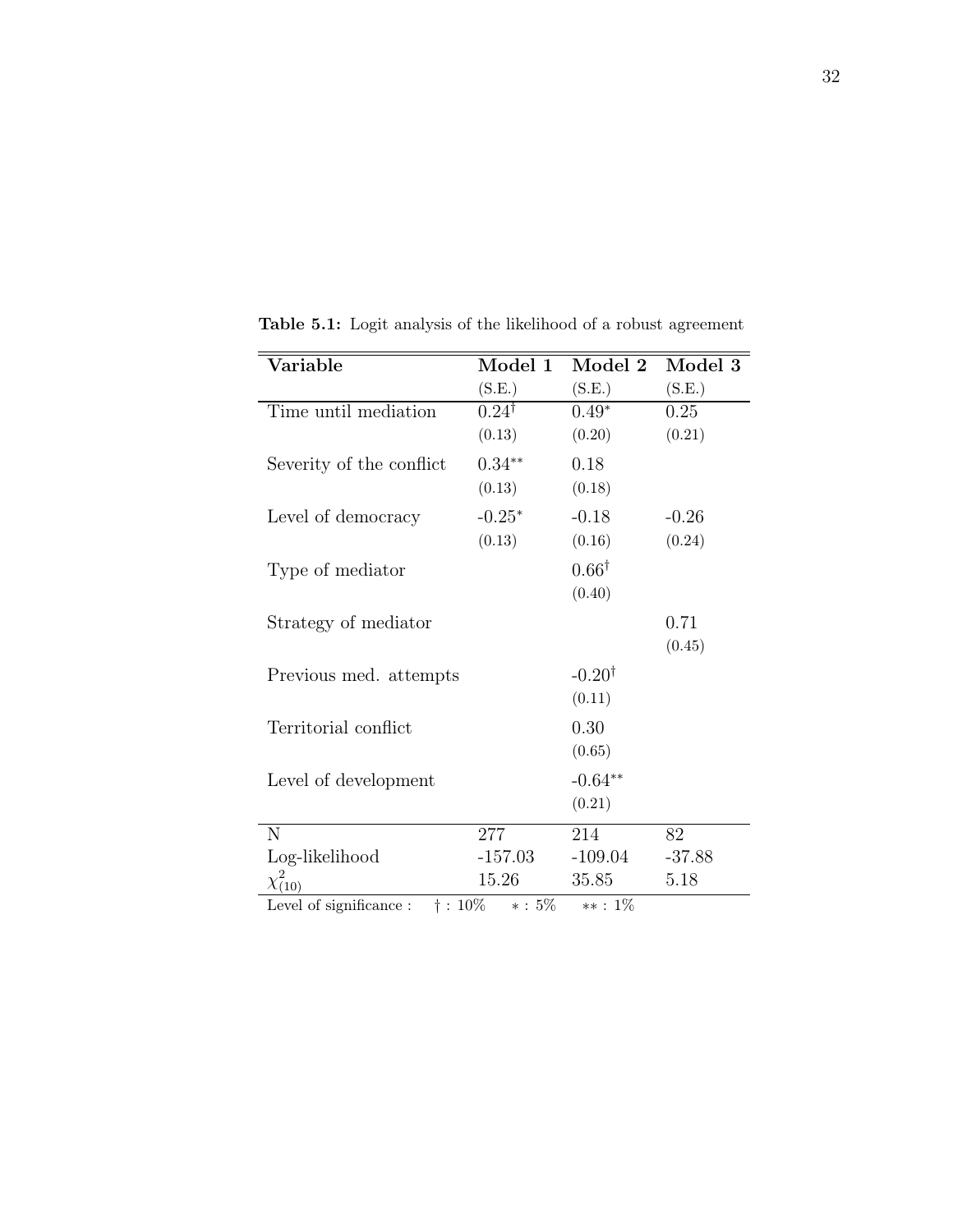

Figure 5.1: Timing of mediation

(red). The results predict for a time of less than 501 days until the mediator enters a probability of a successful outcome of only 0.18. In clear contrast, if the mediator enters after the conflict has already lasted more than 40 years the predicted probability is approximately 0.40.

The positive and statistically significant coefficient of the effect of the severity of the conflict indicates that, in contrast to my theory, the more battle-deaths occurred in an intrastate conflict, the more likely is a successful outcome. Surprisingly, also the third predictor variable has the opposite effect than expected. The level of democracy has a negative and statistically significant impact on the probability of a robust agreement. Countries that are more autocratic seem to be more able to resolve commitment problems than their democratic counterparts. Generally, the first model is statistically significant, which is indicated by the chi-squared value.

In the second model, I have included variables that control for the characteristics of the mediation process and the conflict itself. The effect of all main independent variables holds to the pattern in the more basic first model. The effect of the time until mediation and the severity of the conflict are still positive. However, whereas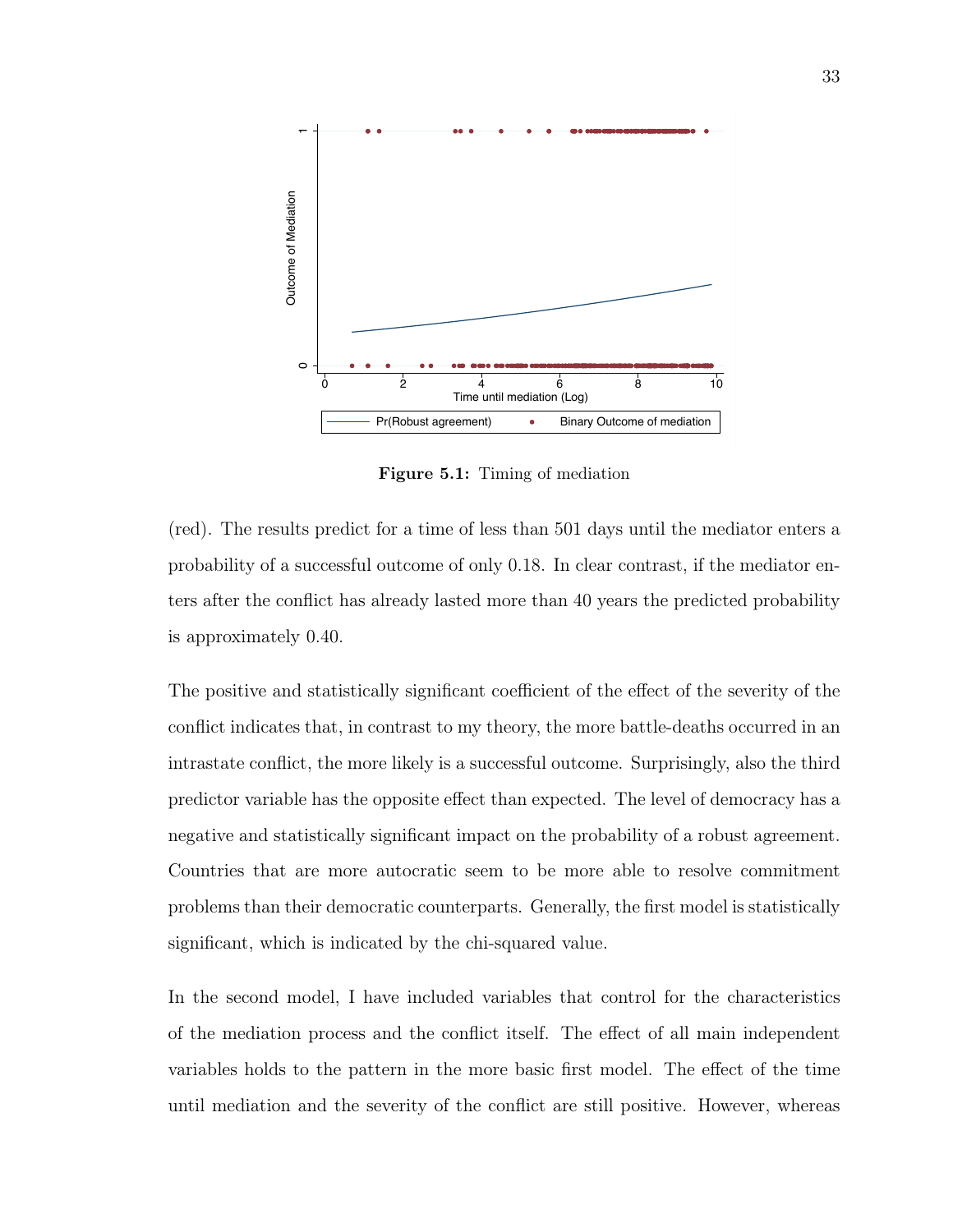the variable measuring the intensity of the conflict lost its significance, the timing of the mediation becomes more significant. Therefore, the results regarding my first hypothesis are quite robust, despite the inclusion of the control variables. Still, the later the mediator enters the conflict, the higher is the probability of a successful outcome. Hence, the effect has become even stronger. When the mediator enters now the conflict in less than 501 days, the predicted probability adds up to only 0.09. In contrast, if the intermediary begins his mediation attempt after 40 years of the conflict the predicted probability amounts to almost 0.50. The level of democracy has still a negative influence on the likelihood of a robust agreement, but is not significant anymore.

By using the likelihood-ratio test, I compared the basic with the full model and got a chi-squared value of 21.55, which is statistically significant.<sup>17</sup> Therefore, the inclusion of the control variables significantly improves the model. Three of the four control variables are statistically significant. Whether the conflict is a secessionist war or not has no effect on the mediation outcome. In contrast, the less previous mediation attempts the more successful will be the intermediary. At the same time, a lower development level increases the chances of a robust agreement. The type of the mediator has likewise an impact on the mediation outcome. International and regional organization seem to be more successful than other mediators. In general, the second model is also statistically significant.

In order to test for the effect of the strategy of the mediator, a third model has been created. This procedure was necessary, because including this variable in the second model would result in a dramatic loss of observations, which are needed to guarantee the explanatory power of the model. The effect of the two main independent variables holds to the pattern in the previous two models, even though they loose its significance. The effect of the mediation timing is still positive and the level of democracy is

<sup>&</sup>lt;sup>17</sup>Please see the *do-file*  $"02$  mt mediation analysis" to replicate the likelihood-ratio test.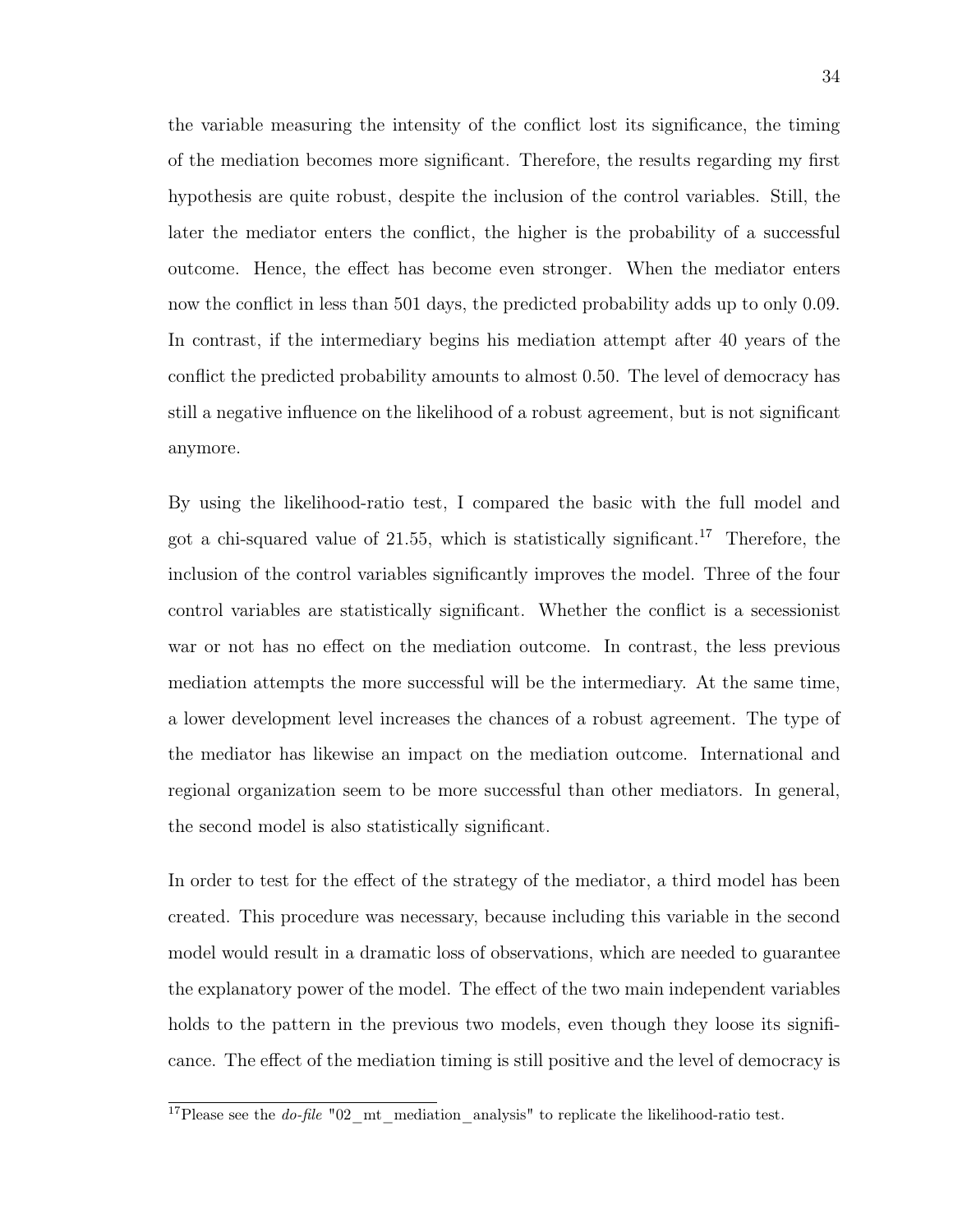still negative. The variable "Strategy of mediator" is almost significant and positive, which implies that mediators employing a more heavy and active mediation style are more successful.

Having presented the empirical results of the logistic regression, I will now discuss the results in greater detail and integrate them in the existing empirical literature. After testing the hypotheses of this paper, only the first hypothesis can be clearly confirmed. The timing of the mediator has a significant impact on the likelihood of a robust agreement. If intermediaries begin their mediation attempts later in the conflict, they will be more successful. Hence, one of the most important tasks of a mediator is not the simple provision of information, but the creation of an environment of mutual trust and the verification and monitoring of compliance with an agreement. Only thereby incentives to cheat can be reduced and the commitment problems resolved. Fighting alone does not solve credible commitment problems. It can only be resolved by a peace agreement that involves a credible deterrent to surprise attacks and mutual trust between the belligerents. This finding runs counter to the results of Regan and Aydin (2006) as well as Svensson (2009). They suggest that mediation is more effective in early and middle stages of the conflict. In contrast to Regan and Stam (2000), who assume that mediation in interstate disputes is more successful in early and late stages, I do likewise not find a curvilinear relationship.<sup>18</sup>

Contrary to my theoretical expectations, the second and third hypothesis could not be confirmed. The severity of the conflict has a positive effect on the likelihood of a robust agreement. Hence, the massive loss of human life creates incentives to accelerate the reaching of agreements. This result confirms the findings by Mason and Fett (1996). Belligerents being confronted with a high number of battle-related deaths may realize that the benefits of a robust agreement outweigh the costs of a continuation of war. Contrary to my theoretical argument, the hostility level and

<sup>&</sup>lt;sup>18</sup>Please see the *do-files* for the statistical test. The inclusion of the squared time is not significant.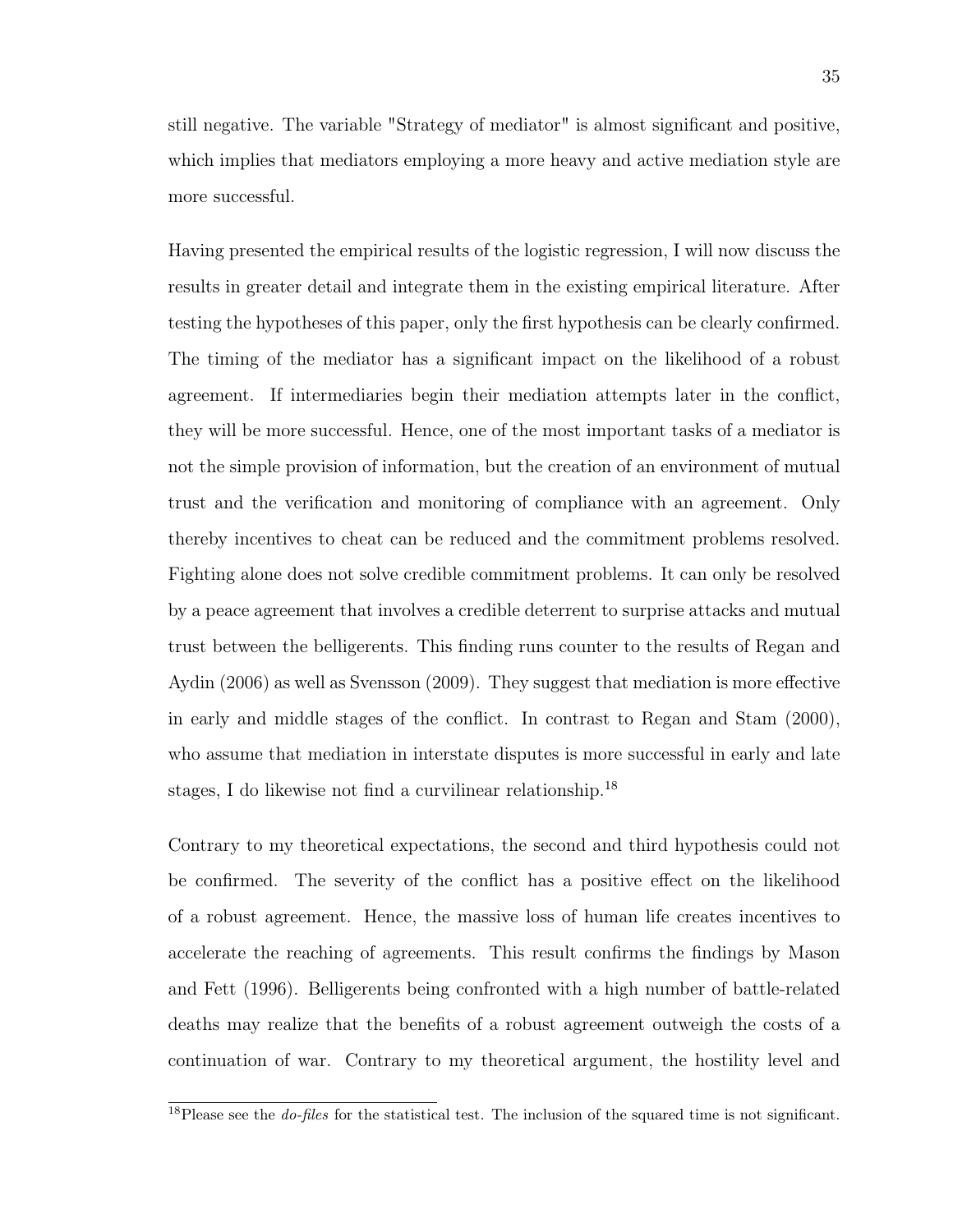the potential feelings of hatred on both sides seem not to hamper an agreement. In contrast to the findings of Gurses et al. (2008) and to some extent surprising, the results concerning the level of democracy run counter to my expectations. The less democratic a country is, the more likely are robust agreements. Given the fact that democracies and autocracies are almost equally distributed in the dataset, this result cannot be driven by an unequal distribution of this variable. Therefore, even though the weakness of political and legal institutions increases the problems of credible commitments, it seems not to hinder both parties to find a peaceful solution to the conflict.

The level of development is a strong negative predictor of the likelihood of a robust agreement. Even though low levels of economic development generally increase a country's risk of civil war and the likelihood of war to reoccur (Gurses et al. 2008; Walter 2004), it seems to foster the willingness of the belligerents to find a peaceful solution to the conflict. In addition, the results of the logistic regression support the findings of Gartner (2011) and Beardsley (2011), who argue that international and regional intermediaries are particularly well equipped to solve commitment problems. They are better able to reduce the risk that one party violates the agreement by providing implementation assistance, and at the same time do not pressure the belligerents into concessions. Furthermore, even though the coefficient of the strategy of the mediator is not significant, the finding suggests that a heavy mediation style is more successful to expand the set of alternatives and provide implementation assistance. This result supports the argument of Beardsley (2011: 32). In sum, the timing of the mediation, the severity of the conflict, the level of democracy as well as the level of development and the type of the mediator are strong predictors of the likelihood of a robust agreement. However, whereas the first hypothesis could be confirmed, the logistic regression analysis failed to lend support to the second and third hypothesis.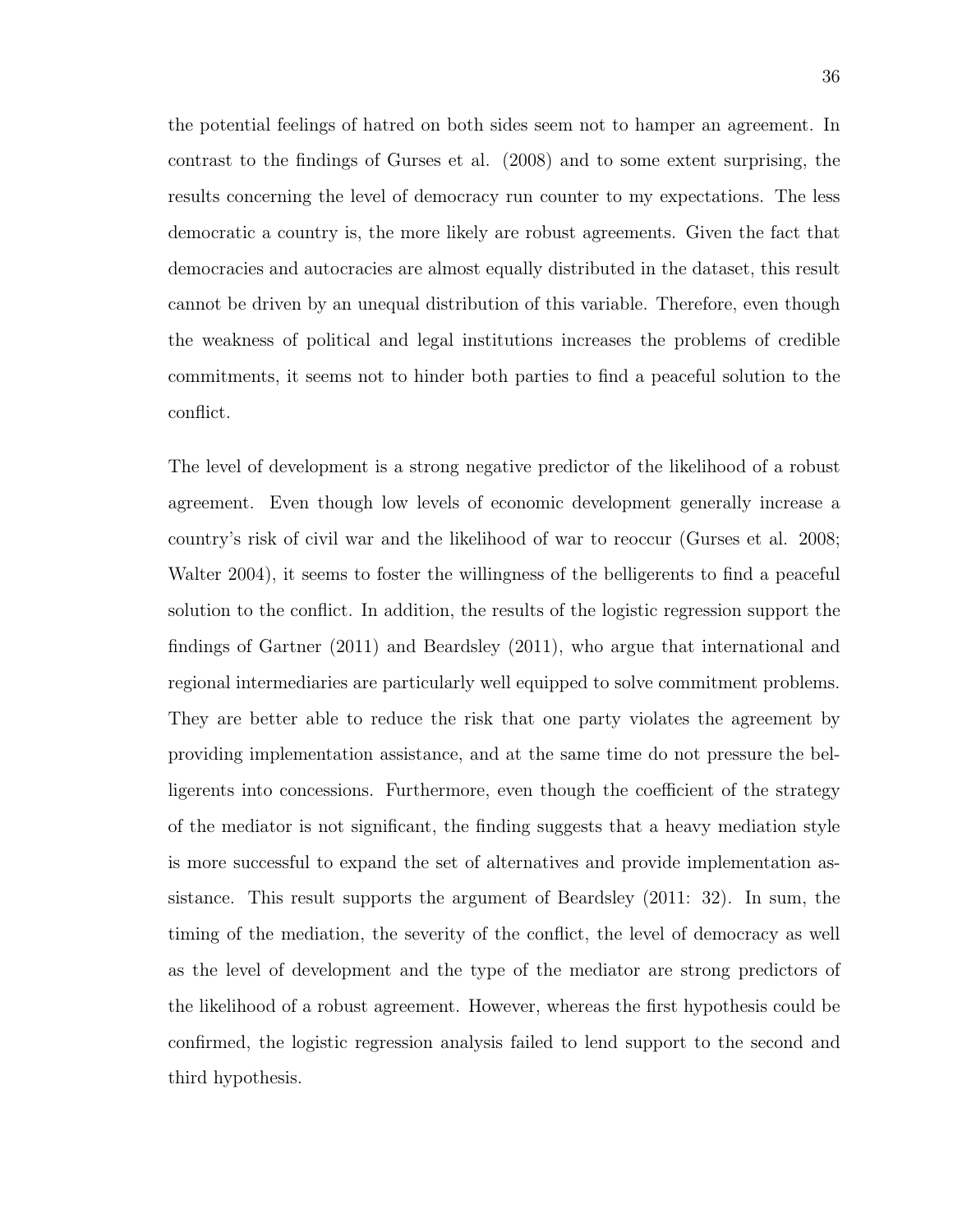## 5.2 Model Fit

In order to determine the fit of the three tested models, various regression diagnostics have been conducted. First, I tested all models for potential specification errors, because it could be the case that the logit function as the link function is not the appropriate choice. Moreover, it could happen that the relationship between the logit of the dependent and the predictor variables is not linear. In both cases, a specification error would be the result (UCLA: Statistical Consulting Group 2013b). After conducting a test for such an error, I found that all three models are properly specified.<sup>19</sup> Secondly, I conducted the Hosmer and Lemeshow goodness-of-fit test controlling for the overall model fit (see UCLA: Statistical Consulting Group 2013b). In all three cases the respective test indicates that my models fit the data well. Finally, I conducted a multivariate OLS regression of the basic model (Model 1) in order to test whether the results hold with a different method. The findings suggest the same directions as in the logistic regression, and are equally statistically significant. In sum, after having checked the models for misspecifications, overall fit and robustness, I can reasonably argue that the models are well specified and allow for strong inferences.

<sup>19</sup>I used the Stata command *linktest* to detect a potential specification error. Please see the *do-file* "02\_mt\_mediation\_analysis" for the complete test. This *do-file* contains also all other regression diagnostics.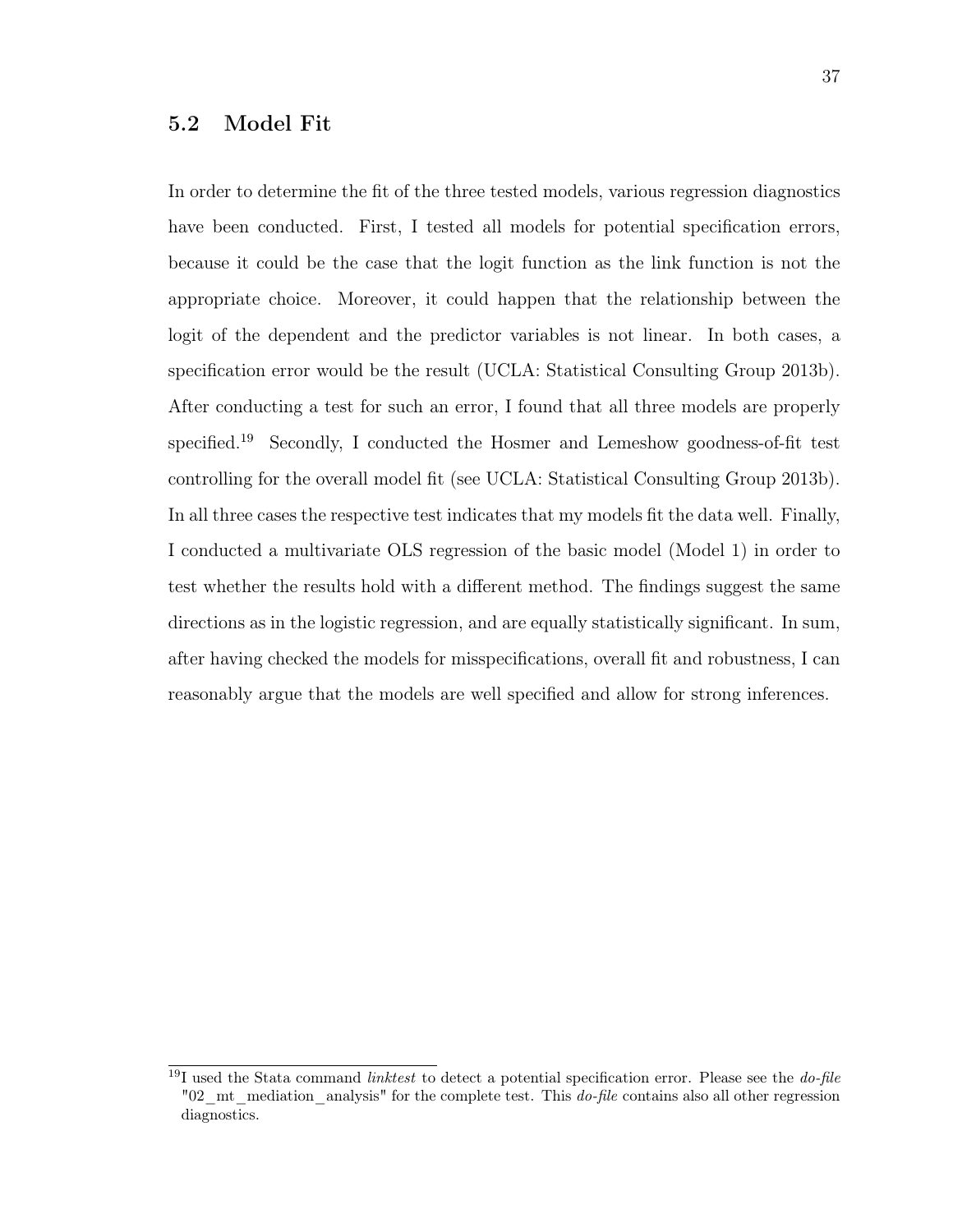# 6 Conclusion

Recent civil wars in Syria and the Central African Republic have illustrated the challenges with which the international community is confronted when trying to mediate between conflict parties, that are unable or unwilling to credibly commitment to peace agreements. In contrast to interstate conflicts, civil wars are not only more frequent and more deadly, but also longer in duration (Fearon and Laitin 2003; Walter 2002). Even though mediation has become the most common tool of conflict management in civil wars, we know relatively little about how to best manage these conflicts. By examining mediation events in civil wars, this paper attempted to provide a first step to close this research gap.

Building on the bargaining theory of war, I have provided a theoretical account of why and under what conditions mediation in civil wars can entail more robust agreements. The application of the bargaining model is a useful way to theoretically approach the causal mechanisms behind any violent dispute. Proponents of this theory argue that primarily informational asymmetries and commitment problems lead to the onset of violent conflicts and its continuation (see e.g. Fearon 1995; Powell 2006). However, only credible commitment problems can account for prolonged disputes (Leventoğlu and Slantchev 2007; Powell 2006; Reiter 2009). Hence, I have argued that in order to resolve these problems, mediators have to reduce the risk that one party violates the agreement by building trust between the belligerents and providing implementation assistance. The simple provision of information is not enough to settle conflicts in the long run. Quite in contrary, by making the weaker side aware that it faces an unappeasable opponent, they might lead to a failure of the mediation attempt.

By employing logistic regression analyses, my results suggested that the timing of the mediation, the severity of the conflict, the level of democracy as well as the level of development and the type of the mediator are strong predictors of the likelihood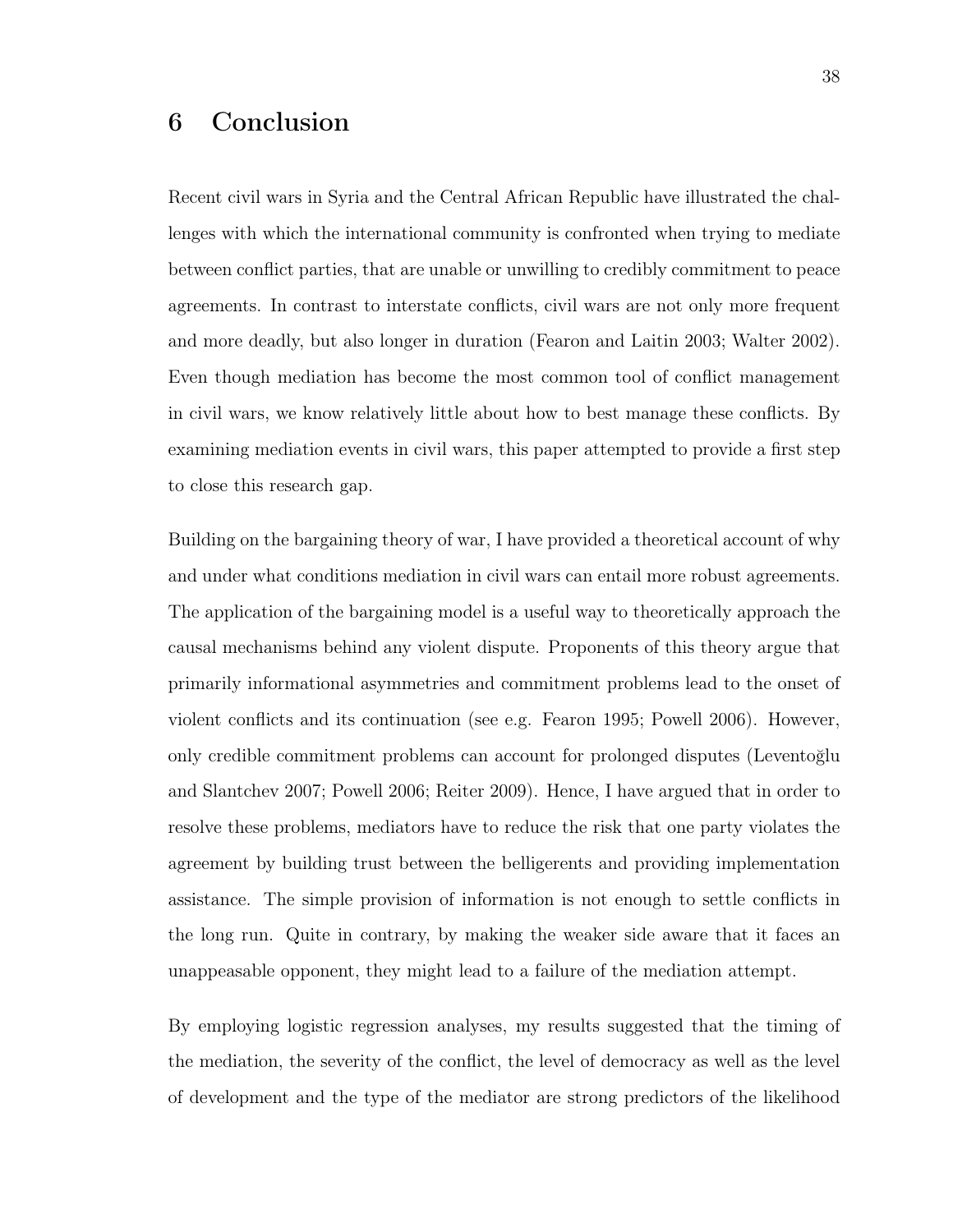of a robust agreement. Therefore, only the first out of three hypotheses could be confirmed. The later the intermediary enters a conflict, the higher is the probability of a successful mediation outcome. In contrast to my expectations, I also found that the lower the development and democracy level of the respective state, and the more intense a conflict is, the higher is the likelihood of a robust agreement. Furthermore, the results suggested that international and regional organizations are better equipped than other mediators to resolve commitment problems.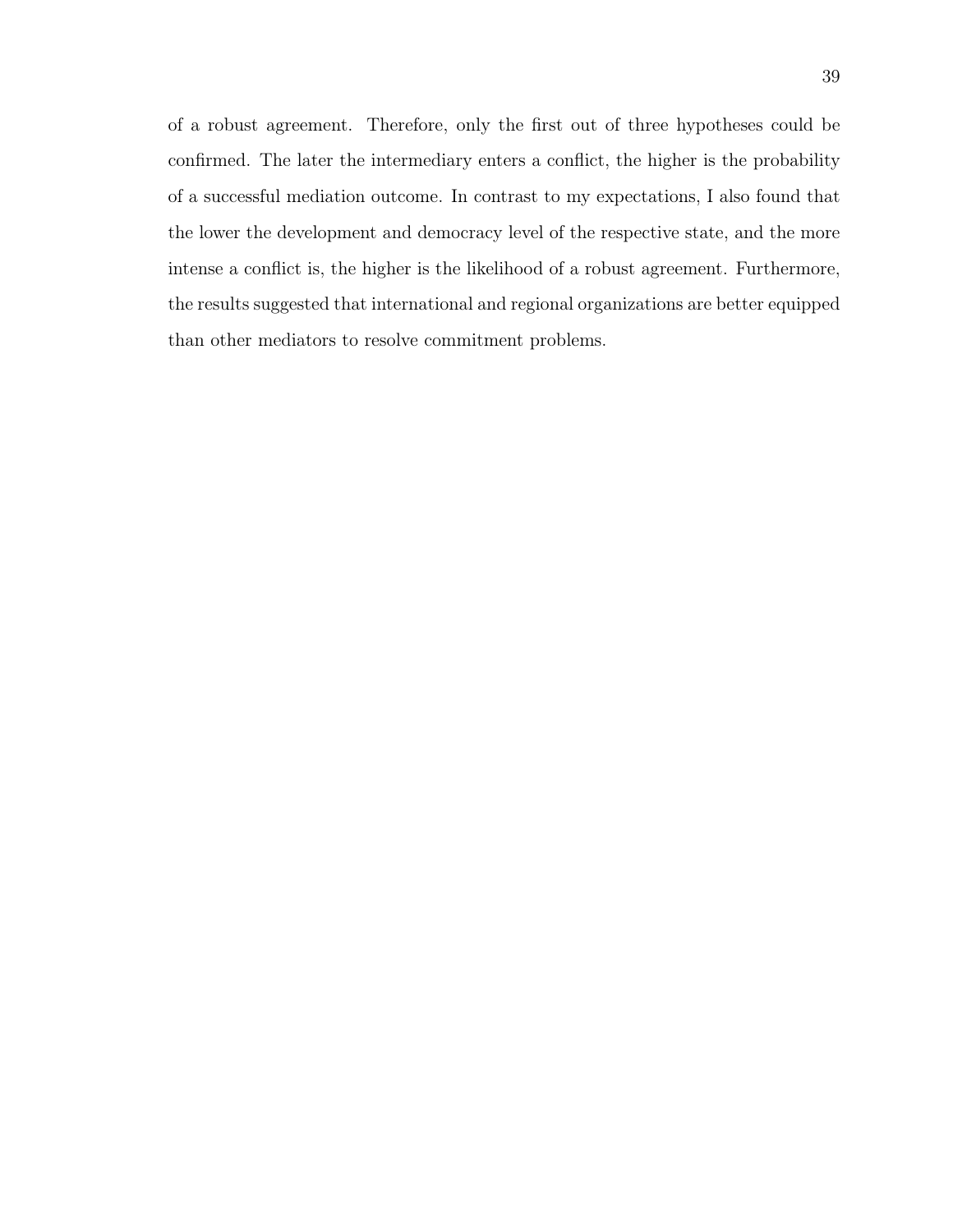# Bibliography

Beardsley, Kyle. 2009. "Intervention Without Leverage: Explaining the Prevalence of Weak Mediators." *International Interactions* 35 (3): 272-297.

—. 2011. *The Mediation Dilemma*. Ithaca: Cornell University Press.

Bercovitch, Jacob. 2007. "Mediation in International Conflicts. Theory, Practice, and Developments." In *Peacemaking in International Conflict: Methods & Techniques*, ed. I. W. Zartman. Washington DC: United States Institute of Peace.

Bercovitch, Jacob, J. Theodore Anagnoson, and Donette L. Wille. 1991. "Some Conceptual Issues and Empirical Trends in the Study of Successful Mediation in International Relations." *Journal of Peace Research* 28 (1): 7-17.

Bercovitch, Jacob, and Scott Sigmund Gartner. 2006. "Is There Method in the Madness of Mediation? Some Lessons for Mediators from Quantitative Studies of Mediation." *International Interactions* 32: 329-354.

Bercovitch, Jacob, and Allison Houston. 1993. "Influence of Mediator Characteristics and Behaviour on the Success of Mediation in International Relations." *International Journal of Conflict Management* 4 (4): 297-321.

—. 1996. "The Study of International Mediation: Theoretical Issues and Empirical Evidence." In *Resolving International Conflicts: The Theory and Practice of Mediation*, ed. J. Bercovitch. Boulder, CO: Lynne Rienner Publishers.

—. 2000. "Why Do They Do It Like This? An Analysis of the Factors Influencing Mediation Behaviour in International Conflicts." *Journal of Conflict Resolution* 44 (2): 170-202.

Bercovitch, Jacob, and Gerald Schneider. 2000. "Who Mediates? The Political Economy of International Conflict Management." *Journal of Peace Research* 37 (2): 145-165.

DeRouen, Karl Jr, Jacob Bercovitch, and Paulina Pospieszna. 2011. "Introducing the Civil Wars Mediation (CWM) dataset." *Journal of Peace Research* 48 (5): 663-672.

Favretto, Katja. 2009. "Should Peacemakers Take Sides? Major Power Mediation, Coercion, and Bias." *American Political Science Review* 103 (2): 248-263.

Fearon, James D. 1995. "Rationalist explanations for war." *International Organization* 49 (3): 379-414.

—. 2004. "Why do some civil wars last so much longer than others?" *Journal of*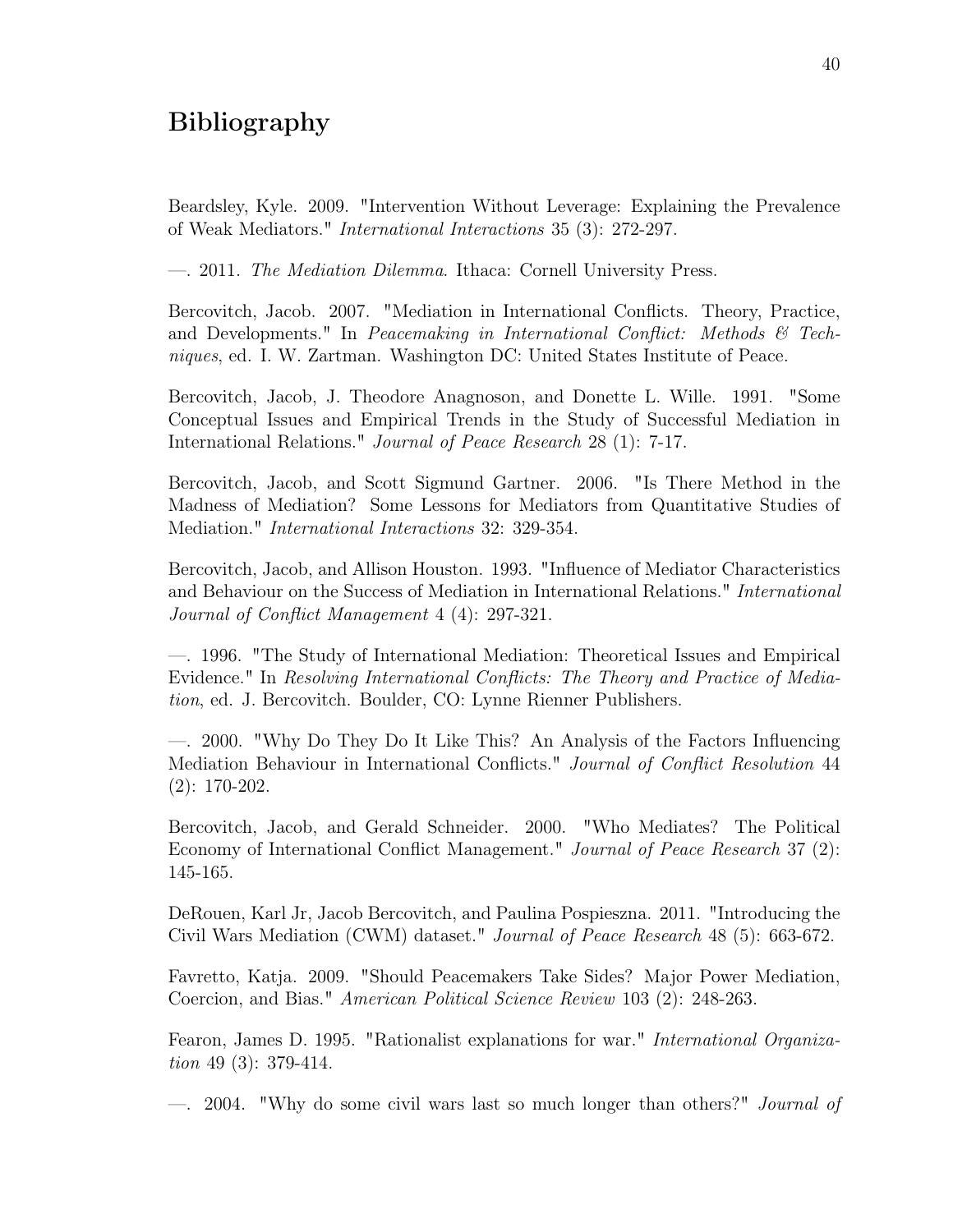*Peace Research* 41 (3): 275-301.

Fearon, James D., and David D. Laitin. 2003. "Ethnicity, Insurgency, and Civil War." *American Political Science Review* 97 (1): 75-90.

Filson, Darren, and Suzanne Werner. 2002. "A Bargaining Model of War and Peace: Anticipating the Onset, Duration, and Outcome of War." *American Journal of Political Science* 46 (4): 819-837.

Fortna, Virginia Page. 2004. "Does Peacekeeping Keep Peace? International Intervention and the Duration of Peace After Civil War." *International Studies Quarterly* 48 (2): 269-292.

Gartner, Scott Sigmund. 2011. "Signs of Trouble: Regional Organization Mediation and Civil War Agreement Durability." *Journal of Politics* 73 (2): 380-390.

Gartner, Scott Sigmund, and Jacob Bercovitch. 2006. "Overcoming Obstacles to Peace: The Contribution of Mediation to Short-Lived Conflict Settlements." *International Studies Quarterly* 50: 819-840.

Gleditsch, Nils Petter, and Bethany Lacina. 2005. "Monitoring Trends in Global Combat: A New Dataset of Battle Deaths." *European Journal of Population* 21 (2- 3): 145-166.

Gleditsch, Nils Petter, Peter Wallensteen, Mikael Eriksson, Mergareta Sollenberg, and Hăvard Strand. 2002. "Armed Conflict 1946-2002, A New Dataset." *Journal of Peace Research* 39 (5): 615-637.

Greig, J. Michael. 2005. "Stepping into the Fray: When Do Mediators Mediate?" *American Journal of Political Science* 49 (2): 249-266.

Greig, J. Michael, and Patrick M. Regan. 2008. "When Do They Say Yes? An Analysis of the Willingness to Offer and Accept Mediation in Civil Wars." *International Studies Quarterly* 52 (4): 759-781.

Gurses, Mehmet, Nicolas Rost, and Patrick McLeod. 2008. "Mediating Civil War Settlements and the Duration of Peace." *International Interactions* 34 (2): 129-155.

Kleiboer, Marieke. 2002. "Great Power Mediation: Using Leverage to Make Peace?" In *Studies in International Mediation*, ed. J. Bercovitch. Houndsmills, Basingstoke, Hampshire, New York: Palgrave Macmillan.

Kydd, Andrew. 2003. "Which Side Are You On? Bias, Credibility, and Mediation." *American Journal of Political Science* 47 (4): 597-611.

—. 2006. "When Can Mediators Build Trust?" *American Political Science Review* 100 (3): 449-462.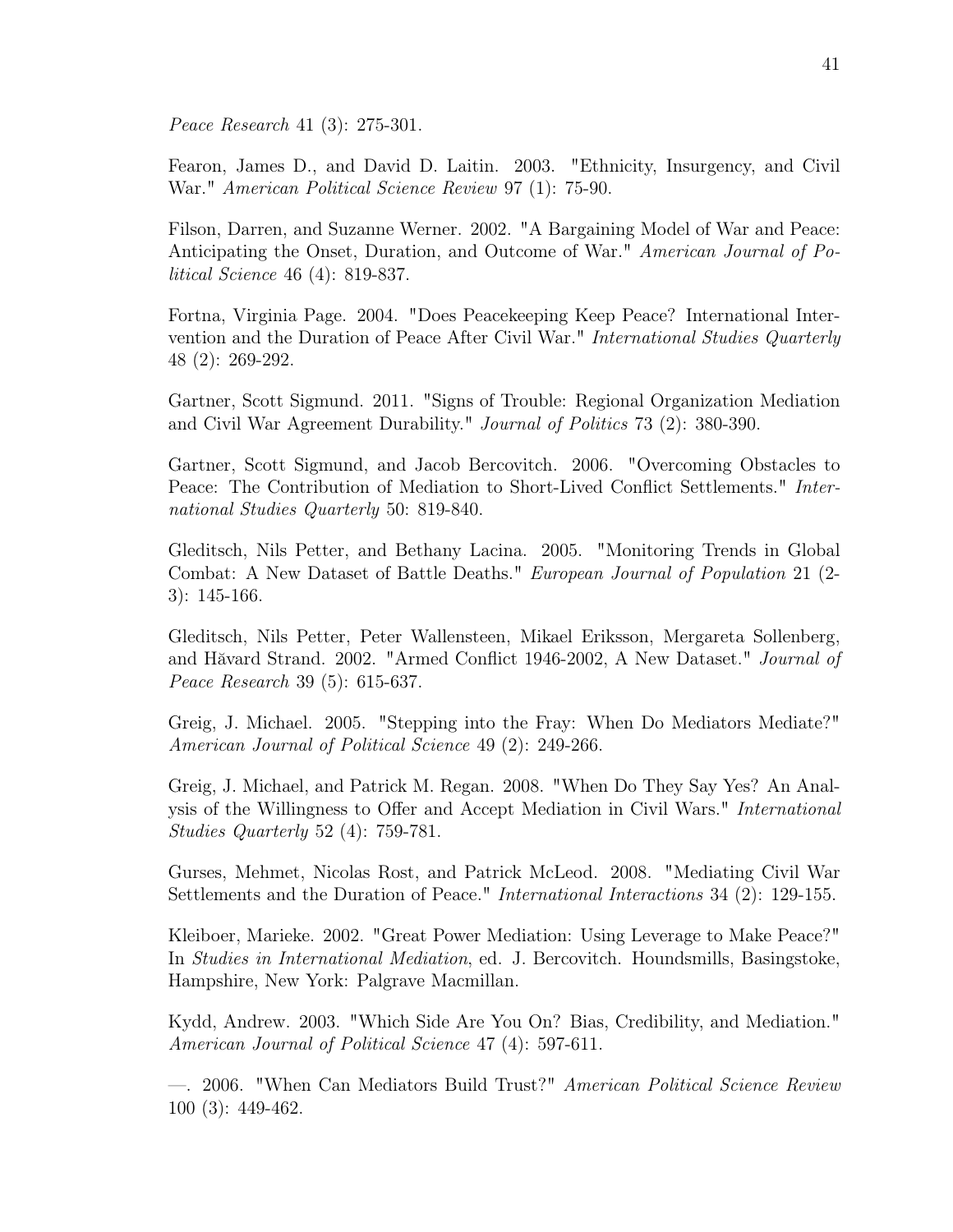—. 2010. "Rationalist Approaches to Conflict Prevention and Resolution." *The Annual Review of Political Science* 13: 101-121.

Lake, David A. 2003. "International Relations Theory and Internal Conflict: Insights from the Interstices." *International Studies Review* 5 (4): 81-90.

Leventoğlu, Bahar, and Branislav L. Slantchev. 2007. "The Armed Peace: A Punctuated Equilibrium Theory of War." *American Journal of Political Science* 51 (4): 755-771.

Licklider, Roy. 1995. "The consequences of negotiated settlement in civil wars, 1945- 1993." *American Political Science Review* 89 (3): 681-690.

Maoz, Zeev, and Lesley G. Terris. 2006. "Credibility and Strategy in International Mediation." *International Interactions* 32: 409-440.

Marshall, Monty G., and Keith Jaggers. 2013. *Polity IV Project: Political Regime Characteristics and Transitions, 1800-2011* [cited February 12 2013]. Available from http://www.systemicpeace.org/inscr/inscr.htm.

Mason, David T., and Patrick J. Fett. 1996. "How civil wars end: A rational choice approach." *Journal of Conflict Resolution* 40 (4): 546-568.

Mattes, Michaela, and Burcu Savun. 2009. "Fostering Peace After Civil War: Commitment Problems and Agreement Design." *International Studies Quarterly* 53 (3): 737-759.

Melin, Molly M., and Isak Svensson. 2009. "Incentives for Talking: Accepting Mediation in International and Civil Wars." *International Interactions* 35 (3): 249-271.

Powell, Robert. 2004. "Bargaining and Learning While Fighting." *American Journal of Political Science* 48 (2): 344-361.

—. 2006. "War as a Commitment Problem." *International Organization* 60 (1): 169-203.

Quinn, Michael J., David T. Mason, and Mehmet Gurses. 2007. "Sustaining the Peace: Determinants of Civil War Recurrence." *International Interactions* 33 (2): 167-193.

Regan, Patrick M., and Aysegul Aydin. 2006. "Diplomacy and other forms of intervention in civil wars." *Journal of Conflict Resolution* 50 (5): 736-756.

Regan, Patrick M., and Allan C. Stam. 2000. "In the Nick of Time: Conflict Management, Mediation Timing, and the Duration of Interstate Disputes." *International Studies Quarterly* 44: 239-260.